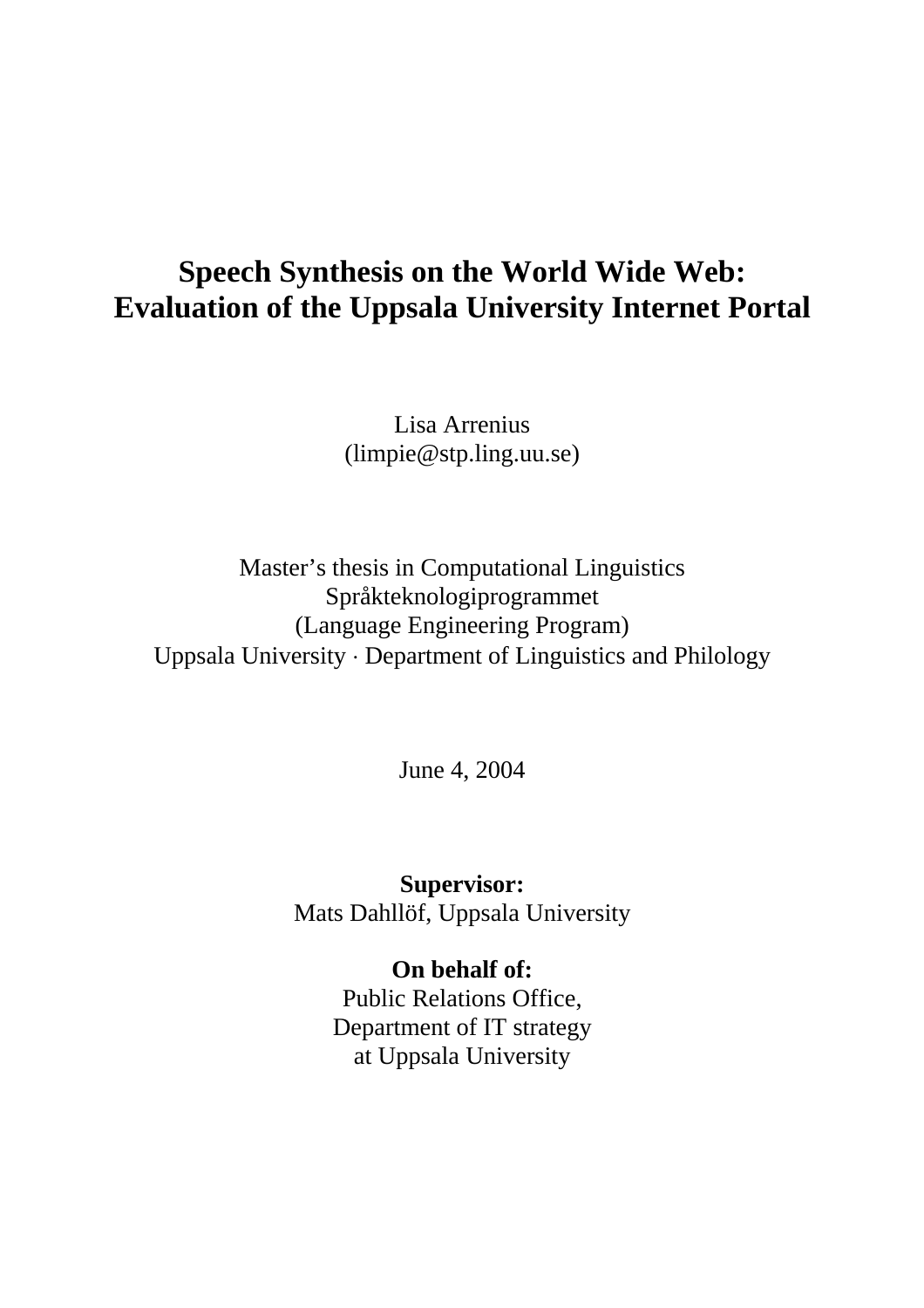# **Abstract**

Accessibility on the World Wide Web is a process of designing web sites, so that the entire community of users may gain access to the information and communication provided by each site, regardless of the user's personal needs or possible disabilities. This process is regulated by official standards and guidelines, foremost the World Wide Web Consortium (W3C); the process is carried out by the web administrators, and in the end affects how the visitors experience the site. In the past five years, there has been an increase in accessibility awareness. Direct steps have been taken to open the web to the general public, by introducing software and alternative sources of information. Following these actions are evaluations, which assess various aspects of the web site: the user's experience during their visit, as well as the administrator's work process.

This thesis evaluates the accessibility and communication of the Uppsala University web portal (http://www.uu.se/), which is equipped with an automated web reading service, Readspeaker. Readspeaker is provided by Phoneticom (http://www.phoneticom.com/) and based on BrightSpeech, a text-to-speech system developed by InfoVox, which synthesizes a textual input into a sound file. The qualitative black-box evaluation includes a questionnaire and follow-up interview questions, posed to a group of six users, who frequently visit the university web portal. An additional assessment was done with web masters at Uppsala University, who shared their opinion of the Readspeaker service from an administrative point of view.

The thesis discusses terms, which are crucial to the assessment of the online text-to-speech service. The terms refer to the discipline of computational linguistics, from which the thesis subject originates, as well as to the accessibility standards Uppsala University's web policy comply with.

The evaluation shows that by providing their visitors with Readspeaker, Uppsala University attempts to adapt the web portal to the recommendations of accessibility, which concern information as well as Design For All. The various categories of assessment show that the users felt a general appreciation for the service, navigation and linguistic abilities. However, the overall request from the user group as well as from the web masters was improved interaction.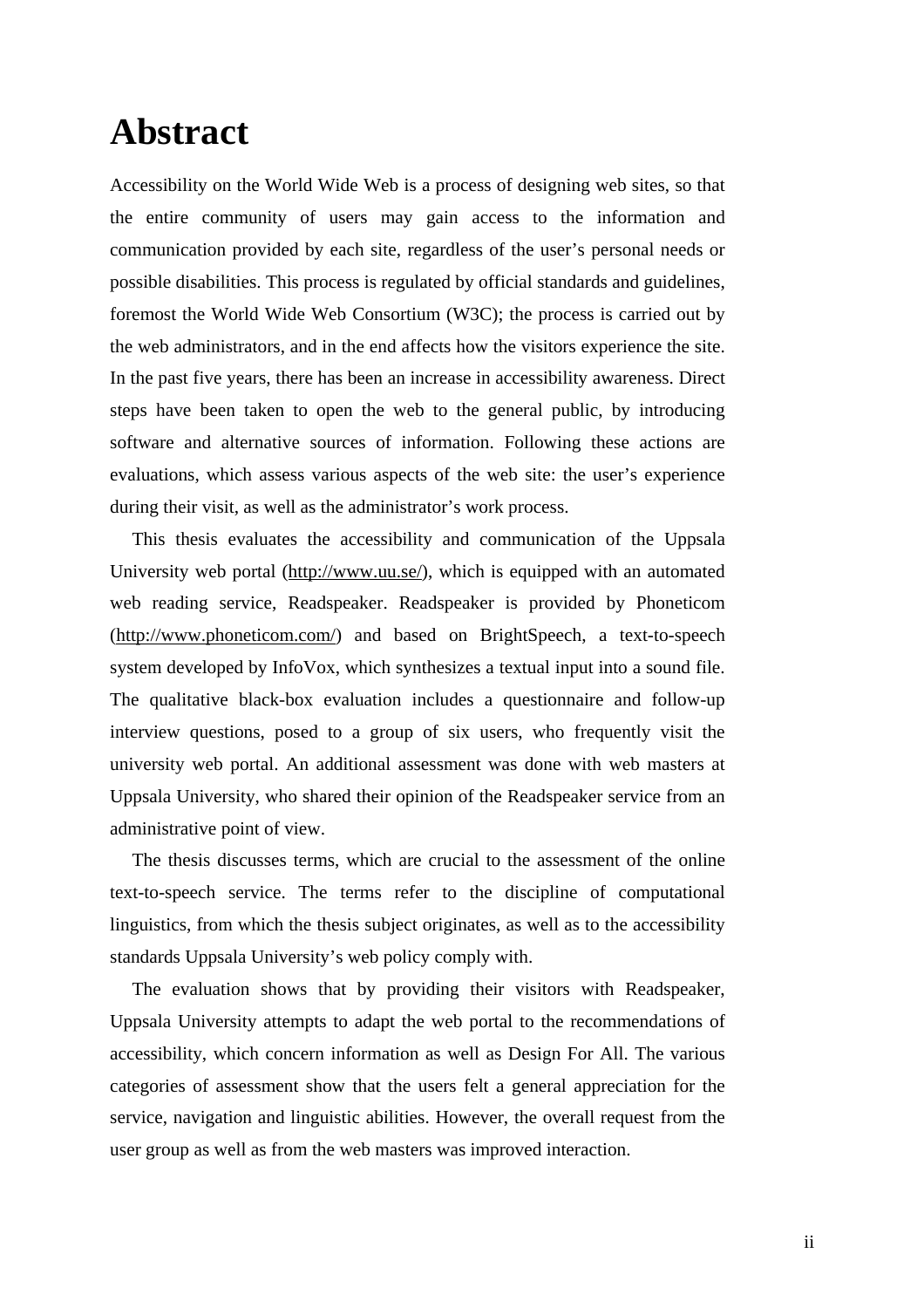# **Contents**

| 2.1.1 |  |
|-------|--|
| 2.1.2 |  |
| 2.1.3 |  |
|       |  |
|       |  |
|       |  |
|       |  |
| 2.2.1 |  |
| 2.2.2 |  |
| 2.2.3 |  |
|       |  |
| 2.2.4 |  |
|       |  |
|       |  |
|       |  |
| 3.1.2 |  |
| 3.1.3 |  |
|       |  |
| 3.1.4 |  |
|       |  |
| 3.2.1 |  |
|       |  |
|       |  |
|       |  |
|       |  |
|       |  |
| 4.1.1 |  |
| 4.1.2 |  |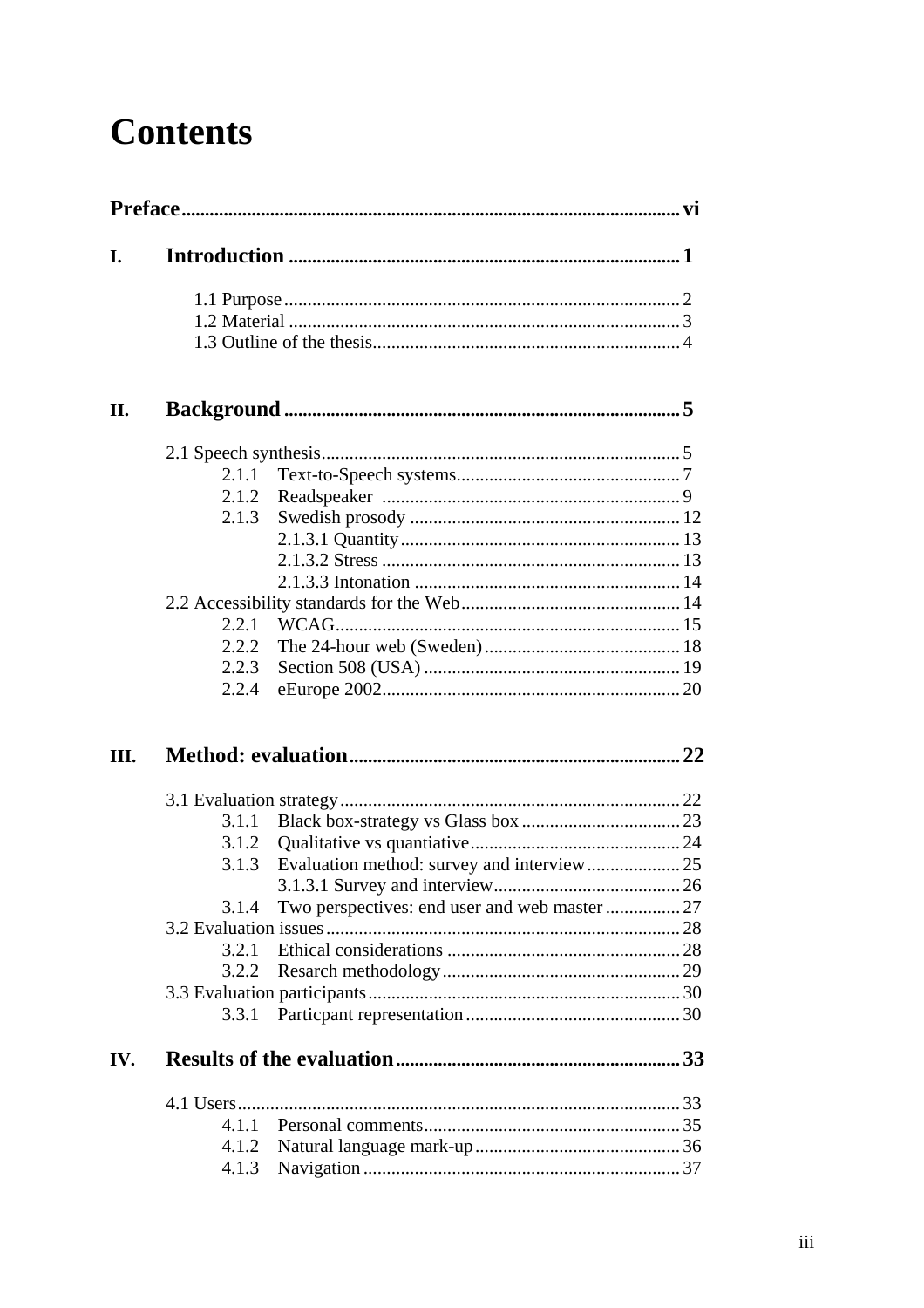| V. |  |  |
|----|--|--|
|    |  |  |
|    |  |  |
|    |  |  |
|    |  |  |
|    |  |  |
|    |  |  |
|    |  |  |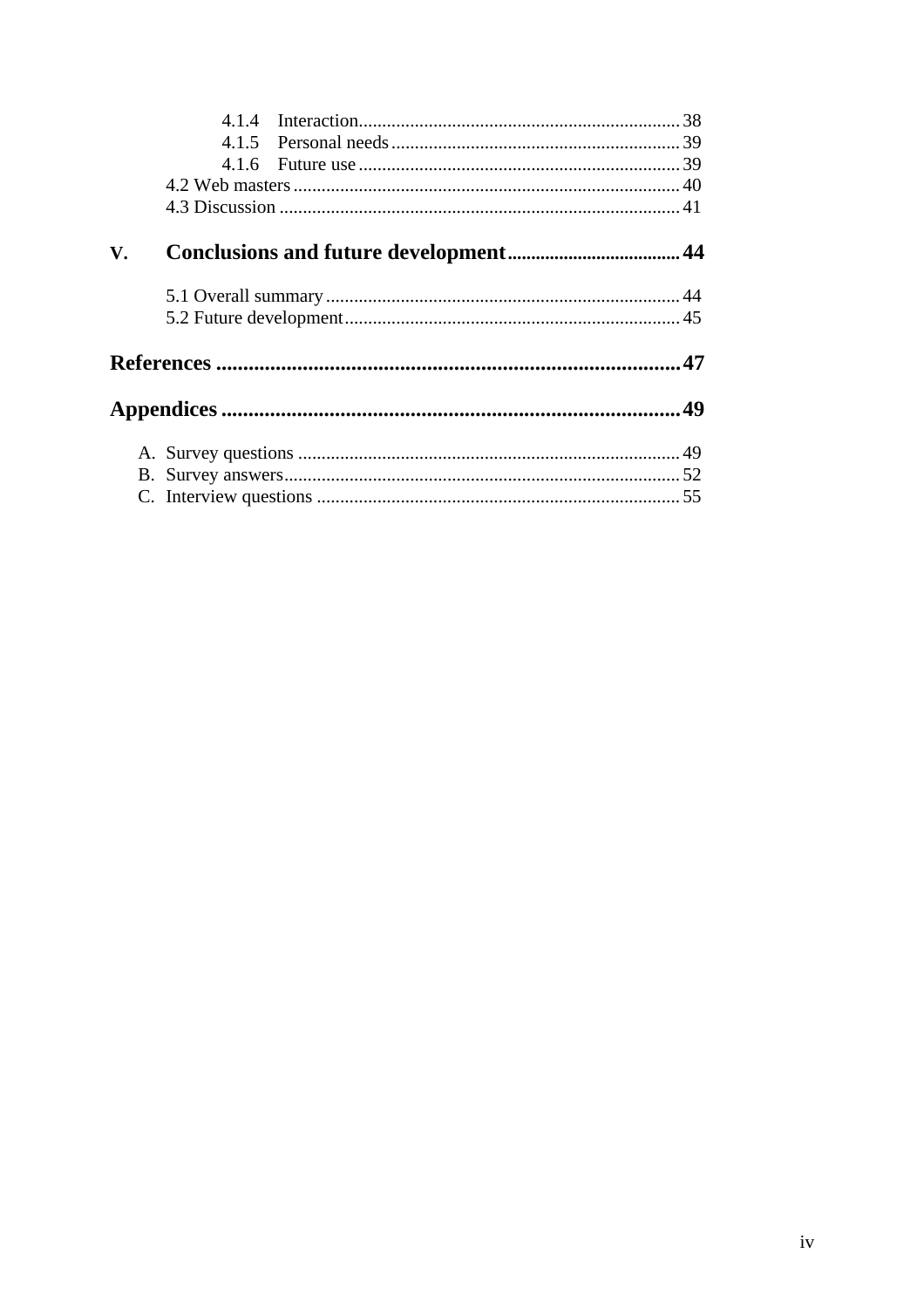# **List of figures**

| 1.2 |  |
|-----|--|
| 1.3 |  |
|     |  |
|     |  |
|     |  |
| 3.2 |  |
| 4.1 |  |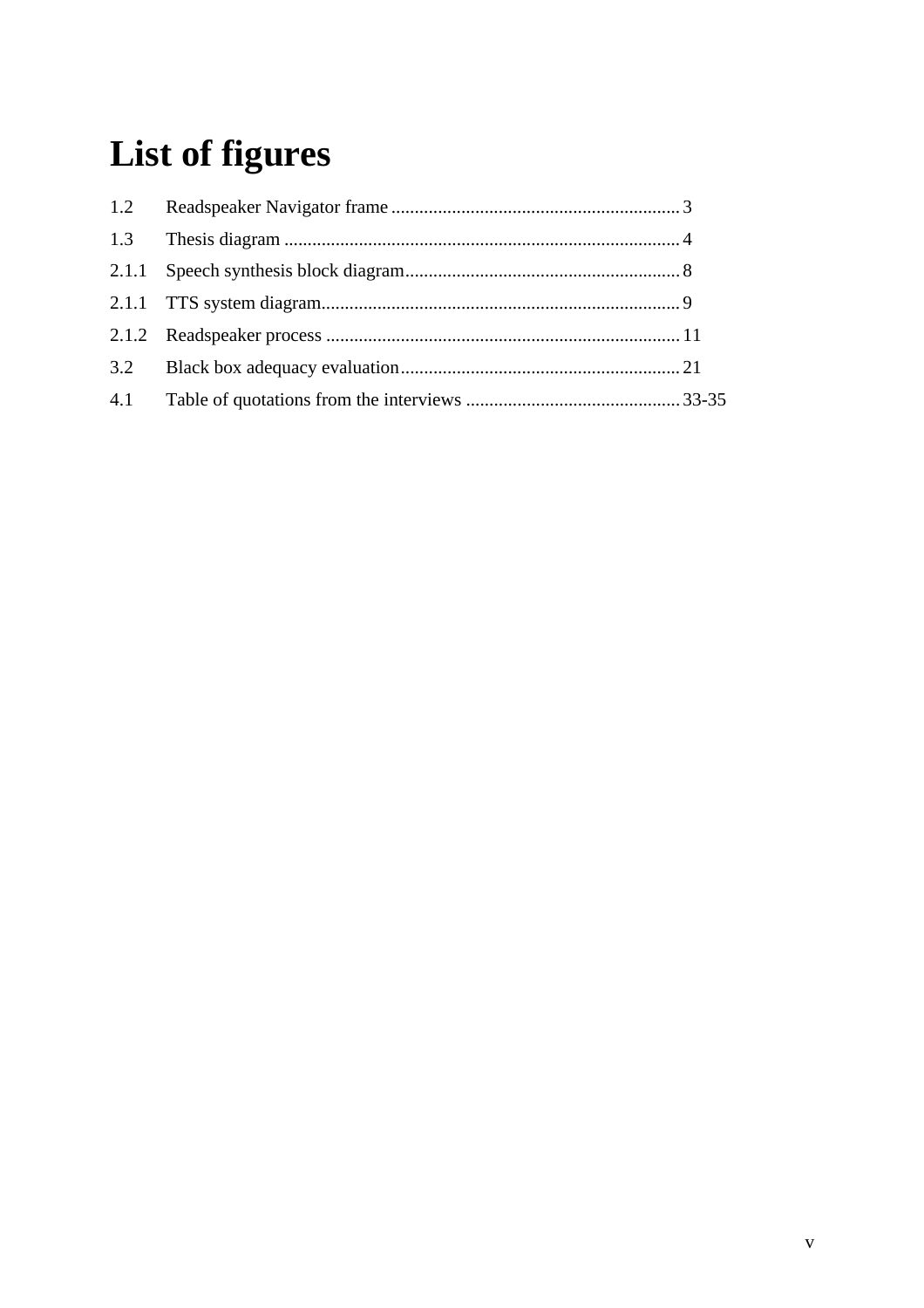# **Preface**

The completion of my master's thesis has been an educational, exciting, and sometimes tiring journey. The subject of computational linguistics has proven to be as diverse and nuanced as I had hoped it to be, when I started my first year in 2000. Working so intensely with one particular topic during the course of a semester is a fascinating ordeal. There have been days when I merged into Readspeaker completely, and then there were those times when I'd rather watch paint dry than go anywhere near that thesis. Now that I have reached the finish line, the memories of tedious literature, slow Internet connections and a Xerox machine on strike become dear. Knowing that I can accomplish such an overwhelming task as putting together a master's thesis, I will be able to go out into the world and fend for myself.

There are so many people along the way that I know wish to thank. Firstly, I would like to extend my greatest appreciation towards my supervisor, Mats Dahllöf, who has known exactly how much of a supervisor I have needed. Thank you for all your answers! Furthermore, I wish to thank the Department of Information and the Department of IT strategy at Uppsala University; especially Mattias Bolkéus Blom, who made sure I had a place at the Administration for my thesis, and Åke Johansson, who has been very supportive in answering my questions. Thanks to Pelle Lindé for helping me with the computer. I am endlessly grateful to each and every one of the helpful and cooperative evaluation participants. Without you, there would not have been a thesis. Thanks to David Öhlin, who helped me with the online questionnaire. Finally, thank you to my loving family, friends and classmates for all your support and encouragement.

> Lisa Arrenius Uppsala, May 2004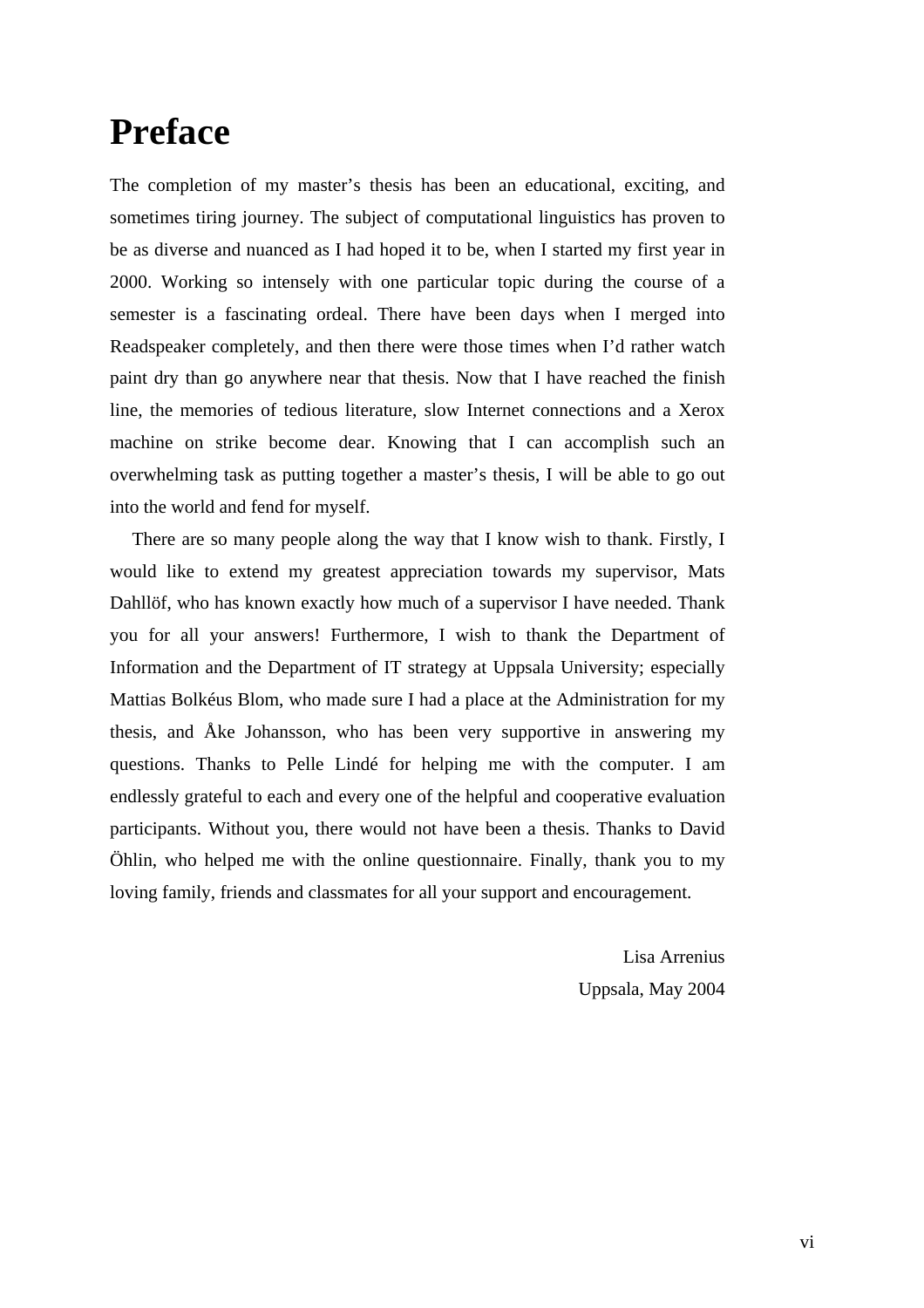# **1 Introduction**

**Accessibility** is defined as "providing access" according to the Merriam-Webster's Online Dictionary (http://www.m-w.com), where the term "access" is further defined as "freedom or ability to obtain or make use of". Since it was launched on the public market, this has been the one of the foremost objectives of Internet and its sub-channels; to provide information in a communicative manner to its users. There are many ways of enforcing this objective, some of which will be brought up in this thesis. Through information technological design, as well as through the developments made within the field of speech technology, the Internet has been made accessible not only to users without any special needs, but to a great part of the disabled community. Where there used to be a limitation imposed on users with little or no means of accessing written text, web sites can to, now a greater extent, be browsed by anyone, despite any special needs the visitor might have. The textual aspect of Internet has now been expanded to include graphics, film and sound clips. The user can log on to another user's web camera and not only type their conversation but also talk directly to one another, using a microphone and head speakers to convey and receive messages. The extension of the Internet also means that accessibility and the technology to allow accessible sites must be managed and updated on a regular basis. According to Statistics Sweden (Statistiska Centralbyrån), approximately 80 percent of all Swedes between the ages of 16 and 74 have access to a personal computer in their homes. Furthermore, approximately 75 percent of all Swedes between the ages 16 and 74 have access to the Internet in their homes (Statistiska Centralbyrån, 2003.). Not only is the Internet expanding, so are the amount of users accessing its web sites.

One way of allowing the general public to access a web site is to implement an automatic text reader, a so called Text-to-Speech (TTS) system. This system is able to convert a given text input into a sound file, sending it back to the user for instant speech output. The system is particularly convenient on the Web, since many sites base their efficiency on frequent and regular updates. The automatic process is preferred to a pre-recorded voice, due to financial and time-efficiency aspects. One particular instance of automatic web reading systems is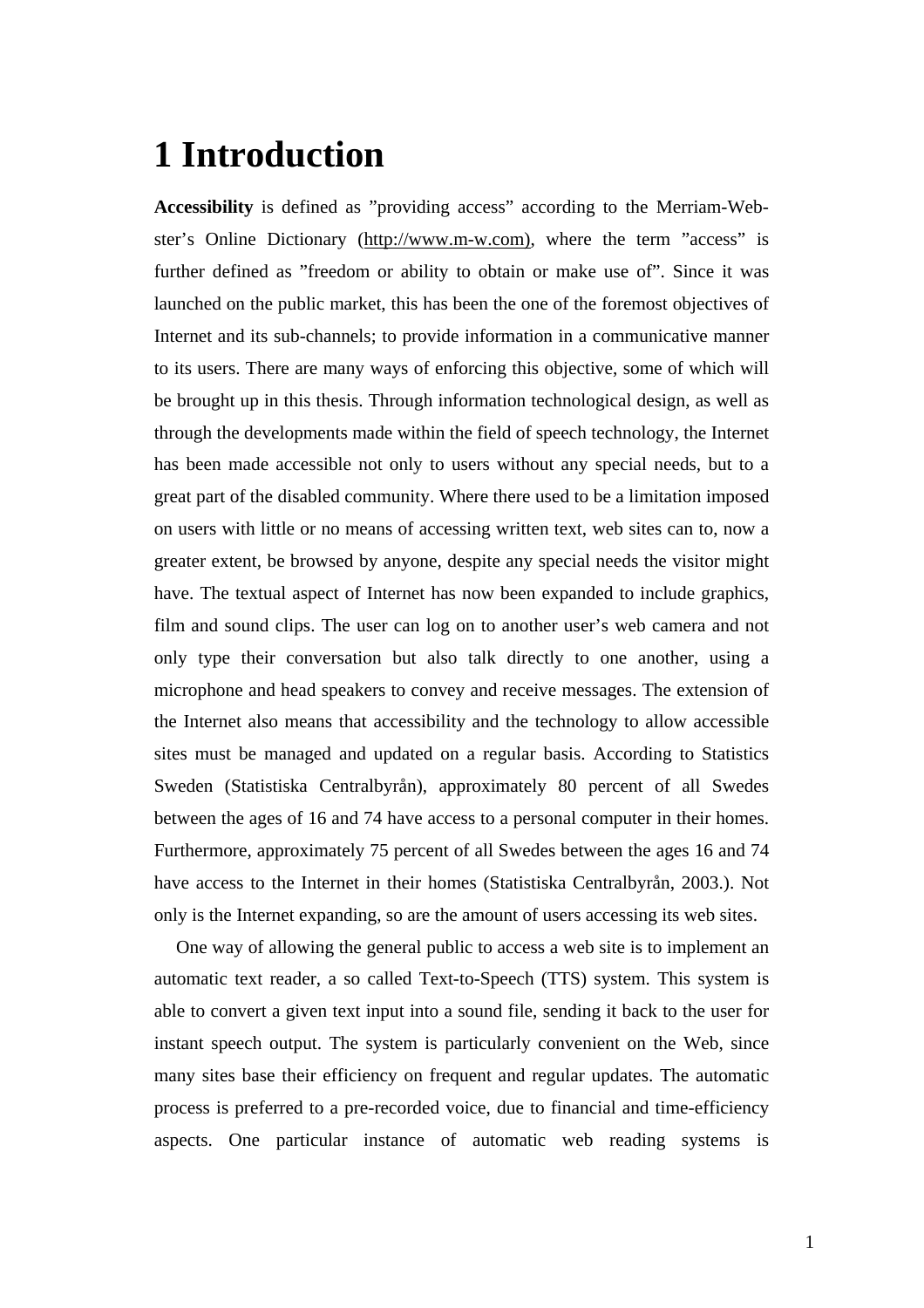Readspeaker, a TTS service provided by the Uppsala-based company **Phoneticom** (http://www.phoneticom.com/). The company was founded in 1999 by Sound Box Production with the purpose of expanding the field of Internet sound. After an introductory period of development and work shops, the company launched their first product, **Readspeaker One**, a year later. Readspeaker One is a basic automatic text reader, which translates text input into a sound file. Today, the service is used by approximately 80 Swedish and international web sites<sup>1</sup>. Uppsala University signed up with Phoneticom in 2002. This was a part of the action plan to increase accessibility and usability at the university, in accordance with the accessibility resolution the Swedish Government made in 1999 (Näringsdepartementet, 1999).

## **1.1 Purpose**

The purpose of this thesis is to assess the capability and accessibility of the online TTS service, **Readspeaker**, available on Uppsala University's web portal (starting page: http://www.uu.se/). The thesis will evaluate how communicative and accessible the university's web pages are to users browsing the portal with Readspeaker, by means of a questionnaire and follow-up interview questions. The evaluation is performed according to the *qualitative black-box strategy* (see section  $3.1.2$ <sup>2</sup>.

The thesis will examine the Readspeaker service from several perspectives, foremost considering language engineering and the areas therein. The term *language engineering* refers to two fields of discipline, computer science and linguistics, as well as the merge between the two (see Jurafsky & Martin, 2003)

The evaluation is performed on behalf of **the Public Relations Office** and **the Department of IT strategy** at Uppsala University, which base their work on the University's accessibility policy (Larsson, 2003) and Declaration of goals and visions for information technology (Larsson, 2003). The evaluation and the proc-

<sup>&</sup>lt;sup>1</sup> For a list of company references, see  $\frac{http://www.phoneticom.com/kunder/index.html}{http://www.phoneticom.com/kunder/index.html}$ 

<sup>&</sup>lt;sup>2</sup>A detailed introduction to the qualitative evaluation is found in chapter 3, **Method**. Also see Cole, A. et al, 1995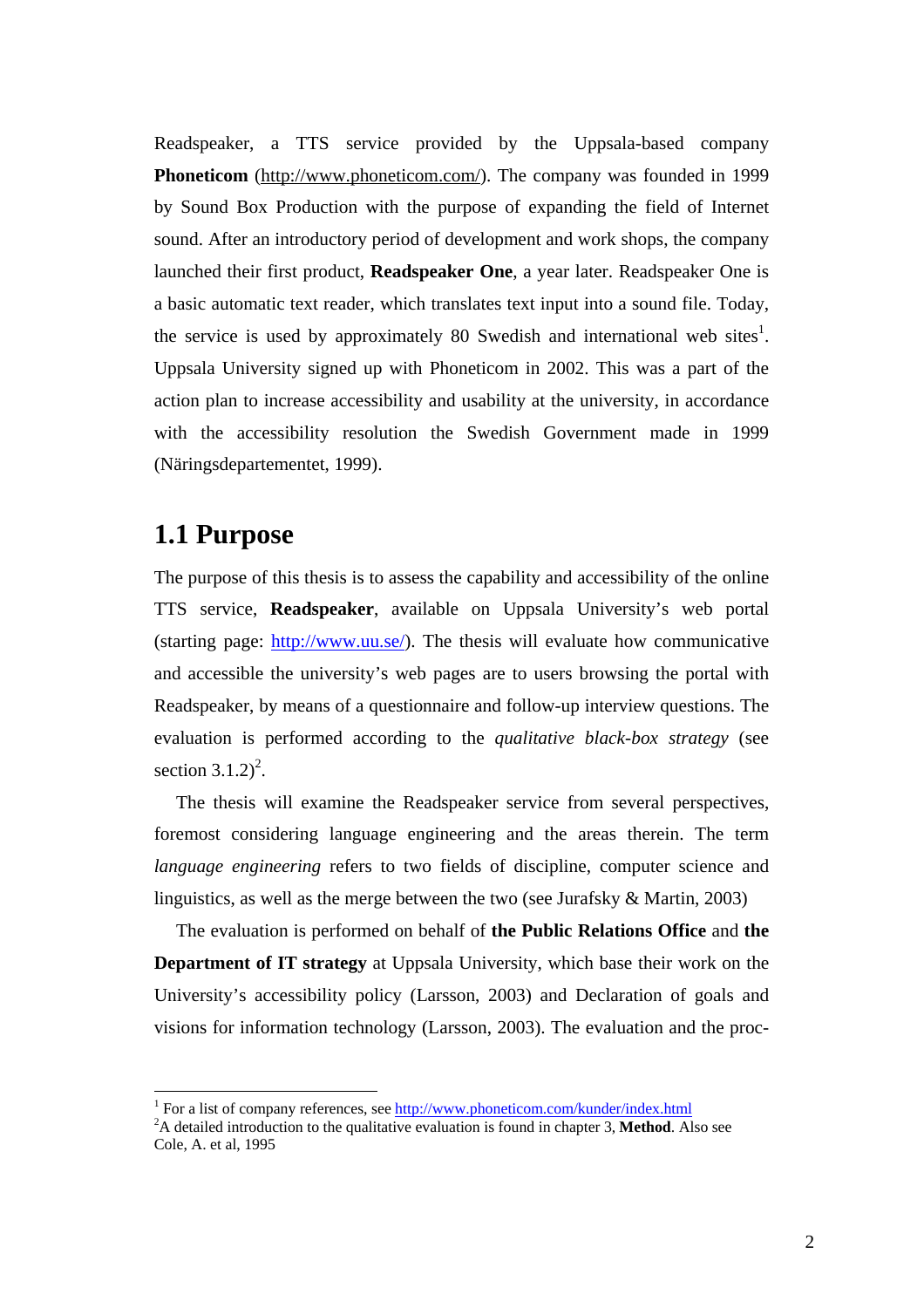ess, through which this thesis has reached a conclusion, are, however, carried out independently and the conclusions are my own.

# **1.2 Material**

The TTS service, Readspeaker, is available on the Uppsala University web portal, and is provided on 23 out of the 250 pages in the university web catalogue. The service first translates a given web site's html-code into consecutive written text. The written text is then translated into synthetic speech. The web information is resent to the user as a sound file. There are three types of services available today, Readspeaker One (as mentioned above), **Readspeaker Navigator** and **Readspeaker ReadIt**. The two latter allow the user to interact with the web contents, in a way the first service could not. Navigator is the service most in use on the university web portal, and is therefore the target of this evaluation. As shown in figure 1, it provides the top section of the web window with an added frame of hyperlink icons, which allows the user to choose what type of information they wish to hear: all contents, text or a list of links. The user may stop or abort the service at any time, as well save the sound file to their hard drive.



**Figure 1 Readspaker Navigator frame3**

All that is required of the client is a link to the service server, http://www. uu.se/lyssna, as well as a standard sound card and speakers in the user's computer. The rest is managed on the provider's end. To simplify the design, the Public Relations Office provides all university webmasters with templates from the web site. The templates are merely recommendations (Johansson, 2004). As opposed to the other services, which only requires a standard web browser, Readspeaker ReadIt also demands JavaScript on the user's computer in order to function. This

 $\overline{a}$ 

<sup>3</sup> From the Uppsala University web portal with **Readspeaker**, http://isi.phoneticom.com/cgi-bin/uursnav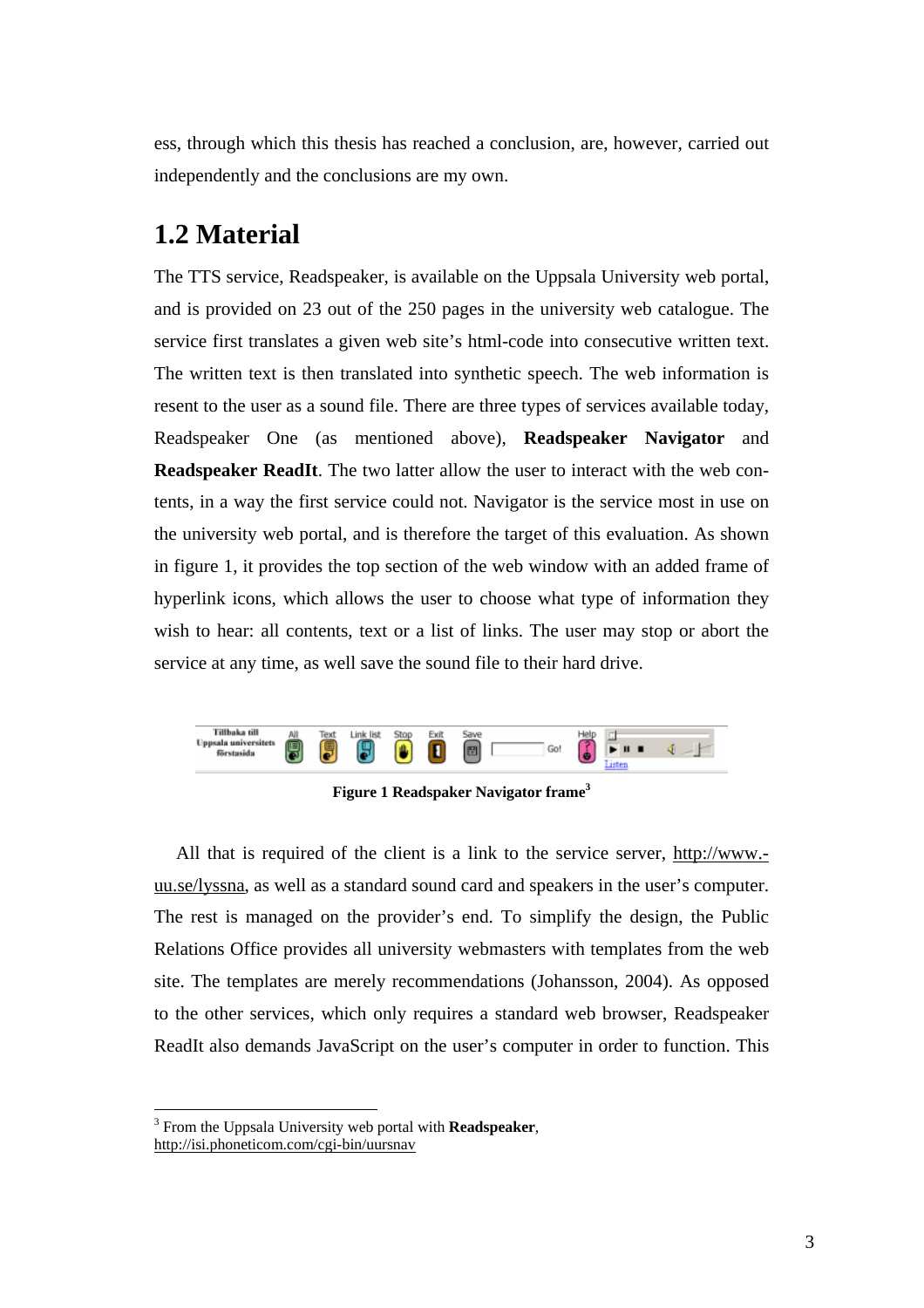service allows the user to mark any section of the text on the web page and have it read aloud.

All three services are adaptable to the client's lexical and pronunciation needs and requirements, since the lexicon is managed by Phoneticom, the service-provider. They can also be adjusted to read some parts of the text and leave out others. ReadIt can also be adapted to personalize the sound quality and the type of synthetic voice chosen. All three services are based on the BrightSpeech synthesis (see section 2.1.2) produced by Babel InfoVox (Belgium, http://www.babeltech.com/).

# **1.3 Outline of the thesis**

Chapter 2, **Background**, will introduce the background to speech synthesis, its techniques, development and linguistic challenges, as well as the main outlines of accessibility standardization.

The structure of the evaluation analysis will be based on the ideal synthesis versus the actual performance of the Readspeaker service, estimating the difference between the two poles. This will be discussed in chapter 3, **Method: evaluation** and 4, **Results**. The final chapter (chapter 5, **Conclusions and Future development**) will give an overview of the results as well as a discussion of future solutions. Below is a block diagram of the thesis, containing terms and abbreviations that will be introduced in the upcoming chapters.



**Figure 2 Block diagram of the thesis**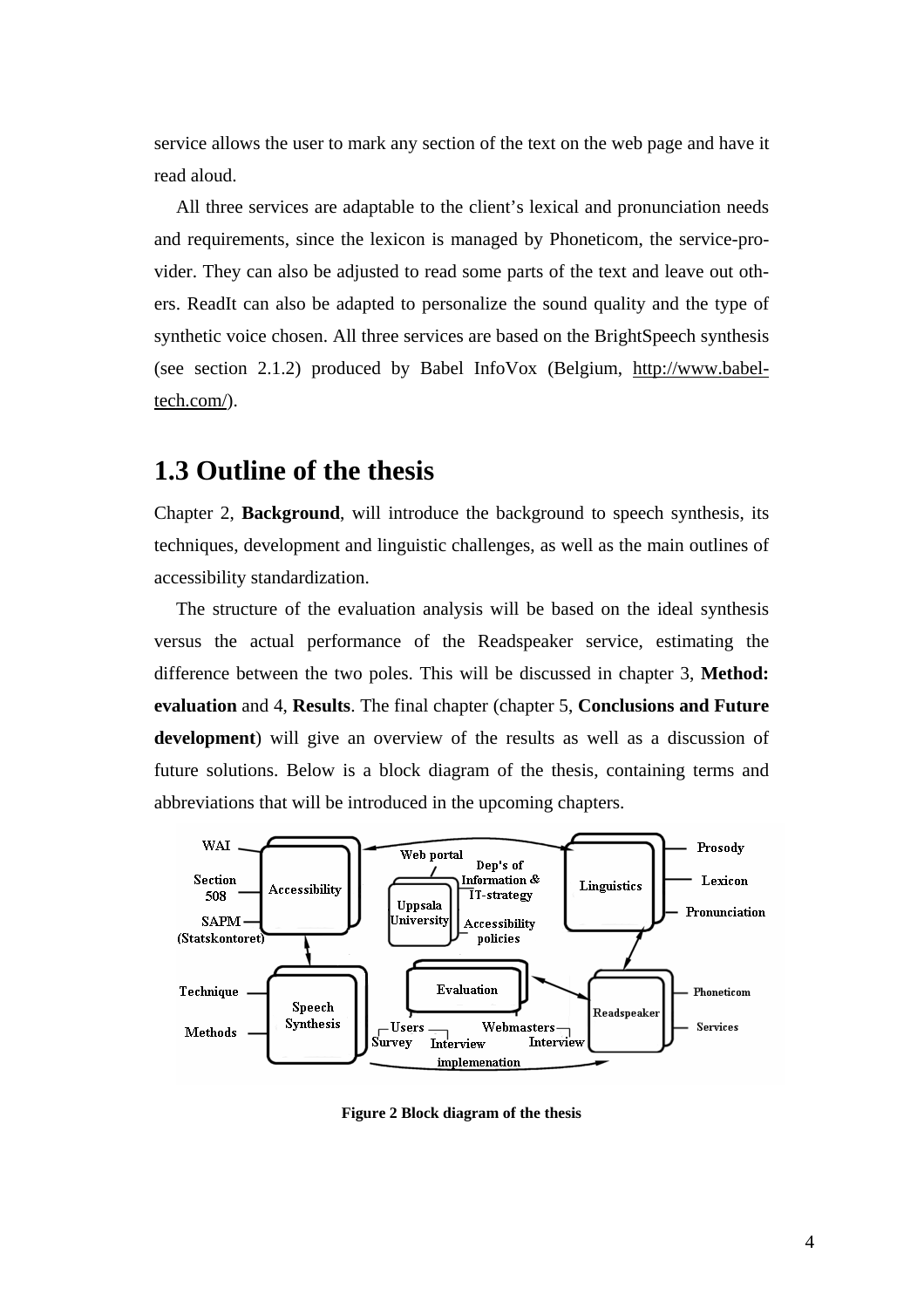# **2 Background**

To provide an understanding for the Readspeaker service on the Uppsala University web portal, as well as its accessibility and communicativity, the introductory portion of this thesis has been to study several areas surrounding the service, its purpose and any regulations that can motivate Uppsala University to invest in and maintain such a service for their Web users. As shown in figure 2 (1.3), the thesis consists of several blocks that, together, contribute to the understanding of the service's presence on the university web.

The areas that are of greatest importance to the evaluation and understanding of the automated web site-reader will be introduced in this chapter. The speech synthesis will be introduced, as well as several crucial linguistic terms. Furthermore, the political as well as social standardization process will be discussed; a process that follows the development of an interactive World Wide Web, and that Uppsala University complies with in attempting to make their web portal accessible to all.

# **2.1 Speech synthesis**

The web-based service Readspeaker, which is evaluated in the thesis, is an automatic translator of a textual input into synthetic speech. There are many steps to the process of translation; each crucial to the actual output quality and the degree of understanding that the user experiences. This process is vital to the comprehension and evaluation of Readspeaker, and will be presented in detail – but first, a brief introduction to the speech synthesis mechanism. According to O'Shaughnessy (2000: 339), a speech synthesis converts "input text (…) into speech waveforms, using algorithms and some form of previously coded speech data," where the input text is entered either by keyboard or optical character recognition (OCR). OCR involves scanning written text into a computer system, resulting in images, and "translating the images into a form that the computer can manipulate…." (Webopedia Computer Dictionary, http://www.webopedia.com/).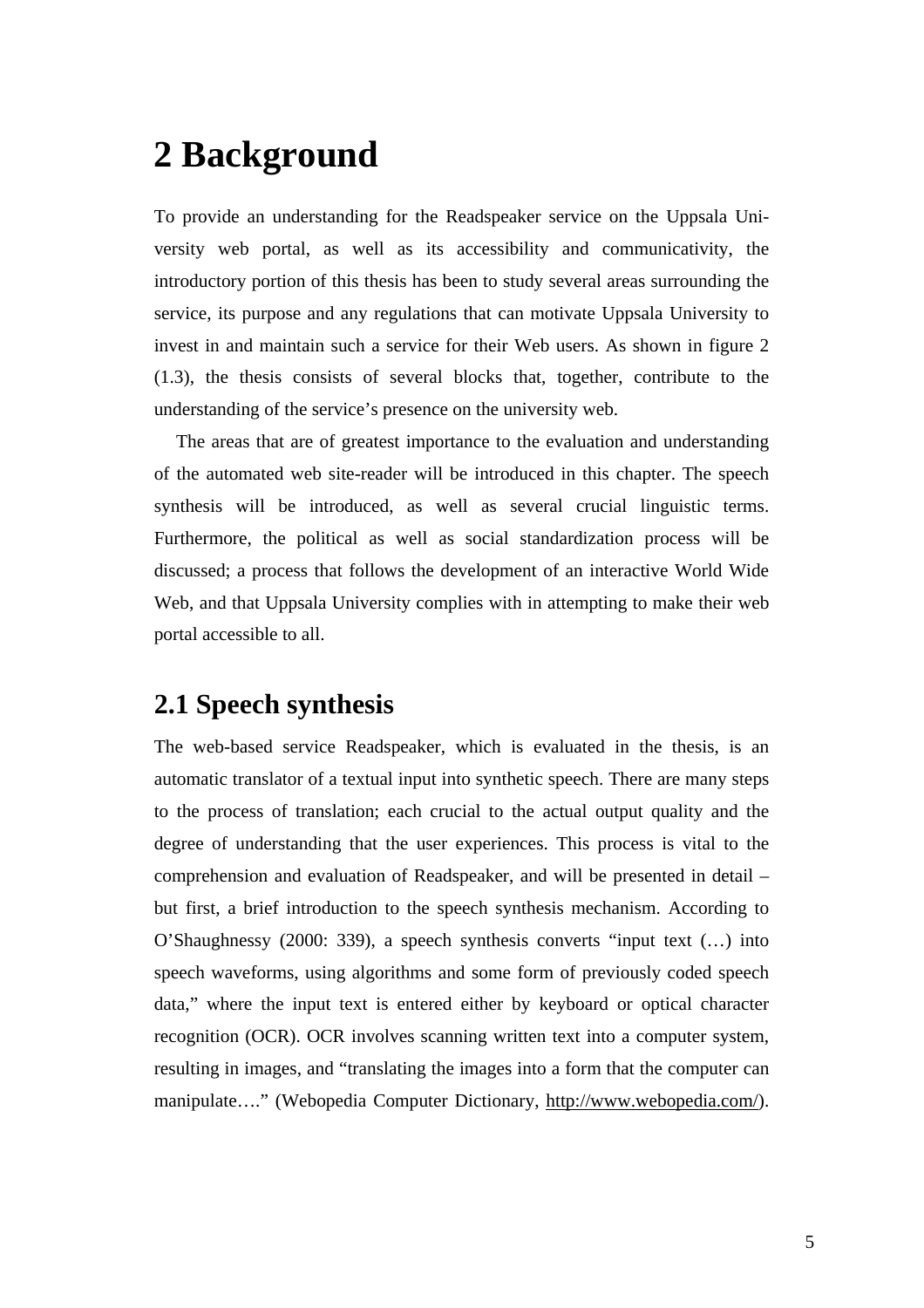The input text can also be collected from a database storage, something that is used especially for a previously synthesized text.

There are several kinds of speech synthesizers that use various methods to process the textual input into a sound output. They are classified by speech unit size, as well as by the parameterization of speech for storage and synthesis (O'Shaughnessy, 2000: 343). Syntheses are most commonly distinguished as being either rule-based or data-driven. **Rule-based syntheses** base their output on an acoustic model of speech production. This method can create a vowel by modelling how the signal is led through a filter, which acts as the human vocal tract, creating a particular resonance (formant) depending on the articulatory part (Fahlstedt, 2004: 10-11). Generalized rules are extracted from the filtered information. The phonetic input of the synthesis is tested on the rules; when a match is found, digital speech is produced by the synthesizer. Rule-based syntheses are also referred to as **formant syntheses**, because the speech information behind the generalized rules is related to formant and anti-formant frequencies and bandwidths (Vinet, 2003: 3). As opposed to data-driven syntheses, this method does not use human speech samples in order to create the output speech. These types of syntheses are considered to have a greater degree of intelligibility<sup>4</sup>, as well as be resource-economic, since they do not depend on stored segments of human speech. Since the output is completely artificial, the syntheses of this strategy can lack in naturalness. (Wikipedia, http://en.wikipedia.org/wiki/Main\_Page)

Another method for creating artificial speech is merging slices of pre-recorded human speech. This type of synthesis is called **concatenative** or **data-driven**. Two subcategories can be distinguished within this method, **diphone** and **unitselection**, differing mainly in the size of the units being concatenated. Both methods store the pre-recorded speech units in a database, from which the concatenation originates. Parts of utterances that have not been previously

 $\overline{a}$ 

<sup>&</sup>lt;sup>4</sup> There are two major assessment terms:

**Intelligibility**, how much of the spoken language do you understand? How quickly do you become fatigued as a listener?, and **Naturalness**, how much like real speech does the output of the TTS system sound? (Speechworks, n.d. See also section 4.1.1)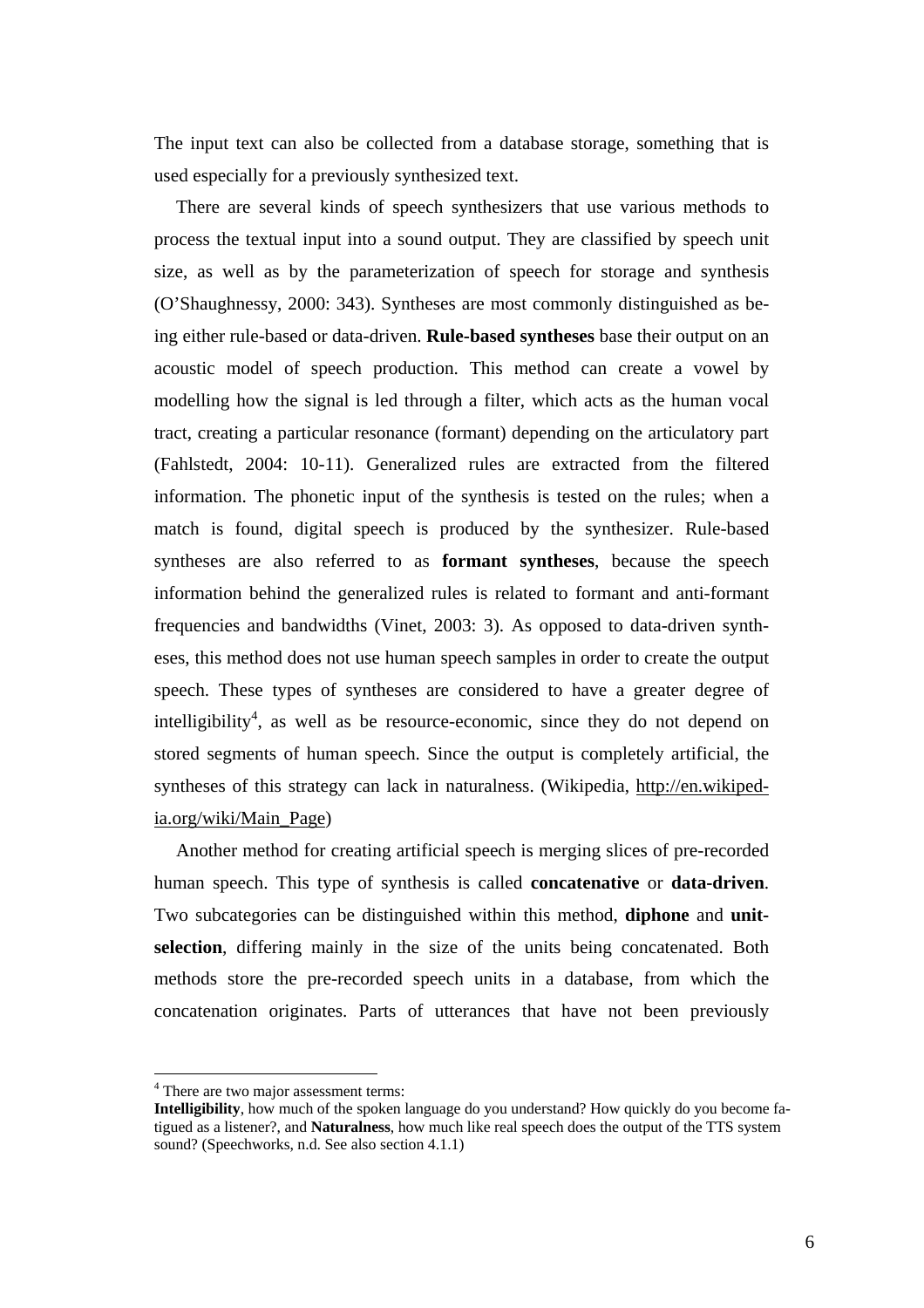processed and stored in the database are "built up from smaller units." (Simosen et al, 2001: 58).

The diphone data-driven synthesis refers to a storage of all possible diphones in a particular language, which are then merged in accordance with the phonetization of the input text. A diphone is a speech unit consisting of two half-phonemes, or of the phonetic transition in between, e.g.

"Cat":  $\textit{silence} + \textit{c} - \textit{c} + \textit{a} - \textit{a} + \textit{t} - \textit{t} + \textit{silence}$ 

The other method, unit selection, collects its speech data from a depository containing units of various lengths, including diphones as well as words and phrases. Each pre-recording is stored in multiple occurrences, pronounced in different prosodic contexts (Skeppstedt, 2002: 8). Hence, this type of synthesis requires an extensive storage facility, and has only recently become a popular method, since memories and performance of computers have increased. According to Hunt & Black (1996),

the primary motivation for a large database is that with a large number of units available with varied prosodic and spectral characteristics it should be possible to synthesize more natural sounding speech that can be produced with a small set of controlled units.

Since the diphone unit requires digital post-processing in order to incorporate prosodic information, the naturalness of the pre-recordings may be reduced. The unit selection synthesis, however, requires no digital post-processing; it simply concatenates the stored units as they are. Therefore, this type of synthesis usually "gives the greatest naturalness." (Wikipedia).

### **2.1.1 Text-to-Speech Systems**

The methods of creating an automated signal, resembling that of human speech (see section 2.1), base their results on a limited input capability. These types of speech synthesizers are created to manage speech units, such as pre-recorded formants or waveforms, concatenating these into human-like speech. They usually have a high quality, but a restricted performance. "The output is limited to combinations of the speech units, usually with their original intonations" (O'Shaughnessy, 2000: 343), which means that the synthesizer has little or no flexibility in dealing with previously unprocessed text. Methods of these types,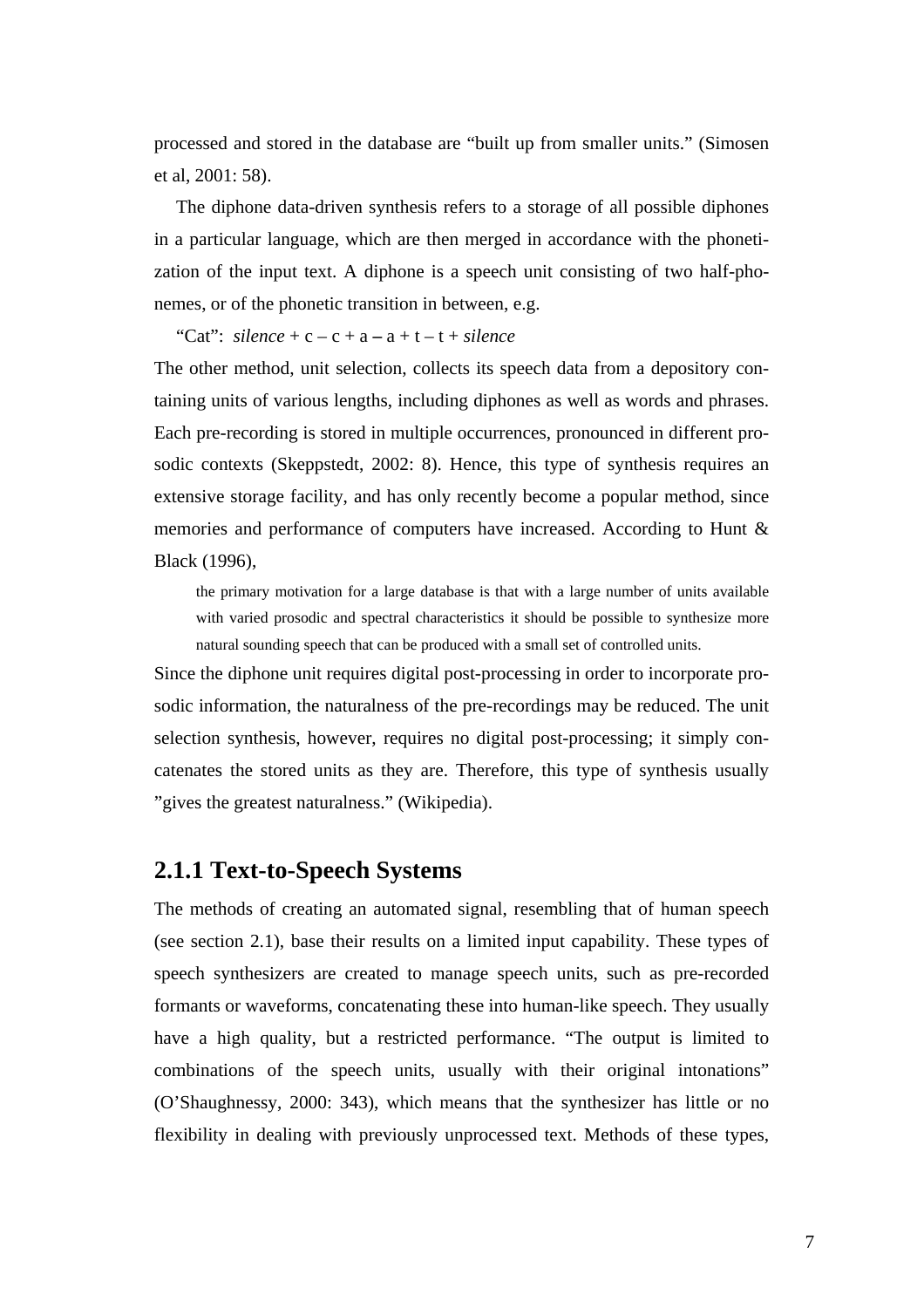which convert text input from formant information, are called **limited-text** or **voice-response systems**.



**Figure 3 Block diagram of the steps of speech synthesis (based on O'Shaughnessy, 2000: 338)** 

For a system to be able to convert any textual input into speech, it requires a completely automated analysis of the internal, linguistic structures, as well as conditions that govern the translation from written input to spoken output (see figure 3 above). A system that can manage conversion of any given text, without requiring cost-inefficient manual labor, cannot rely on pre-recorded material alone. In the case of frequently updated texts, like those found to a great extent on the Internet, they would most likely lose their urgency if the process were in any way manual. The system that can accept and process general text is referred to as **unrestricted** or **Text-to-Speech** (TTS)<sup>5</sup>. O'Shaughnessy summarizes this conversion method as

…processing [that] involves: (1) translating the input sentences into a sequence of linguistic codes to fetch the appropriate stored units, then (2) determining intonation parameters from the text, to vary  $F0^6$  and duration properly. (O'Shaughnessy, 2000: 344)

Dutoit (1997) describes the TTS system as a computer-based system that should be able to read *any* text aloud, regardless of how it has been introduced into the system. Dutoit makes a point of emphasizing that TTS systems, are foremost capable of automatically processing new, i.e. previously unknown information.

 $\overline{a}$ 

<sup>&</sup>lt;sup>5</sup> The system evaluated in the thesis will be referred to as a TTS.<br><sup>6</sup> EQ: the fundamental frequency of the yogal fold vibration, see G

 $6$  F0: the fundamental frequency of the vocal fold vibration, see O'Shaughnessy, 2000: 36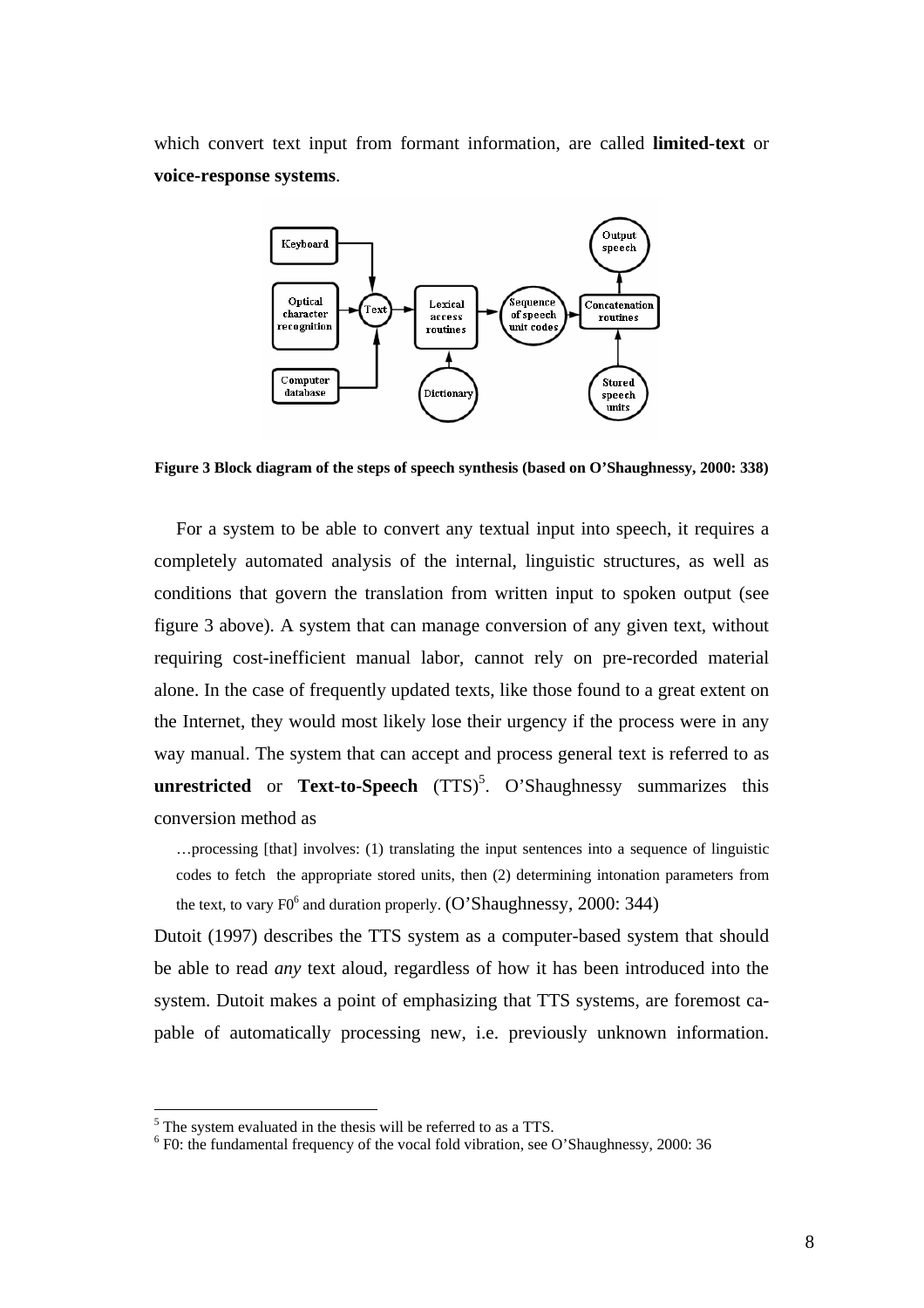This, according to Dutoit, is what separates the TTS system from other talking machines (Dutoit, 1997: 1).

The process of converting text to speech requires a set of rules that translates each grapheme of the text input into phonemes. Each written element of the sequence of text must initially be transcribed into a spoken equivalence. In the definition of TTS systems, which Dutoit uses, this conversion is in the foreground: "…automatic production of speech through a grapheme-to-phoneme transcription of the sentences to utter." (Dutoit, 1997: 2). The system performs the transcription through a two-step process (as shown in figure 4), where, simply put, a **Natural Language Processing module** (NLP) produces a phonetic transcription of the input text, and a **Digital Signal Processing model** (DSP) transforms the transcribed symbols into speech.



**Figure 4 A simple but general functional diagram of a TTS system (based on Dutoit, 1997: 4)**

As opposed to a voice-response system, which concatenates isolated words or phrases from a limited vocabulary, the TTS system constructs speech from text "using small stored speech units and extensive language processing" (O'Shaughnessy, 2000: 339). For text expansion and frequent lexical development, the TTS system is therefore far superior to formant synthesis. The key here is language processing, which requires phonetic representation as well as lexicon information through regular expressions.

## **2.1.2 Readspeaker**

This chapter has dealt with the theory behind automated text reading, as well as various methods on which to apply the theory and create speech, independently or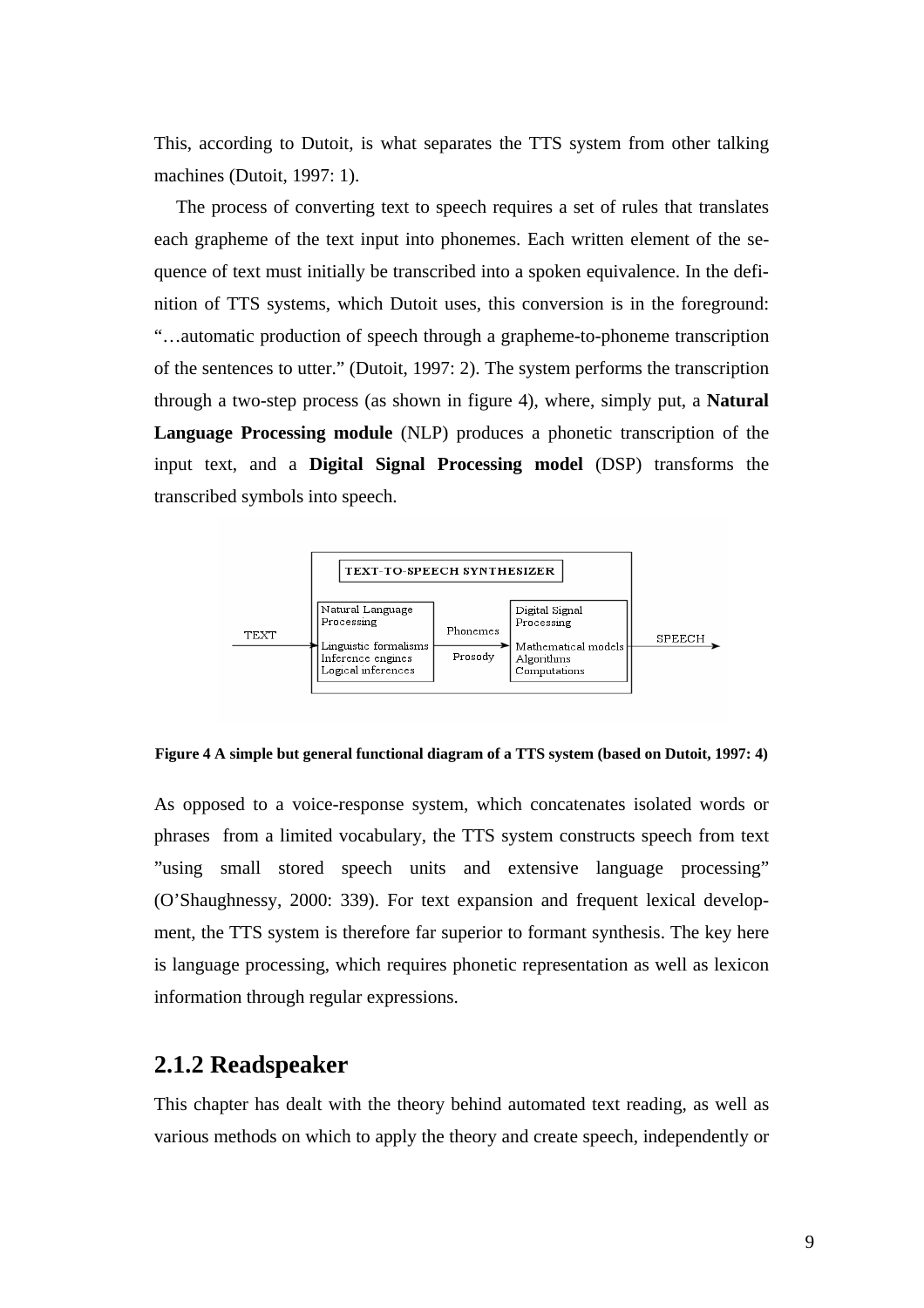from written input. For efficient conversion of frequently updated text to speech, the common method to use today is a TTS, which is free to process any text in a given language, regardless of the system's familiarity with the given input. A proper solution for a constantly updated information site such as a web portal would therefore be a TTS. Proper here means fast, simple and cost-efficient (Ishishara, 2002: 1).

**Readspeaker** is a TTS system that synthesizes speech through the InfoVox product, **BrightSpeech**. The synthesizer processes the input text, comparing it to a library of prerecorded human speech units, which, according the product information sheet produces "a clear and natural voice that sounds human and achieves a level of quality that has never been produced until BrightSpeech." (InfoVox, 2003). This will be further elaborated in chapter 4. The BrightSpeech synthesis is available for 18 different languages, including US English and Swedish (Ubult, 2004: 13). The product is adoptable to the specific needs of the client; there is a user dictionary, in addition to the standard word database, which allows the user to include "accurate pronunciations of foreign-specific words, acronyms or proper nouns." (InfoVox, 2003). These customary adjustments are made by regular expressions<sup>7</sup>, which explicitly inform the synthesizer how an expression, idiom or abbreviation are pronounced. The regular expressions may also impose an overall change throughout a text, which has a continuous error. Before the synthesizer consults the dictionary, it analyzes the text input morphosyntactically, in order to achieve a prosodically correct output. According to Dutoit, natural prosody relies heavily on syntax (Dutoit, 1997: 5), a contextual piece of information that is required, since "to get a good prosody, the TTS system must 'understand' what it is reading" (Fahlstedt, 2004: 13, my translation).

The process behind the Readspeaker service, provided on the Uppsala University web portal since 2002 (Borgegård, 2002), consists of six steps (Larsson, 2004). First, the service retrieves the selected page from the Phoneticom server. It then revises the page to see if there have been any changes since its last

 $\overline{a}$ 

<sup>7</sup> A **regular expression** (abbreviated as **regexp** or **regex**) is a string that describes a whole set of strings, according to certain syntax rules. (Wikipedia)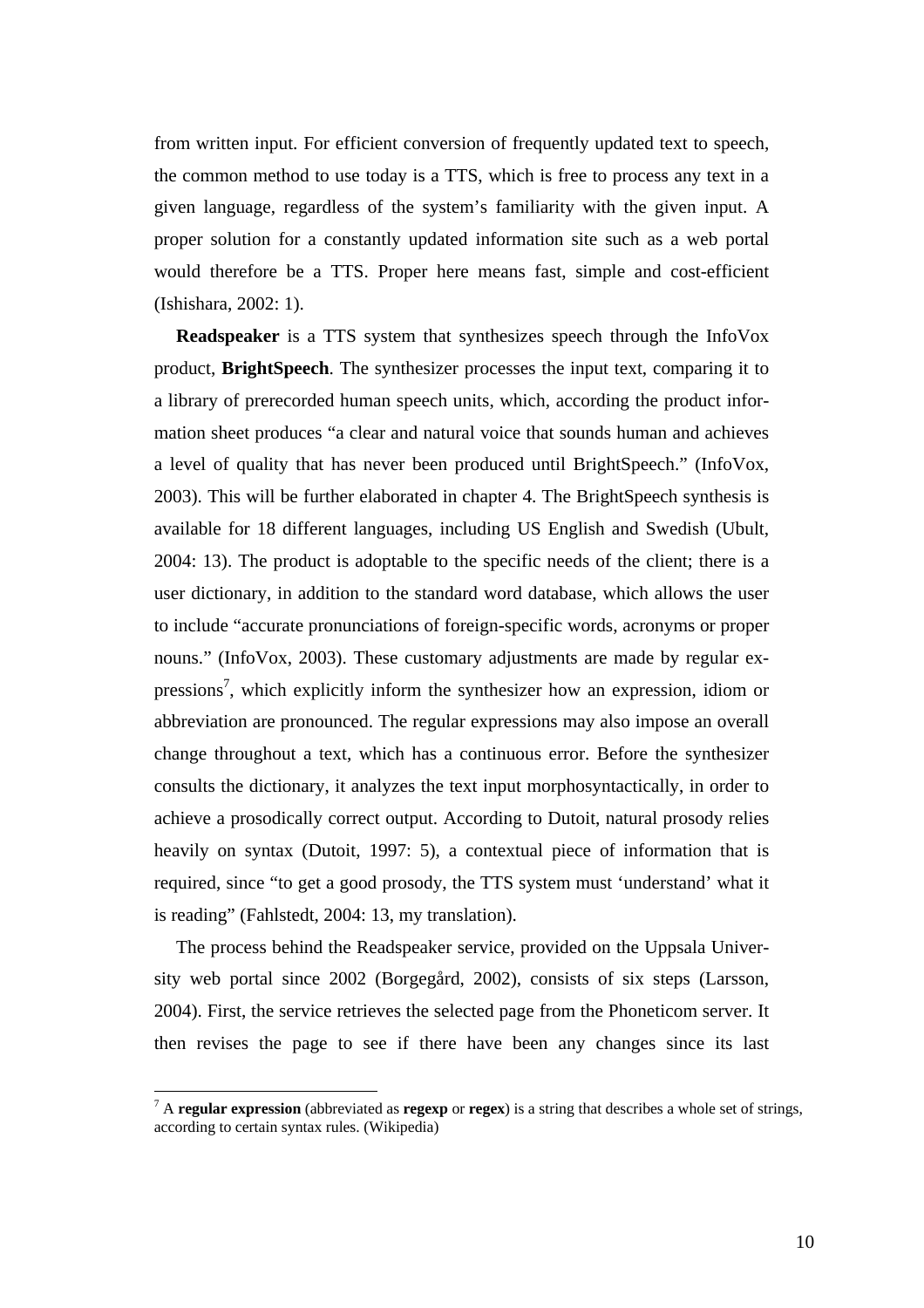translation. This is done by using a so called **checksum8** , an operation which results in a value. The value is compared to the value, which is stored in the database. If the values are identical, the database will simply send the old translation to the user. Otherwise, the server's html-interpreter reads the page like a browser, excluding any or all html-tags that are not of interest to the end user. The text is then matched to a lexicon of words with their phonetical transcription. The interpreter can be adapted to browse only certain or all parts of the page, depending on the client's needs and the site's structure. Finally, the speech synthesis, BrightSpeech, records the text derived from the html-interpreter, before sending it to the end user as a sound file. See figure 5 below for an overview of the process of Readspeaker.



**Figure 5 The Readspeaker process (Phoneticom, 2002)** 

In the process of automatically rendering speech based on a textual input, it is possible to encounter several challenges. Ambiguity, number and abbreviation conversion are a few of the imaginable issues that a TTS may come upon. The Readspeaker (BrightSpeech) synthesizer deals with the latter by pre-processing each occurrence in the input, translating abbreviations into the complete representation, matching dates with the generalized pronunciation rules and so on. Disambiguation is possible in some of the 18 languages available to the synthesis,

 $\overline{a}$ 

<sup>&</sup>lt;sup>8</sup> A **checksum**: a method of mathematically determining if a series of numbers is correct, a sort of fingerprint for the value. The method can tell if the series is wrong, and in some cases where the error is and what the correct value should be (Susning.nu, http://www.susning.nu, my translation)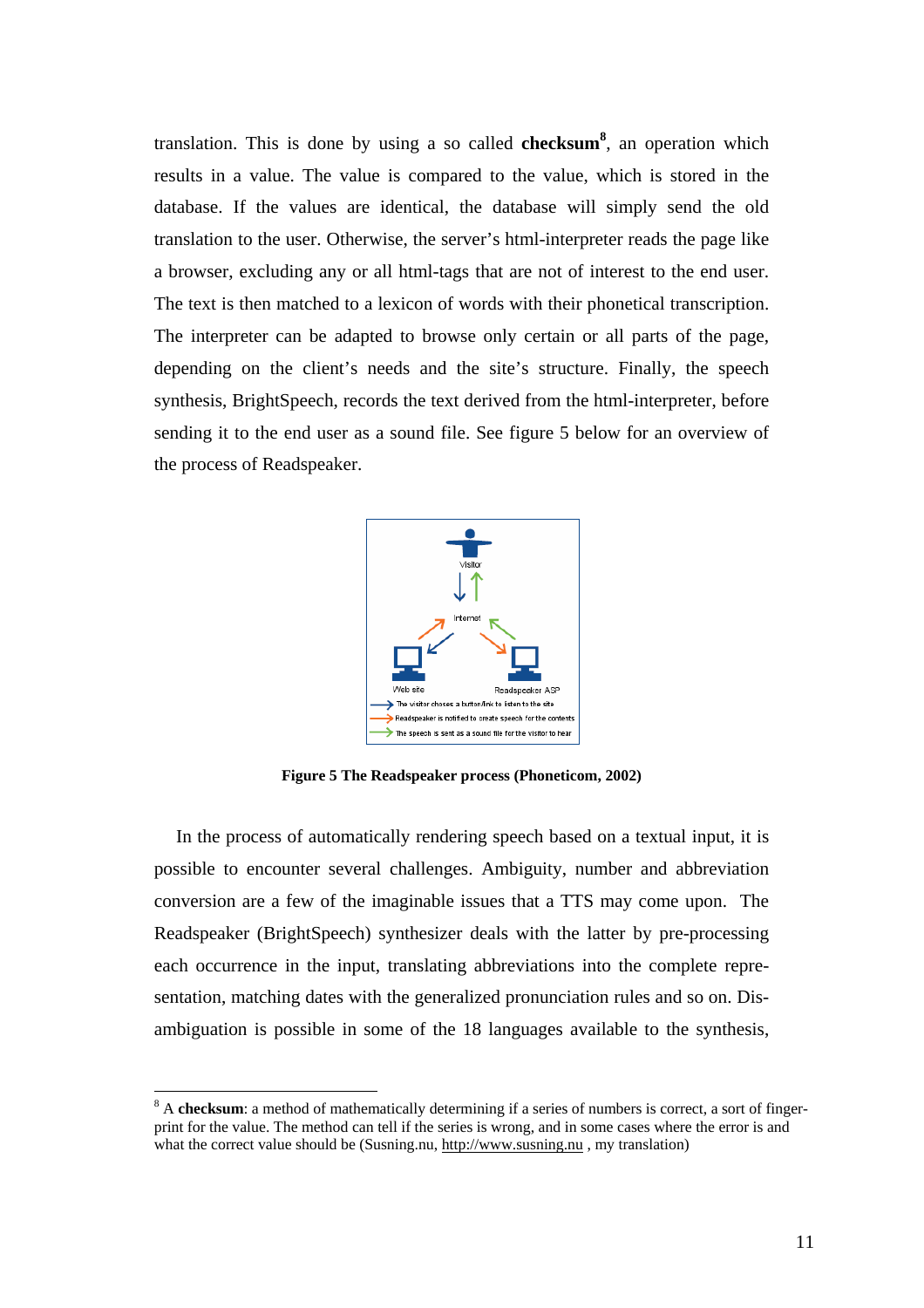and is done by using a part-of-speech tagger. This establishes a linguistic context, from which the TTS performs the disambiguation.

The synthesizer is able to interpret the natural language of an input, choosing the correct synthesis to read the text as naturally as possible. However, this requires a clear, yet simple mark-up in the html-code, as follows:

$$
\verb!="" -->^9.<="" <--="" isi_languages="" lang="sv" math="" or="" sv="">
$$

The excerpt indicates that the page contains the Swedish language and should be read by a Swedish synthesis. There are two Swedish syntheses on the Uppsala University web portal: Ingemar, an older version which uses a male vocal setting, and Emma, the new synthesizer with a female voice based on BrightSpeech, as well as an American female synthesis. A comparison of these three syntheses will be presented in chapter 4.

Finally, the company behind Readspeaker, Phoneticom, state in their documentation (as well as in the interview of March 18, 2004) that the main target group for the service of Readspeaker consists of people with reading difficulties, rather than visually disabled people. The service is by no means a competitor with the screen readers and other forms of assistance technology meant for the blind. The service is foremost a complement to web users with dyslexia, decreased eye sight from old age and/or a foreign background (Bergström, 2004).

## **2.1.3 Swedish prosody**

The linguistic term **prosody** is used to describe several aspects of the spoken language. Speech has several dimensions that written language lacks and, when missing or failing in any way, can cause the language output to sound confusing or erroneous. These aspects are **suprasegmental**, i.e. concerns entire morphemes, words or phrases, as opposed to palatalization and velarization, which apply to the single phoneme. Translated into linguistics terms, the aspect of time is **quantity**  (or **length**), the aspect of intensity **stress**, and finally, frequency is **intonation**.

<sup>&</sup>lt;sup>9</sup> Code source of: http://www.uu.se/Webdesign/lyssna/lang.html,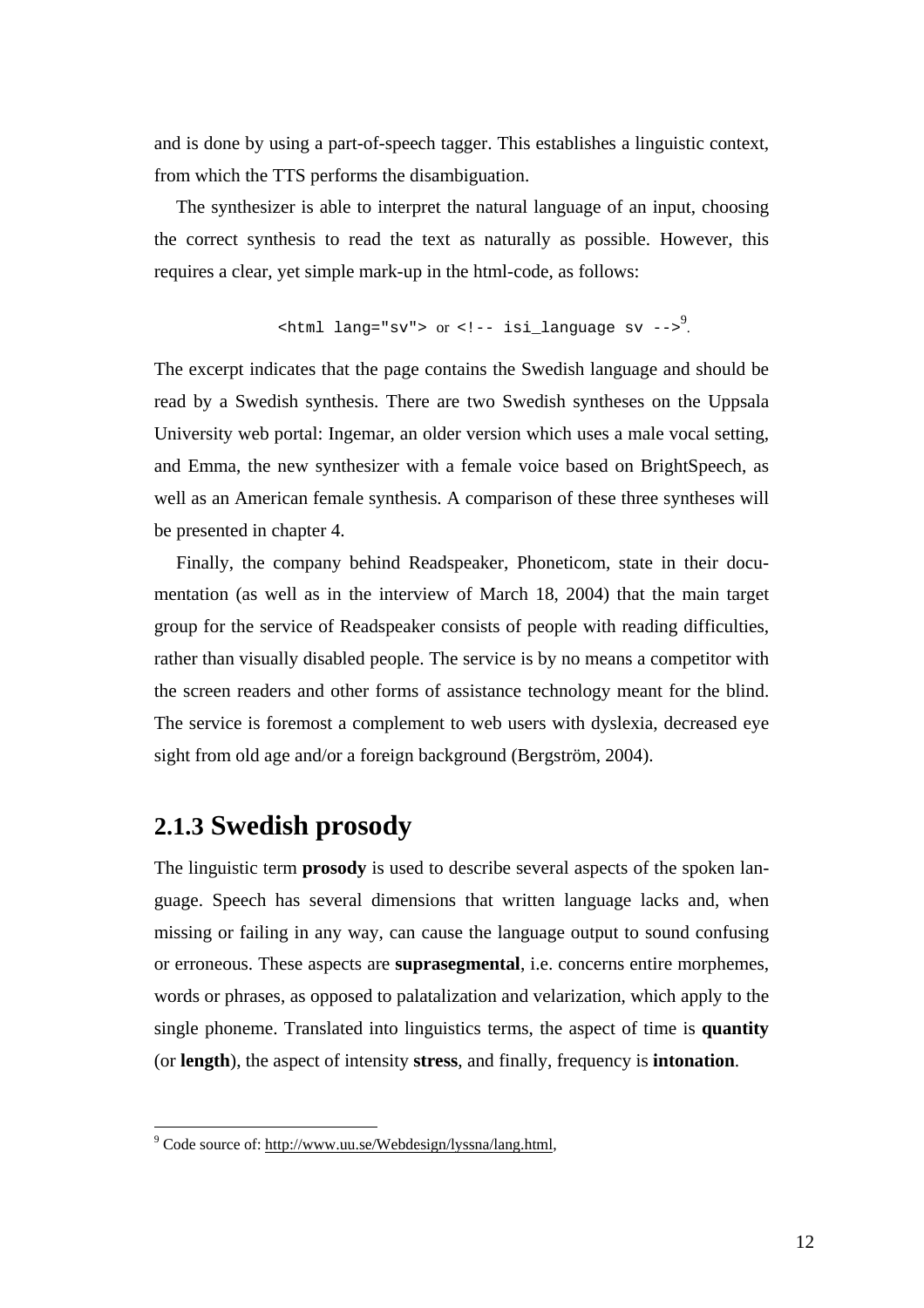### **2.1.3.1 Quantity**

The quantitative aspect of spoken language depends on the temporal relations in an utterance. A word can have phonemes of various lengths – compare *writewritten*, *get-gotten*. The Swedish language has a so called **V:C** vs. **VC: system**  (Lundström-Holmberg & Trampe, 1987: 19). These rules demand that for each short consonant, it must be preceded by a long vowel. Vice versa, each long vowel must be preceded by a short consonant. Furthermore, when the length of a vowel changes, along with the length of the specific word, the pronunciation of it alters as well: e.g. *hat*  $[\text{ha}:\text{t}]$  (hate) – *hatt*  $[\text{ha}:\text{t}]$  (hat)

#### **2.1.3.2 Stress**

There are two types of stress, that both have to do with alternation in volume (Lundström-Holmberg & Trampe, 1987: 19). In human speech, this kind of alternation is regulated in the respiratory muscles, and often indicates that the speaker wishes to emphasize a particular section of the utterance. E.g. *She didn't do it* as opposed to *She didn't do it*. These two utterances bear the same truthconditional meaning, but pragmatically, they tell us two different things. In the first example, the agent is not cleared of all suspicions, only of those particular ones included in 'it'. In the second example, the agent is an innocent bystander, with no involvement at all. The utterances have the same morphosyntactic structure, and the same semantic meaning of the individual words. But when stress is added to a word, the meaning of the entire utterance is altered. Hence, this type of emphasis is called **word stress** (Lundström-Holmberg & Trampe, 1987: 19).

The other type is called **bound stress** (Lundström-Holmberg & Trampe, 1987: 19) and appears in some languages. The purpose of this type of stress is to indicate boundaries between inter-phrasal elements, not necessarily to indicate a change in pragmatic meaning, as does the type mentioned above. Bound stress appears in, among other, Slavic languages, where the stress always lies on the first syllable. Being aware of this fact makes it easy to notice when a word starts, and another ends.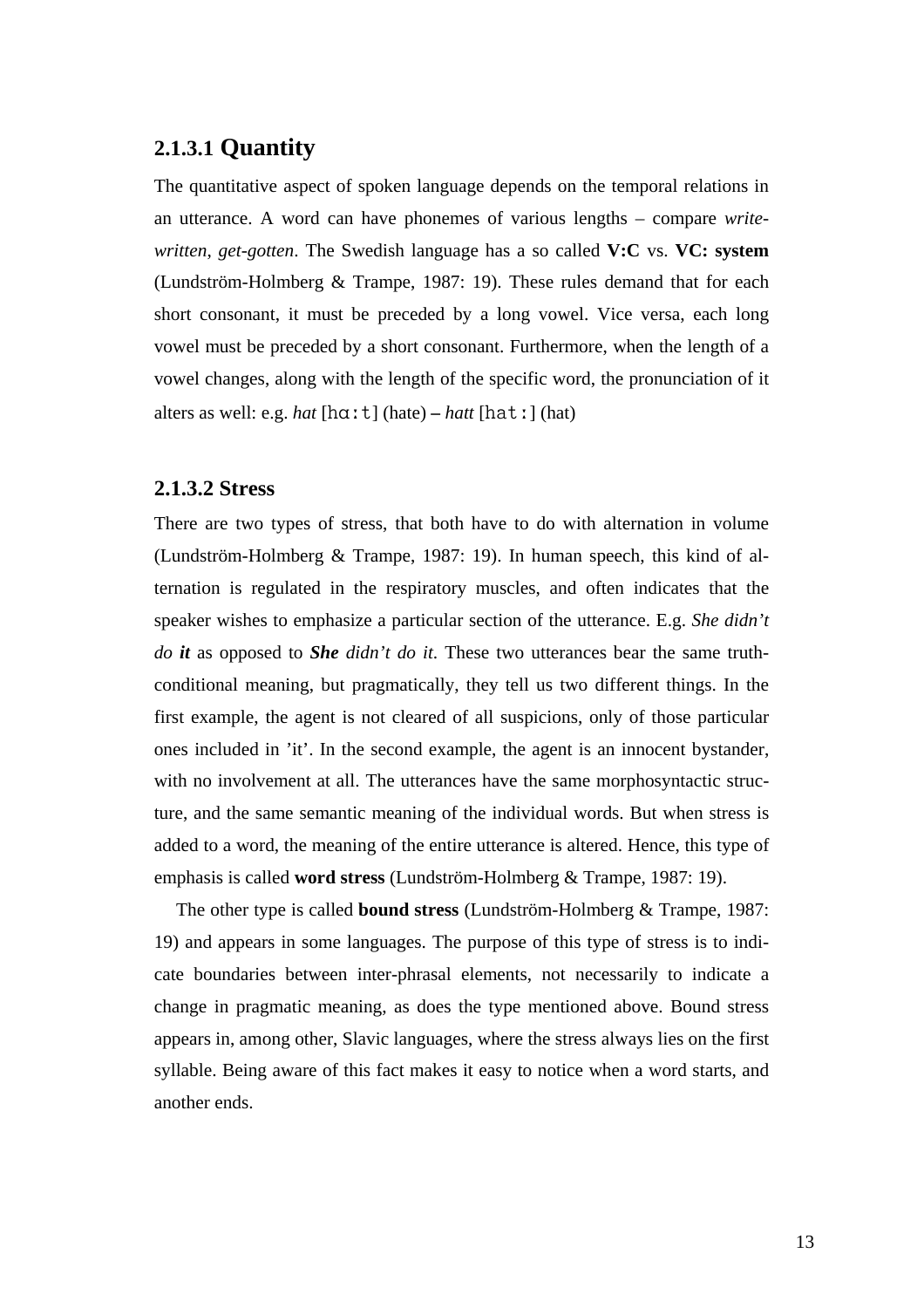#### **2.1.3.3 Intonation**

Variations in tonal level, or pitch, are in linguistic terms called intonation patterns. In human speech, the variations are caused by alternating the frequency of the vocal cord. Varying the intonation patterns in an utterance can indicate a difference between words with otherwise identical phonological representation. This type of intonation is commonly referred to as tonal accent (or simply **tone**). In the Swedish language, there are two intonation variations: **acute** and **grave accent** (Lundström-Holmberg & Trampe, 1987: 19). The acute accent is found in the plural form of 'steg' (step), *stegen*, whereas the grave can be located in, for instance, the definite form of 'stege' (ladder), *stegen*.

Intonation can also cover an entire sentence, indicating whether the utterance is a question (interrogative) or a statement (predicative), as well as if the utterance is expected to be followed by more utterances of the same speaker, or if the speaker is finished. This type of intonation is called **clause intonation** (or simply intonation). A speaker, who is nearly done, will symptomatically use a "**downdrift** (my bold mark), (...) a tendency for high tones to be somewhat lowered when preceded by a low tone, a phenomenon which results in falling intonation." (Katamba, 1989: 241) This phenomenon, according to Katamba, has a physiological explanation, where the speaker gradually runs out of air to support his/her speech.

# **2.2 Accessibility standards for the Web**

Today, there are several guidelines, concerning web page accessibility. Uppsala University complies with two of the foremost standardization guidelines available, the **Web Content Accessibility Guidelines 1.0** (WCAG) (W3C, 1999) and **24-timmarswebben** (The 24 hour Web) (Statskontoret, 2004). To quote the University Policy of Designing Web Contents: "To pursue designing web information, the University should comply with the national and international recommendations, which have been composed, regarding the accessibility of the web sites" (Larsson, 2003: 1, my translation)

Therefore, this part of the background chapter will introduce relevant parts of these two documents and the authorities behind them. There will also be a section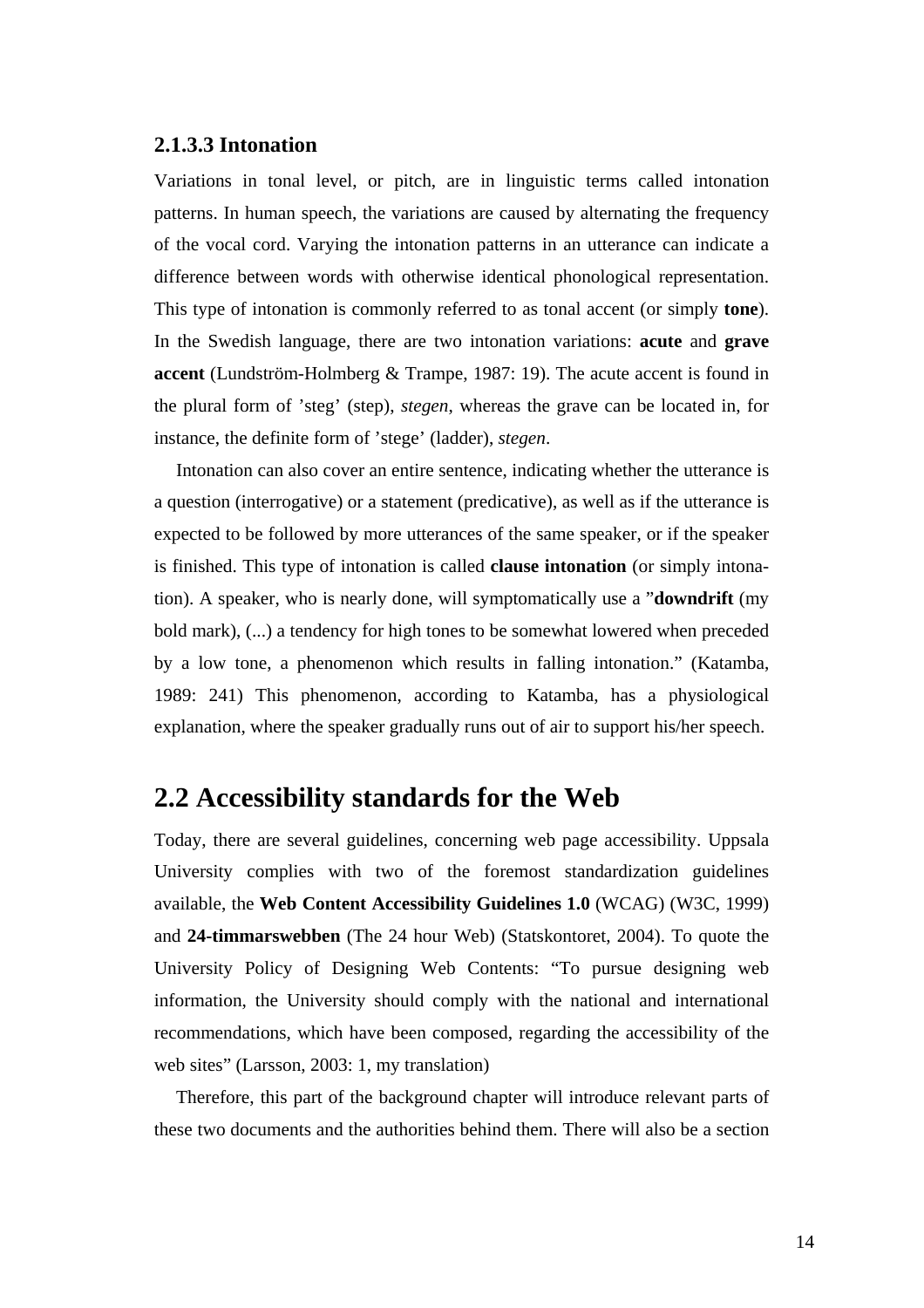on standardization documents, which are not directly applicable to the University accessibility plan, but that nevertheless are of interest to general accessibility on the web.

#### **2.2.1 WCAG**

 $\overline{a}$ 

The guidelines presented in WCAG were put together by the Web Accessibility Initiative (WAI), a committee branch of the **World Wide Web Consortium10** (W3C). WAI works towards three specific, long-term goals: 1. Universal Access, 2. Semantic Web, and 3. Web of Trust (W3C, 1994, http://www.w3c.org/Consortium/#mission). The process towards enforcing these goals includes writing and distributing specific guidelines for web authors and users around the world<sup>11</sup>.

The primary purpose of the WCAG guidelines is "to promote accessibility" (W3C, 1999: 1), i.e. one of three main goals of the W3 Consortium, mentioned above. To do so, the guidelines contain more or less exact recommendations of a web site's design and contents, in order to make the Web transform gracefully, i.e. be accessible to all users, despite any physical or cognitive constraints or disabilities (W3C, 1999: 5).

Although the guidelines aim towards access for disabled users, the main idea for the WCAG and the other areas of the W3C documentations is access for all. If a site is accessible for a disabled user, it will pertain to a user without special needs, as well: "each accessible design choice generally benefits several disability groups at once and the Web community as a whole." (W3C, 1999: 1). This idea is usually referred to as **Design for All** (see section 2.3.2).

The WAI web accessibility guidelines are organized into several categories, all concerning accessible design for the Web. Each category consists of one guideline

 $10$  The Consortium is a global cooperation, founded in 1994, and hosted by three different institutions around the world: the Massachusetts Institute of Technology Laboratory for Computer Science (MIT/CSAIL) in the United States, the European Research Consortium for Informatics and Mathematics (ERCIM) in Sophia-Antipolis in France, as well as the Keio University Shonan Fujisawa Campus in Japan.

 $11$ <sup> $11$ </sup> The series of guidelines contain, aside from the afore mentioned WCAG, User Agent Accessibility Guidelines, as well as Authoring Tool Accessibility Guidelines. Although important, these two documents will not be introduced in the thesis, simply due to lack of time and space.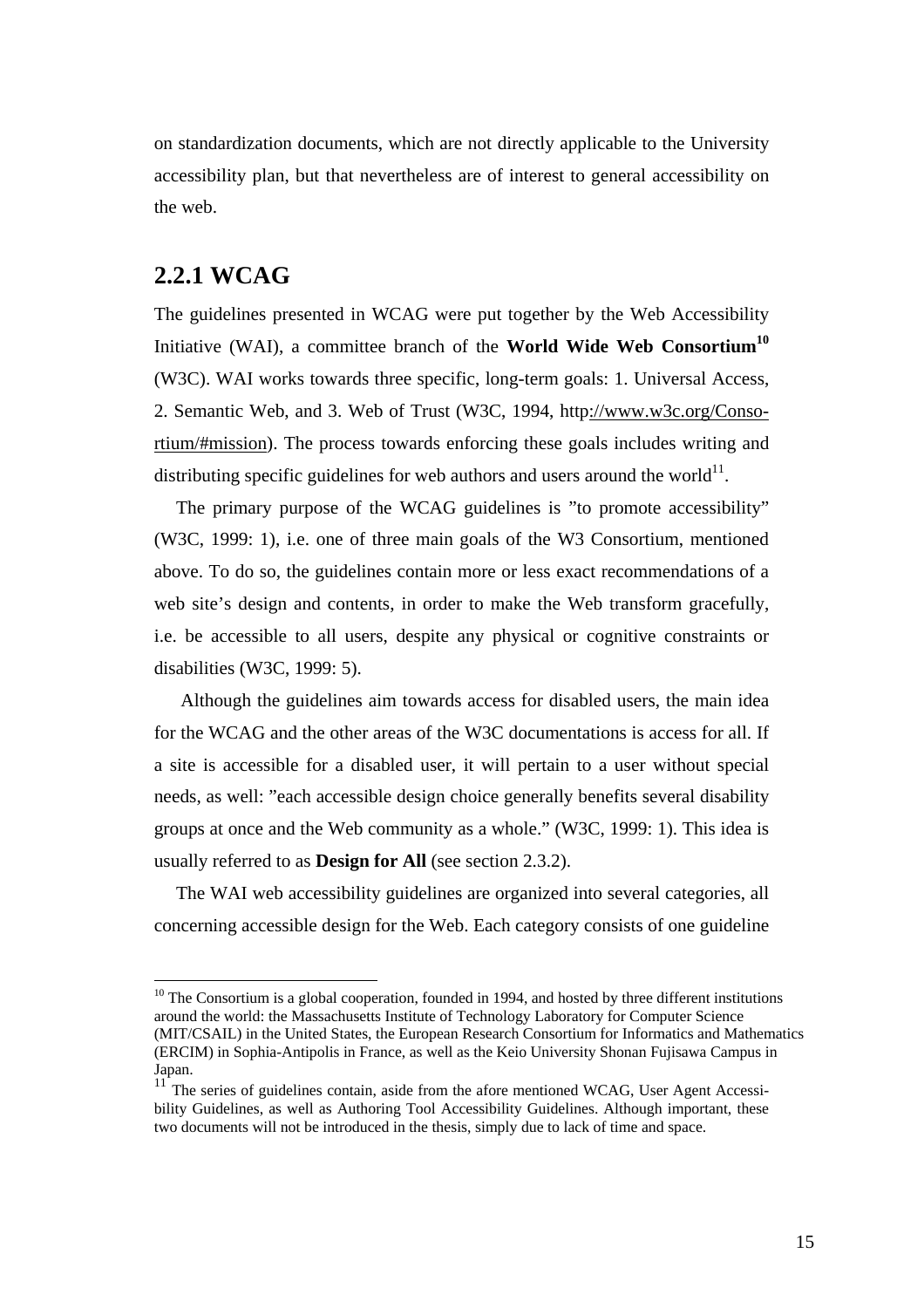and one or more checkpoints. Each checkpoint has a priority level assigned by the Working Group based on the checkpoint's impact on accessibility from one down to three (my bold marks, to show where the priorities differ<sup>12</sup>):

[Priority 1]

A web content developer **must** satisfy this checkpoint. Otherwise, one or more groups will find it **impossible** to access information in the document. Satisfying this checkpoint **is a basic requirement for some groups to be able to use** Web documents.

[Priority 2]

A web content developer **should** satisfy this checkpoint. Otherwise, one or more groups will find it **difficult** to access information in the document. Satisfying this checkpoint **will remove significant barriers to accessing** Web documents.

[Priority 3]

 $\overline{a}$ 

A web content developer **may** satisfy this checkpoint. Otherwise, one or more groups will find it **somewhat difficult** to access information in the document. Satisfying this checkpoint **will improve access to** Web documents. (W3C, 1999: 7)

These guidelines make it easy for the reader to take into account precisely what is valid for their web site design. The recommendations are clear and wellformulated, and referrals to other sections, as well as other W3C guidelines, are present throughout the documentation. The guidelines concern all parts of the web design and browsing stages.

Guideline 1 (W3C, 1999: 8-10) discusses the issue of auditory and visual contents on a web page. Checkpoint 1.1 states that each non-text content (such as pictures, videos, and pre-recorded audio) must be provided as a text equivalent. The text equivalent serves an important function for visually impaired users, who rely on supportive technology, such as screen readers and speech synthesizers to browse the Internet. However, there are users who benefit from non-text contents, such as illiterate or dyslectic, which is why this guideline emphasizes the presence and frequent update of both text and non-text contents. This issue is also emphasized in Guideline 3, which discusses the use of markup and style sheets, i.e. layout specifications for a particular web site.

<sup>12</sup> In presenting the guidelines, the words **must**, **should** and **may** will show which priority the guideline has.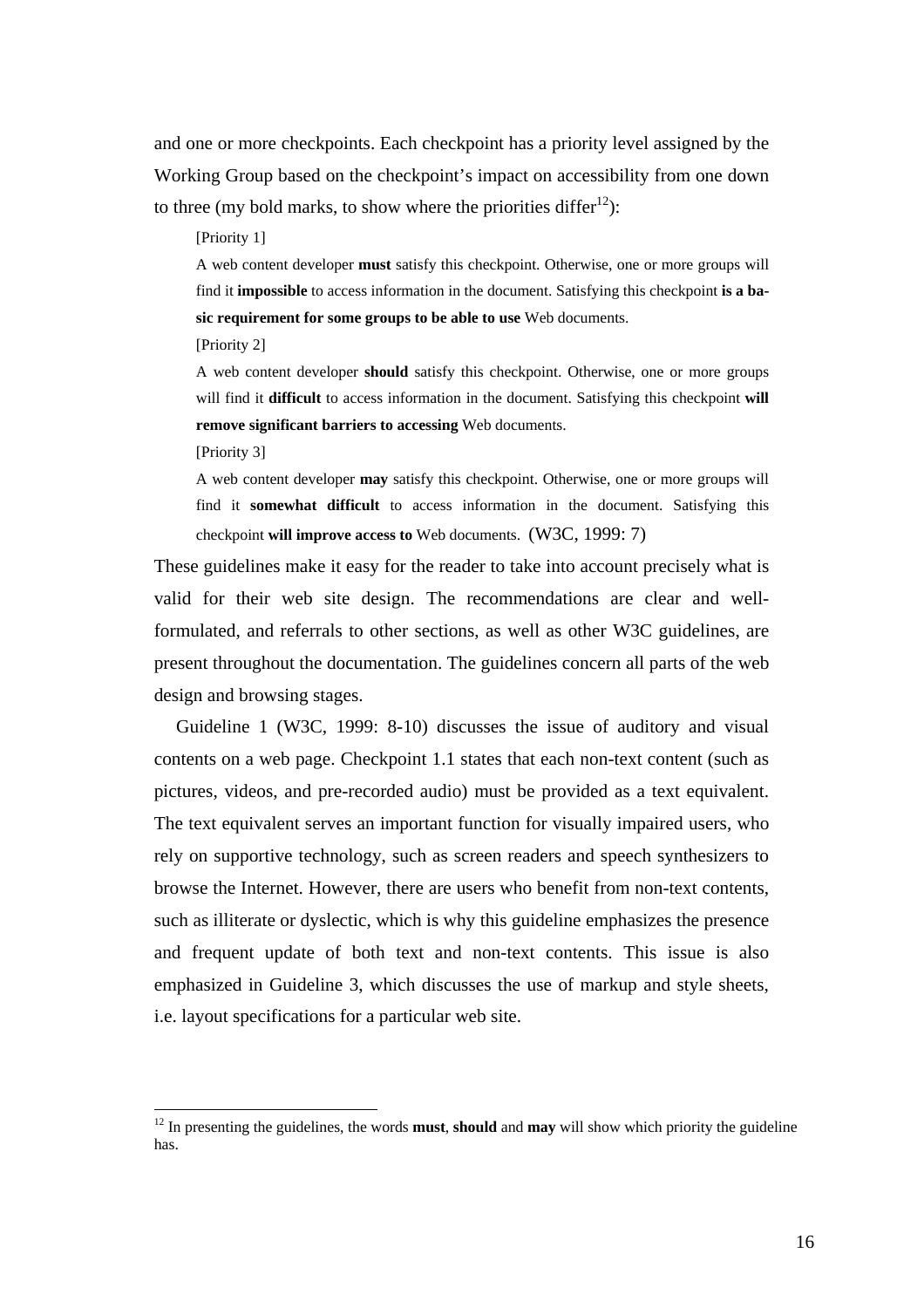Guideline 2 (W3C, 1999: 10) stresses the importance of color-independent web pages. Color alone must not be used to convey information, since neither colorblind users nor devices with non-color displays will receive the information.

The issue of natural language usage is discussed in Guideline 4 (W3C, 1999: 12-13). A language markup clarifies the pronunciation and interpretation of foreign text. Checkpoint 4.1 states that a document's text and any text equivalent must clearly identify changes in the natural language through markup. Assistive technology, such as speech synthesizers and braille devices, can automatically switch to the new language, if it is clarified in the source code. Moreover, a natural language markup allows search engines to find key words and identify documents in a requested language.

Guidelines 5 (W3C, 1999: 13-14) and 6 (W3C, 1999: 14-15) further state the importance of graceful transformation, concerning web site tables and pages featuring new technologies. According to checkpoint 6.3 (W3C, 1999: 15), a page must be usable although scripts or applets are turned off or not supported. If it is not, an alternative page with equivalent information must be provided.

User control is discussed in guidelines 7 (W3C, 1999: 15-17) and 8 (W3C, 1999: 17), concerning automatic changes in contents as well as embedded objects. The configurations of automatic changes to a layout must be accessed by the user; if it is not, the guideline recommends avoiding these automatic alterations.

Guideline 9 (W3C, 1999: 17-18) recommends that a page is accessible through various input devices, e.g. mouse, keyboard, voice, head wand, or other. The guideline stresses the importance of text equivalents to non-text contents, which allow users to interact without a pointing device (see Guideline 1 above).

The issue of frequently updated technology, related to the Web, is discussed in guidelines 10 (W3C, 1999: 18-20) and 11 (W3C, 1999: 20-21). These guidelines recommend using W3C technologies, i.e. standard, accessible formats endorsed by the consortium, such as HTML and CSS. If non-WC3 formats, e.g. PDF, Shockwave, etc, are used, an alternative version of the content should be provided, according to checkpoint 11.4 (W3C, 1999: 21). The alternative version must be updated as regularly as the primary page.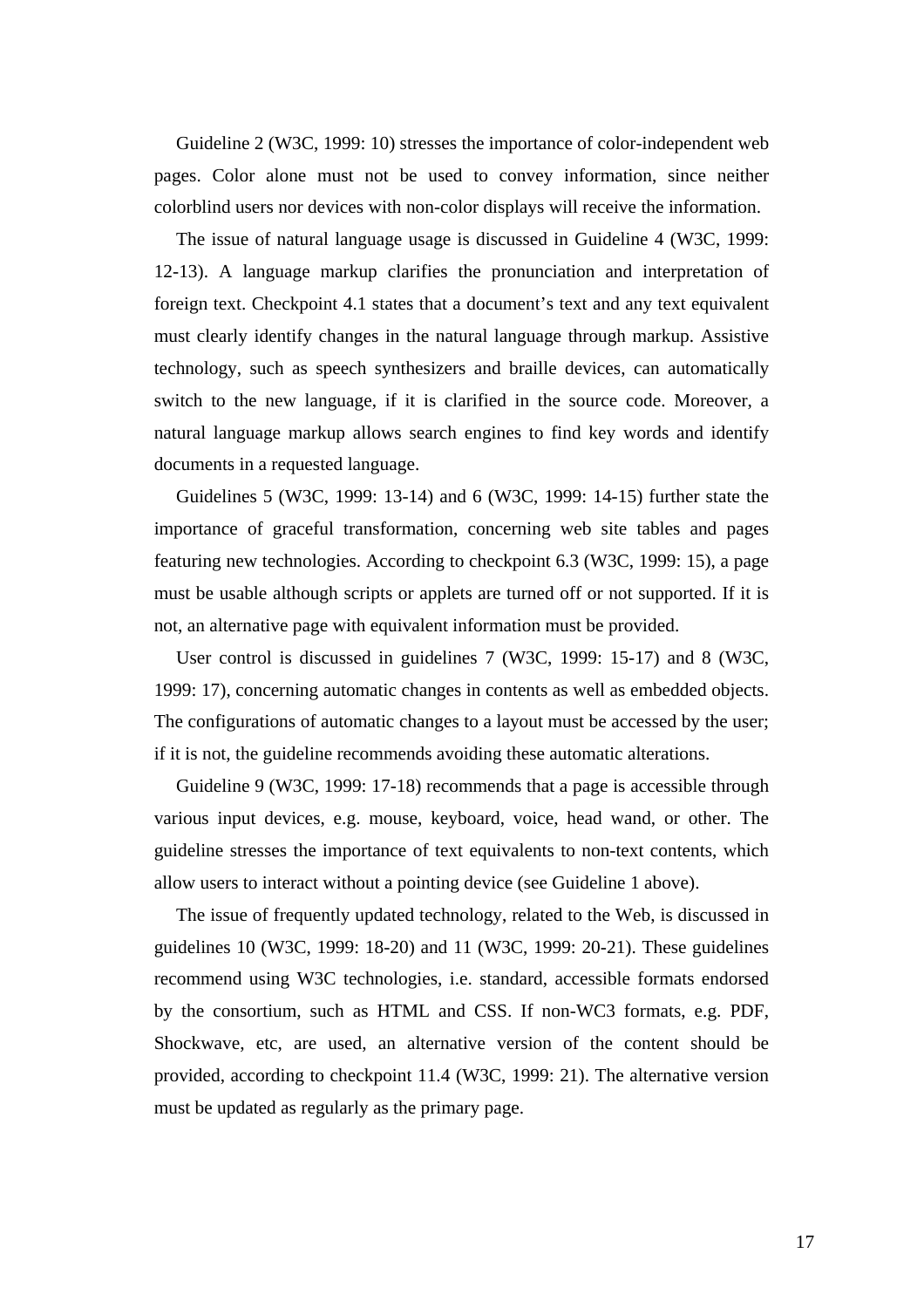Guideline 12 (W3C, 1999: 21-22) states that a page must have context and orientation information. This means that each frame of the page must be titled, according to checkpoint 12.1 (W3C, 1999: 21-22). Furthermore, guideline 13 (W3C, 1999: 22-23) recommends that the navigation mechanisms are provided clearly. Each link on a page should explicitly state its target, according to checkpoint 13.1, and related links may be grouped and identified.

Finally, guideline 14 (W3C, 1999: 23) recommends that web documents are clear and simple, which means that page layout is consistent, graphics are recoqnizable, and the language is easy to understand. The page must be written in a clear and simple language, to promote effective communication (checkpoint 14.1). Checkpoint 14.3 stresses that the style of presentation may be consistent across pages.

#### **2.2.2 The 24-hour web (Sweden)**

**The Swedish Agency for Public Management** (SAPM, http://www.statskontoret.se) is associated with the Swedish Government. The Agency's main purpose is to promote the development of a just, democratic, and efficient public sector. It acts in five different areas, which all apply to the general purpose:

- 1, Investigations and evaluations
- 2, Modernization of state administrations
- 3, Procurement coordination
- 4, Electronic civic information
- 5, Administration and disposal of premises (Statskontoret, 2004)

The areas of interest for this thesis are numbers two and four, modernization of state administrations and electronic civic information. These two created the other standardization recommendations, which Uppsala University comply with in their web accessibility policy: 24-timmarswebben (the 24-hour web).

The purpose of this branch of the SAPM is first and foremost to develop web sites that are adapted to its purpose, efficient and simple to manage for as many users as possible. In 1997, the 24-hour authorities network was first named after the idea of a constantly open, accessible online government agency that works in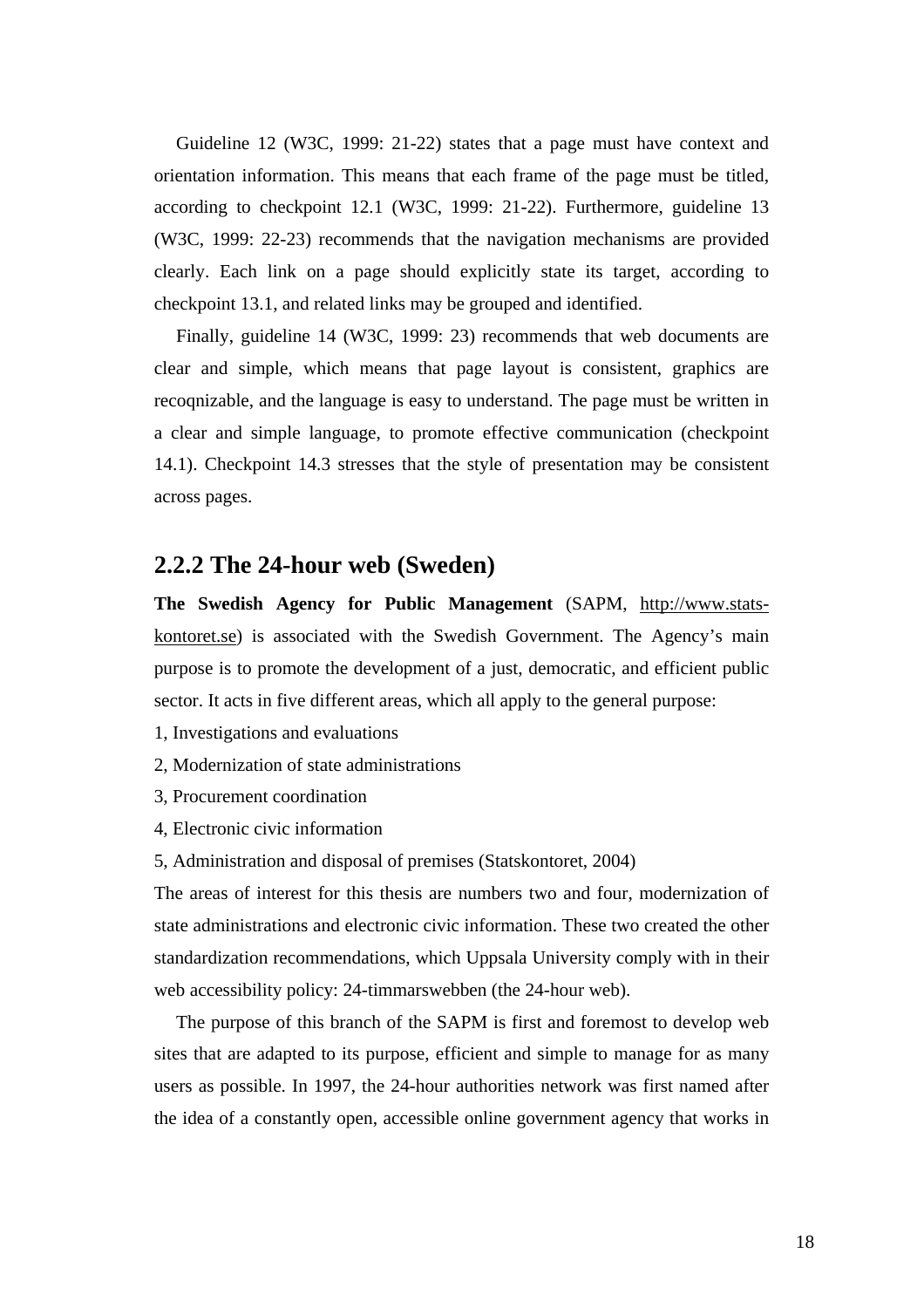the open and efficiently, which makes it easy for any citizen or business to access. Today, the name is used by the Government, not only for authorities but also for county councils and municipalities.

The 24-hour authorities document (Statskontoret, 2002) discusses issues concerning accessible web pages (Statskontoret, 2002: 51-54), for instance the term **Design for All** as well as recommendations to comply with the W3C's guidelines for content accessibility (see section 2.3.1). Furthermore, the document stresses the importance of communicating in a clear and concise language. A text should not only be easy to understand, but it should also be to the point, avoiding irrelevant contents (Statskontoret, 2002: 55).

The concept Design for All came about in 2002 by the European Design for All e-accessibility Network. The term is referred to throughout the 24-hour authorities documentation, and can be summarized as follows:

Design for All requires that the developer of a product or a service considers the human variation, when it comes to qualities, capabilities, and preferences. Design for All opposes the idea of an average person. (Statskontoret, 2002: 24, my translation)

It is important to remember that designing web sites for a particular group, excluding others, requires a greater long-term effort, since the greater the general accessibility is, the more the site reaches out to a larger community.

#### **2.2.3 Section 508 (USA)**

Up until now, this section of the chapter has introduced the two standardization guidelines, which Uppsala University endorses in its efforts to develop accessibility on the university web portal. There are several other interesting documents available, which play an important role in the development of Web access for all. The Unites States of America passed a law in 1998, claiming Information Technology accessibility for the general public. The law, **Section 508**, is an amendment of the 1973 Rehabilitation Act, an act whose purpose was "to empower individuals with disabilities to maximize employment, economic self-sufficiency, independence, and inclusion and integration into society" (U.S. Rehabilitation act, 1973). The Section 508 standards merely apply to the Federal sector; they do not concern the private sector. However, if a member of the private sector is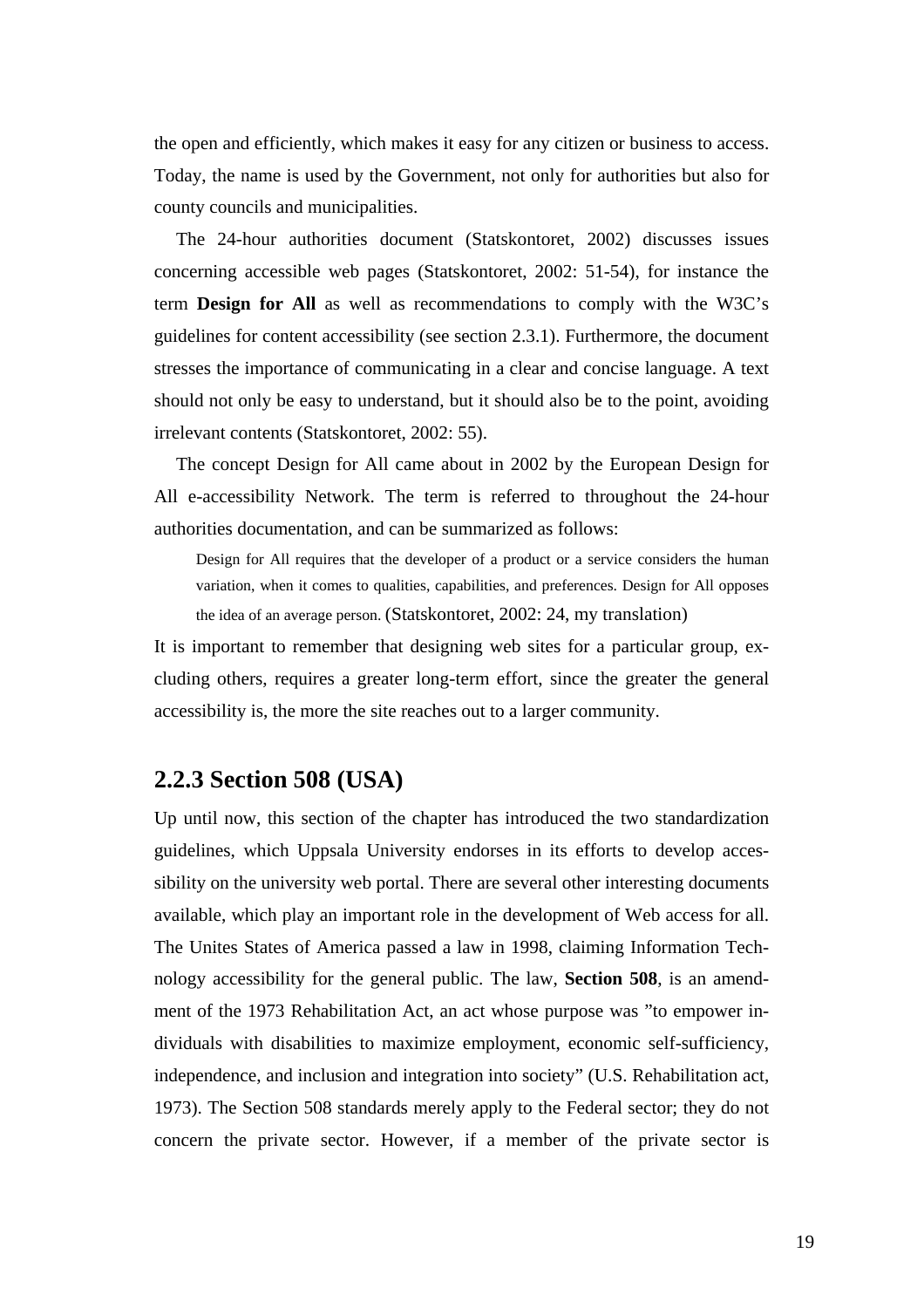contracted to design a web site for a member of the Federal sector, the new web site must comply with the Standards.

The amendment applies to all institutions that fall under the Federal sector, including those in the areas of communication, computing, and presentation. Furthermore, it covers the full range of **electronic** and **information technologies** in this particular sector. Electronic and information technology are defined in the Section 508 standards as: "any equipment or interconnected system or subsystem of equipment, that is used in the creation, conversion, or duplication of data or information." (U.S. Rehabilitation act, 1973)

There is one particular section of this document that is of great interest to this thesis, paragraph 1194.22: *Web-based Intranet and Internet Information and Applications* (Section 508, n.d). This paragraph states that the Section 508 standards comply with the W3C's Web Accessibility Guidelines, by presenting a paraphrased list of 12 WCAG checkpoints (see section 2.3.1). Among others, a text equivalent must be provided for each non-text element, as well as for any multimedia presentation (see WCAG Checkpoint 1.1 and 1.2, W3C, 1999). Moreover, the alternative pages that provide these text equivalents shall be updated whenever the primary page changes (see WCAG Checkpoint 11.4, W3C, 1999). The list also contains five additional points to the WCAG, stating for instance the importance of providing the users with a method of skipping repetitive navigation links. Furthermore, paragraph 1194.2 states that agencies shall provide individuals with disabilites with the information and data involved by an alternative means of access.

#### **2.2.4** *e***Europe 2002**

In the Uppsala University Policy of Web Accessibility, the referral to WCAG is done through its main endorser, the European Union *e*Europe 2002 Action Plan. *e*Europe was formed at the initiative of the European Commission in 1999. The objective of this formation was to bring Europe online (Council of the EU, 2000: 1). The Action Plan was adopted at the Feira European Council in Portugal, in June of 2000, with the purpose of ensuring that the targets set by the Lisbon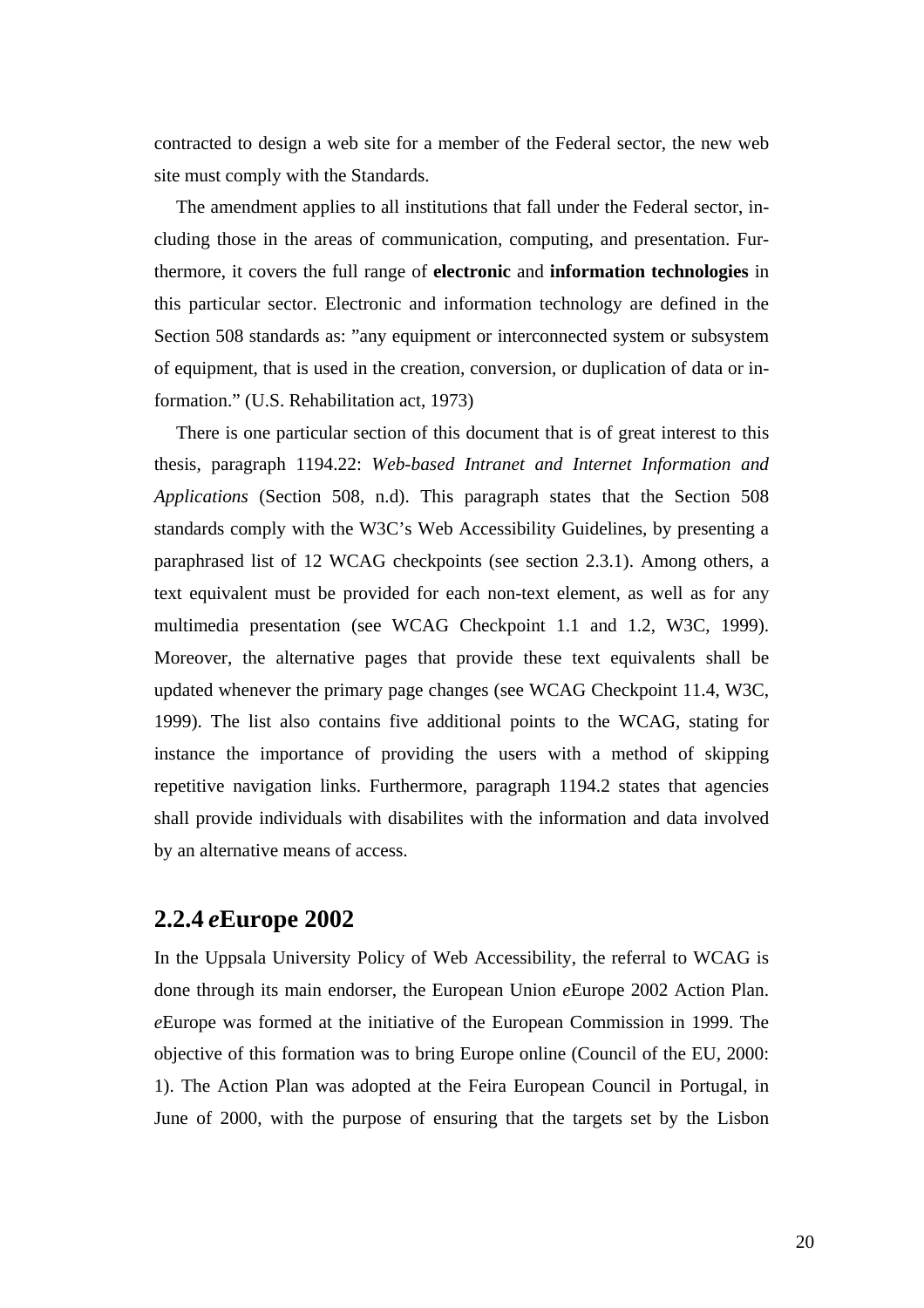European Council are reached by defining the necessary measures (Council of the EU, 2000: 1). In order to achieve this purpose, the European Council set a deadline for the Action Plan, since "tight deadlines in critical areas for the new economy is one of the key driving forces of the *e*Europe initiative." (Council of the EU, 2000: 3). The deadline was set to 2002, with reservation of long-term projects within the Action plan needing more time.

Among the objectives found in the Action Plan, there are three that are of special interest to this thesis. Objective 1 b, *Faster Internet for researchers and students,* (EU, 2000: 8), which states that high-speed networks will open new possibilities for collaborative learning and researching in and between public and private sector. Furthermore, objective 2 c, *Participation for all in the knowledgebased economy* discusses the urgency of "special attention (...) given to disabled people and the fight against 'info-exclusion'" (EU, 2000: 17). This is to be managed through a possible legislation, which will ensure the conformity and accessibility of the information society (EU, 2000: 17). Finally, objective 3 b of the *e*Europe Action plan, titled *Government online: electronic access to public services* (EU, 2000: 22), calls for new technologies to make information as accessible as possible. The aim is to ensure easy access to essential public data for all users. More on how these objectives apply to the Readspeaker service on the Uppsala University web portal will be discussed in chapter 4.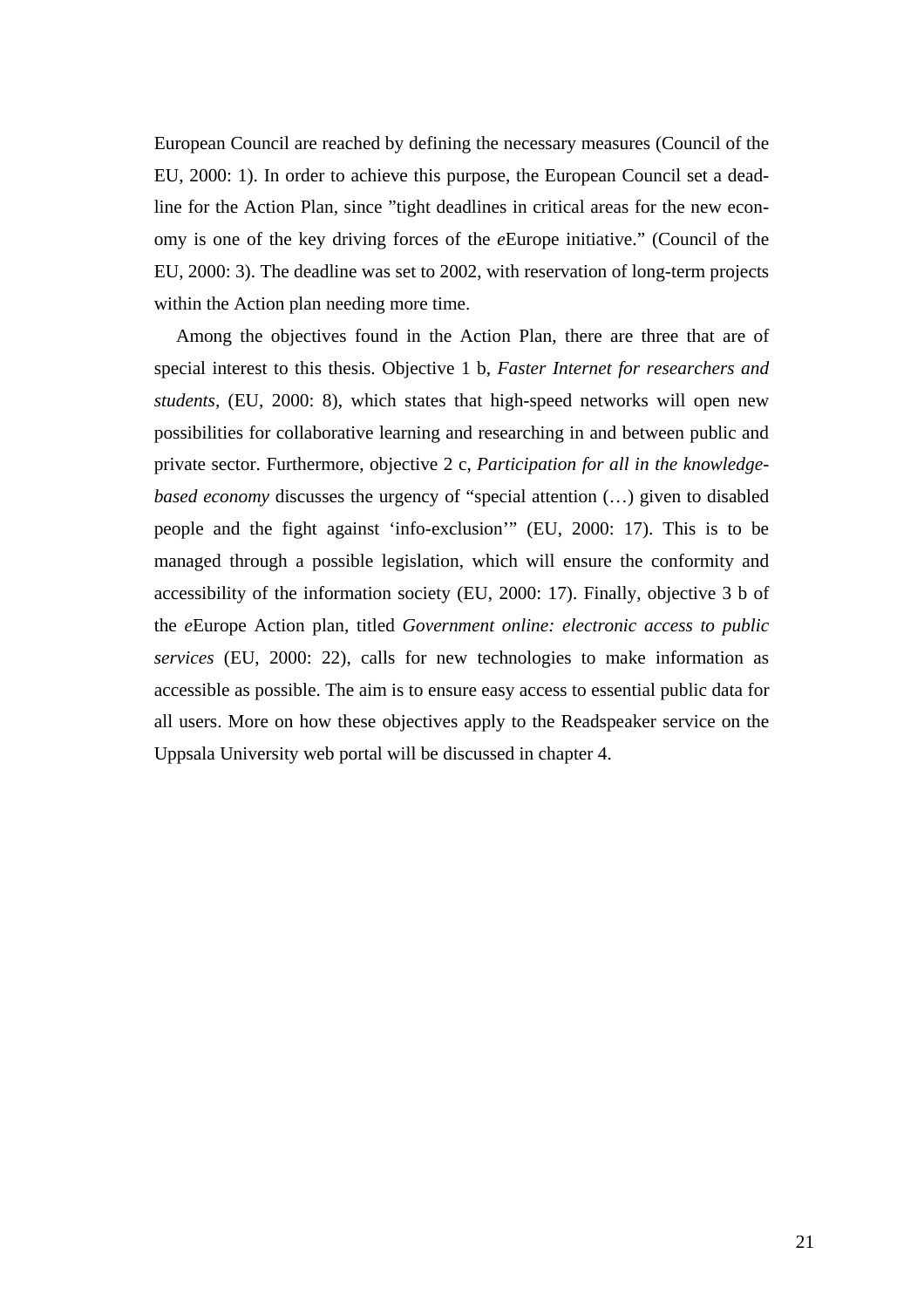# **3 Method: evaluation**

There are numerous theories that discuss the appropriate means of reaching as fair an evaluation as possible. The ideal method would include the participation of a representative<sup>13</sup>, impartial group of individuals, whose replie to the questions posed by the researcher, would be unaffected by any form of bias (see section 3.2.2) or subjectivity. This type of situation is difficult to establish, but it is up to the researcher to find a situation that resembles it to the greatest possible extent. This chapter will introduce and motivate the methodology behind the thesis' evaluation, its conditions and shortcomings. Furthermore, the composition of the questionnaire and interview will be discussed. Finally, the participants will be introduced, as well as how they were asked to partake in the evaluation.

#### **3.1 Evaluation strategy**

 $\overline{a}$ 

There are four major evaluation strategies, which are applicable to different kinds of systems and situations, discussed in Cole et al (1995). The **adequacy** strategy evaluates the suitability of a system as regards a specific user group. The **diagnostic** strategy is most commonly used by system developers in order to evaluate the "taxonimization of the space of possible inputs" (Cole et al, 1995: 476), i.e. the system's capacity to store and sort incoming data. A combination of the two methods mentioned above is the **formative** strategy, which evaluates a system's performance with respect to its intended users and use. Finally, Cole et al refers to the **performance** strategy, which is similar to the diagnostic strategy mentioned above, and applies to the performance value of the entire system.

Each strategy can illustrate a particular usability perspective of the system, depending on the evaluation's goal users. Cole et al distinguish between two usability methods: the **black box** and the **glass box** evaluation (Cole et al, 1995: 476). For every system there are a number of individuals involved, representing a specific target group: the system developer, the system administrator, or the end

<sup>&</sup>lt;sup>13</sup> Representative results are results that to the greatest extent give a correct representation of the conditions in the group from which the participants have been selected. (Holme & Solvang, 1997)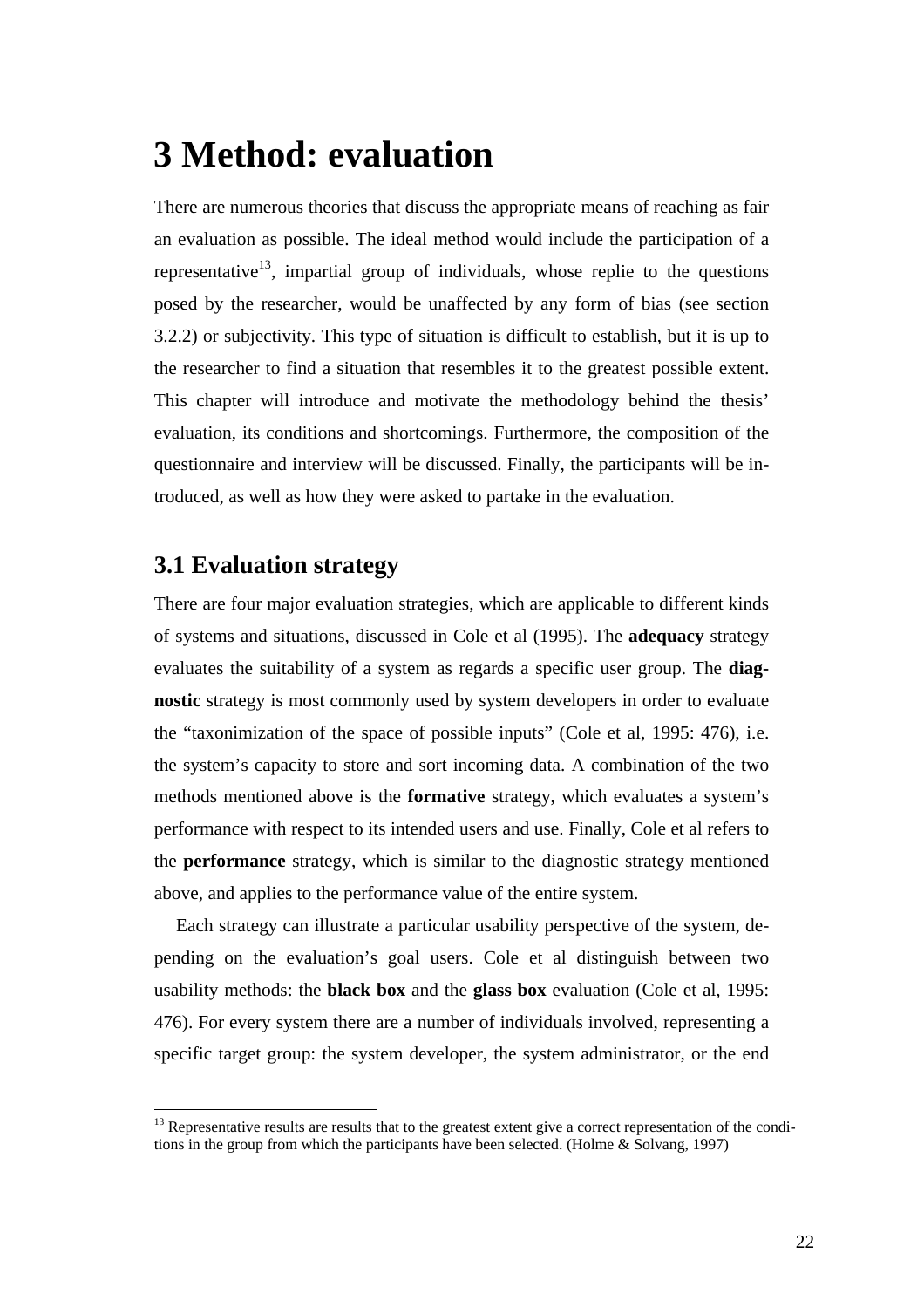user<sup>14</sup>. The latter is defined above, since this is the target group of greatest interest to the Readspeaker evaluation. *The strategy used in this thesis is the qualitative* (see section 3.1.2) *adequacy black box.* 

#### **3.1.1 Black box vs. glass box**

 $\overline{a}$ 

An end user (see definition above) has little or no insight in the actual process of a particular system. What goes on after the user has entered the input and until the output presents itself is merely of some interest to the user, for instance how long the process takes. A black box strategy (see figure 6 below), according to Cole et al (1995), evaluates the system as a whole, as opposed to glass box evaluations, which assess the separate components and how they together form a system entity (Cole et al, 1995: 476). Therefore, this evaluation, which focuses on the end user and their opinions and comments regarding the Readspeaker service, will use the black box strategy.



**Figure 6 Simple diagram of the black box adequacy evaluation** 

A glass box strategy would be applicable if the system's developers and administrators were to participate in the evaluation. But since the purpose of this thesis is to assess the accessibility of the Uppsala University Web portal, the most direct path to take is to ask the end users themselves. However, an additional part of this thesis' evaluation process has been to ask the opinions of the webmasters at the University. This part has not been structured according to the evaluation methodology, due to its less significant role toward meeting the purpose. It is, nevertheless, interesting to hear how the administrators feel towards the service and implementation thereof, in contrast or conformity with the opinions of the end users (see chapter 4).

 $14$  An end user is defined as "a natural person who makes use of resources for application purposes", (Brown et al, 2002)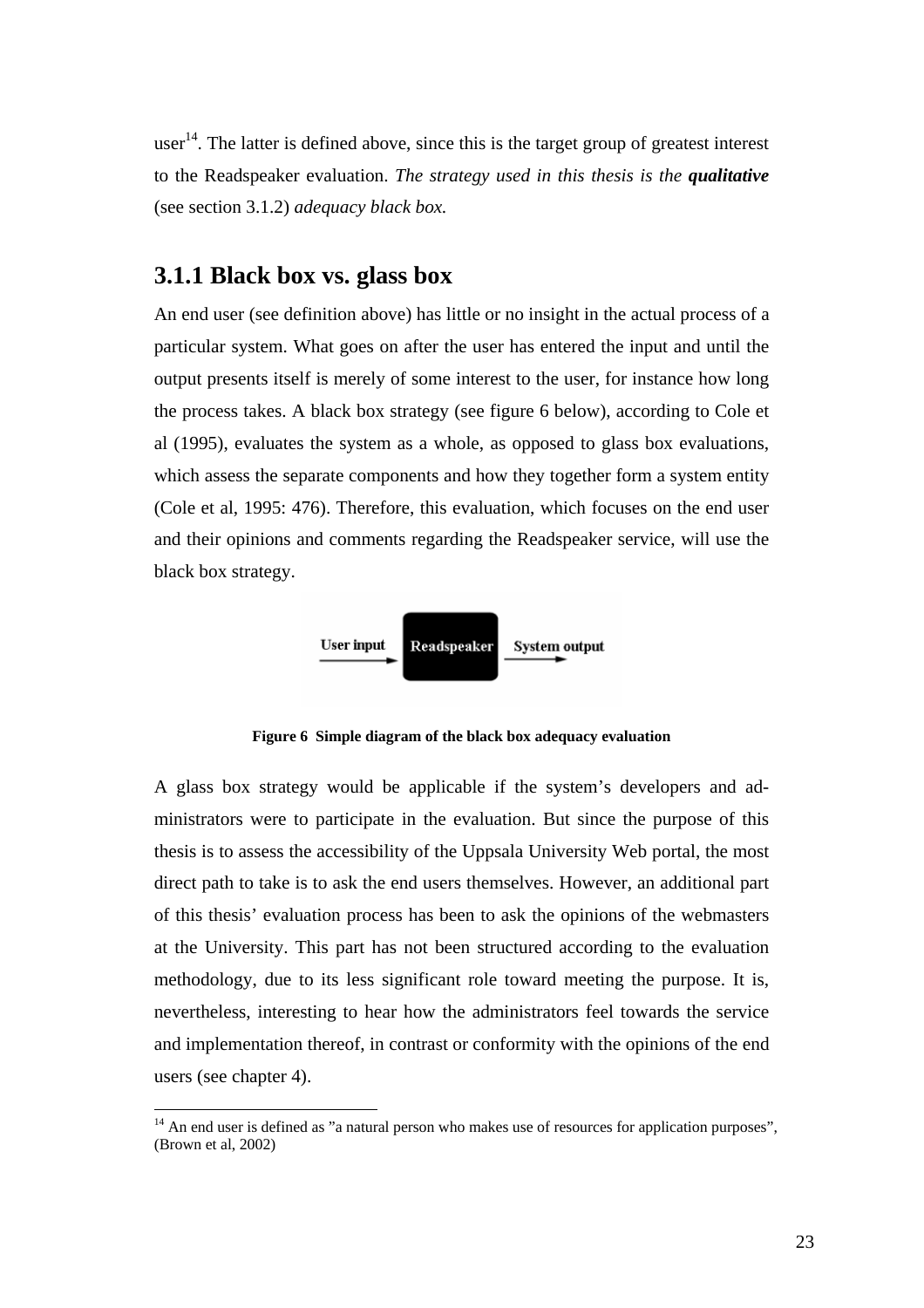### **3.1.2 Qualitative vs. quantitative**

Holme & Solvang (1997) distinguishes between two kinds of evaluation methods that concern the composition of the evaluation group. In **quantitative evaluation**, the focus lies on the statistical representativity. Conclusions made from data originating from a group of 500 participants are statistically more reliable than data originating from a group of five participants. If the evaluation, however, wishes to capture the in-depth experiences and opinions of participants, chosing a quantitative strategy may be unwise. The time and effort that goes into interviewing that large a group, as well as analyzing the information, would not necessarily lead to more substantial results. The size of the data would most likely be too extensive to handle within a limited time frame.

The foremost objective of a **qualitative evaluation** is to come to terms with certain factors, and how they influence the evaluation. This method focuses on the underlying conditions behind opinions, rather than the opinions themselves (Holme & Solvang, 1997: 92). In the qualitative evaluation, there are fewer issues concerning the validation of data, since the researcher and the participant have a closer connection. The researcher has a better understanding of the conditions that shape the participants' answers and comments (Holme & Solvang, 1997: 93). In a situation of familiarity between the researcher and the participant, issues may arise that need special attention and analysis. There may be cases of bias, as mentioned earlier (see section 3.3), and there may be issues of prejudice<sup>15</sup> and expectations that obstruct, rather than support, the evaluation. Holme & Solvang (1997) mention that problems may arise when the participants act and respond as they believe the researcher *expects* them to, rather than in a completely truthful manner. However, the method of qualitative, to a greater extent than quantitative, evaluation has the ability of identifying and understanding these issues. As the researcher processes and reprocesses the answers provided by the participants, there is an increased awareness, which may reduce evaluation problems, such as the researcher's prejudice, misconceptions between the interviewer and subjects,

 $\overline{a}$ 

<sup>&</sup>lt;sup>15</sup> Prejudice: Socially founded, subjective opinions of the phenomenon subject to the evaluation (Holme & Solvang, 1997: 95)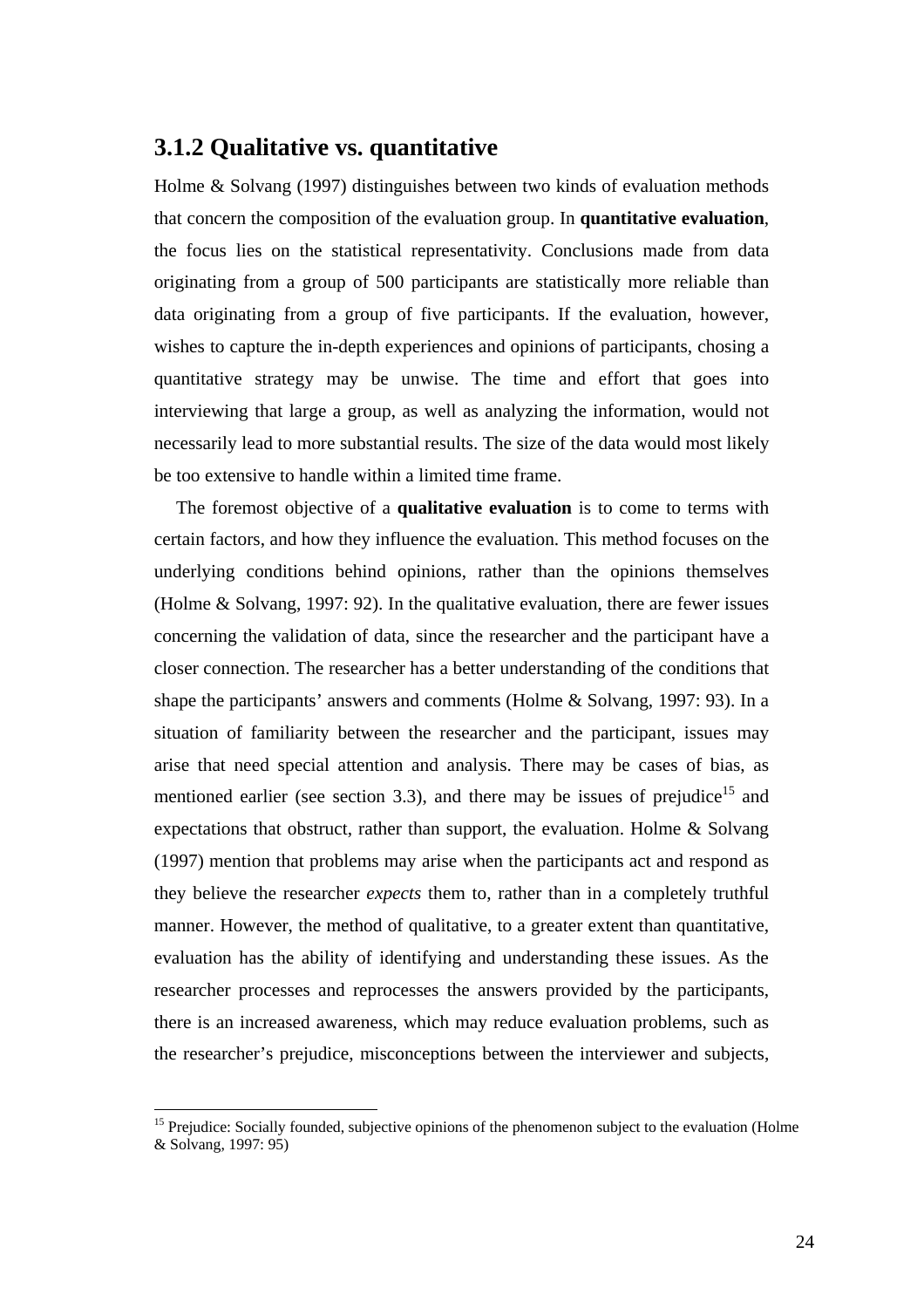and effects of bias between the researcher and the evaluation participant. The qualitative research process, described in e.g. Holme & Solvang (1997), is based on an interaction between the researcher and evaluation participants. The information extracted from a first questioning with the participants can lead to further questions and new conclusions, which in turn may raise new questions. This cycle of evaluation may lead to a more valid outcome. However, it may also cause the participant to adapt their answers, as a pattern of questions/answers becomes obvious over time.

In sum, the strategy of quality – despite certain negative aspects – is suitable in a situation of few participants, and few participants are equally suitable when dealing with qualitative issues, such as an in-depth understanding for underlying factors, which influence a certain individual's opinion.

#### **3.1.3 Evaluation method: questionnaire and interview**

The process of collecting the information from the participants demanded that the following matters were taken into consideration. Most importantly, the evaluation had to be shaped and performed on the basis of the participants' terms. Not only would this make the participants more comfortable, but it would also lead to a greater and more analysis-worthy collection of data. The focal point of the qualitative interview, according to Holme & Solvang (1997: 99), is the interviewee. Hence, it is vital that the questions are as adaptable to the participant's disposition and to the interview situation as possible. However, since the data must be analyzable, there has to be some type of structure to the questions as well. Ejlertsson (1996: 81) stresses the importance of posing questions that are categorical and more or less similar throughout each interview.

Thus, the more flexible a question is the more qualitative the evaluation. However, the more structured the question, the easier it is for the researcher to analyze its answers (Bell, 1995: 74). It seems efficient to find a middle path, between the genuinely qualitative and the more structured evaluation method, which is why the method of evaluating Readspeaker is divided into two parts for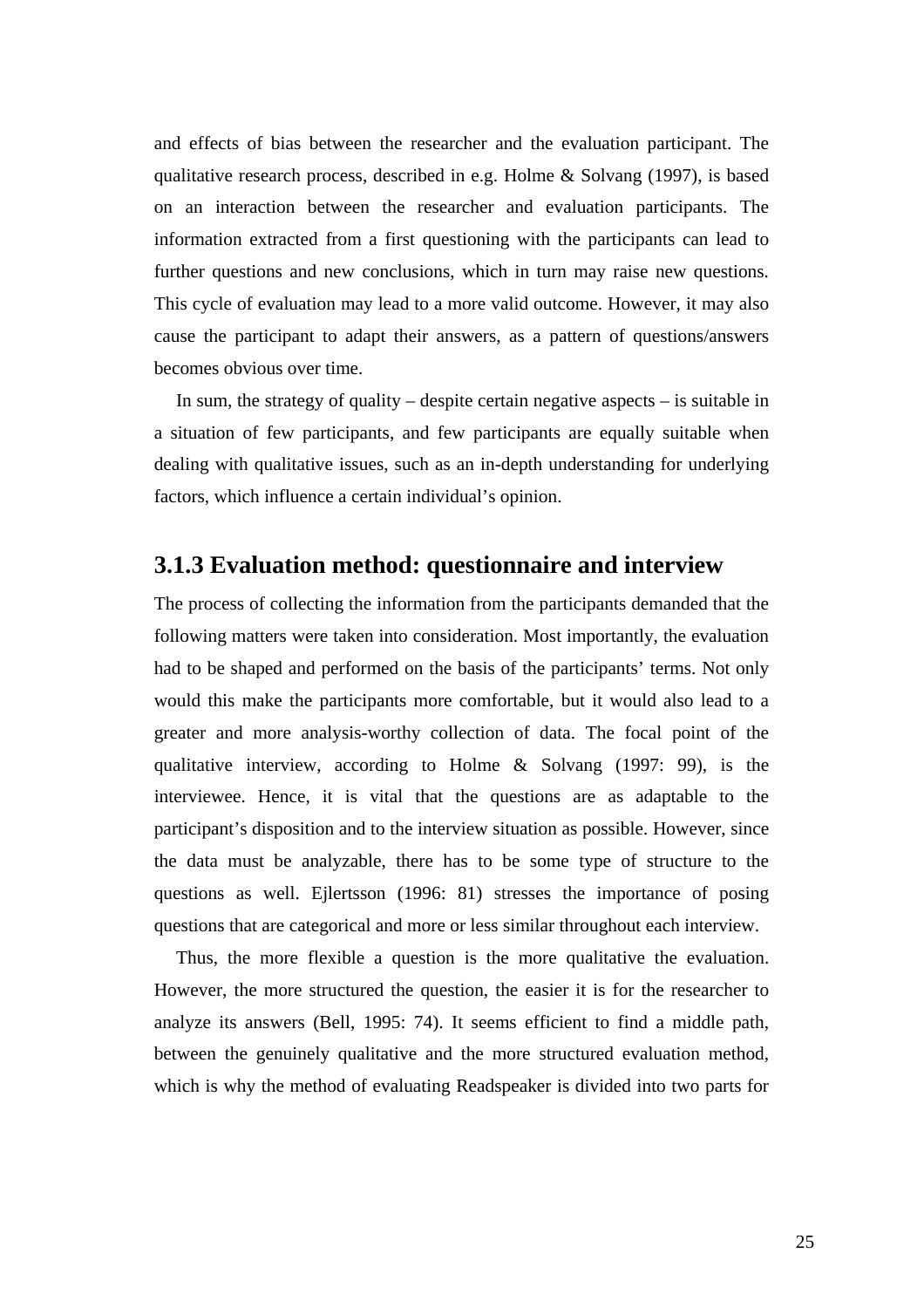each participant: a questionnaire and a follow-up interview, exploring the opinions that the questionnaire revealed.

#### **3.1.3.1 Questionnaire and interview**

The evaluation took place during a period of two weeks in April 2004, at the Public Relations Office, St Olofsgatan 10 B in Uppsala – with the exception of the very last session, which was held at the participant's office in the Student Union house. Each evaluation session took between 40 minutes and 1 hour, and was held on an individual basis, i.e. with one participant and myself present. The participant was initially asked to browse the portal for as long as they wished, in order to become as comfortable with Readspeaker as possible, before being presented with a 10 question written questionnaire on paper (see Appendix A). Two of the participants answered the questionnaire online, at a later stage, in order to use their screen readers. As the participant browsed the Internet, I sat as quietly as possible in the background, taking notes on problems or special situations the participant encountered (see section 4.1). Since the users may experience my presence as stressful or influential in any way, they were asked to acquaint themselves with Readspeaker before coming to the evaluation. By doing so, they could shorten the evaluation session, as well. The questionnaire was followed by a longer interview, consisting of six categories of discussion, with several attendant questions per category (see Appendix C). The interview was recorded on tape, and then transcribed for the upcoming analysis.

There were several categories of interest to the evaluation of Readspeaker, which formed the structure of the questionnaire and interview. Since the purpose of the thesis was to assess the usability as well as the accessibility of the Readspeaker service, the questions of **Navigation** and speech naturalness (**Language**) were obvious candidates. Since the service platform is the Web, it must be able to integrate with the elements and plug-ins found online. Therefore, another category that was included in the evaluation was the functionality of the service on **the Web**. Finally, the qualitative evaluation should ask questions about the participant's individual needs and behaviors. Categories that tended to these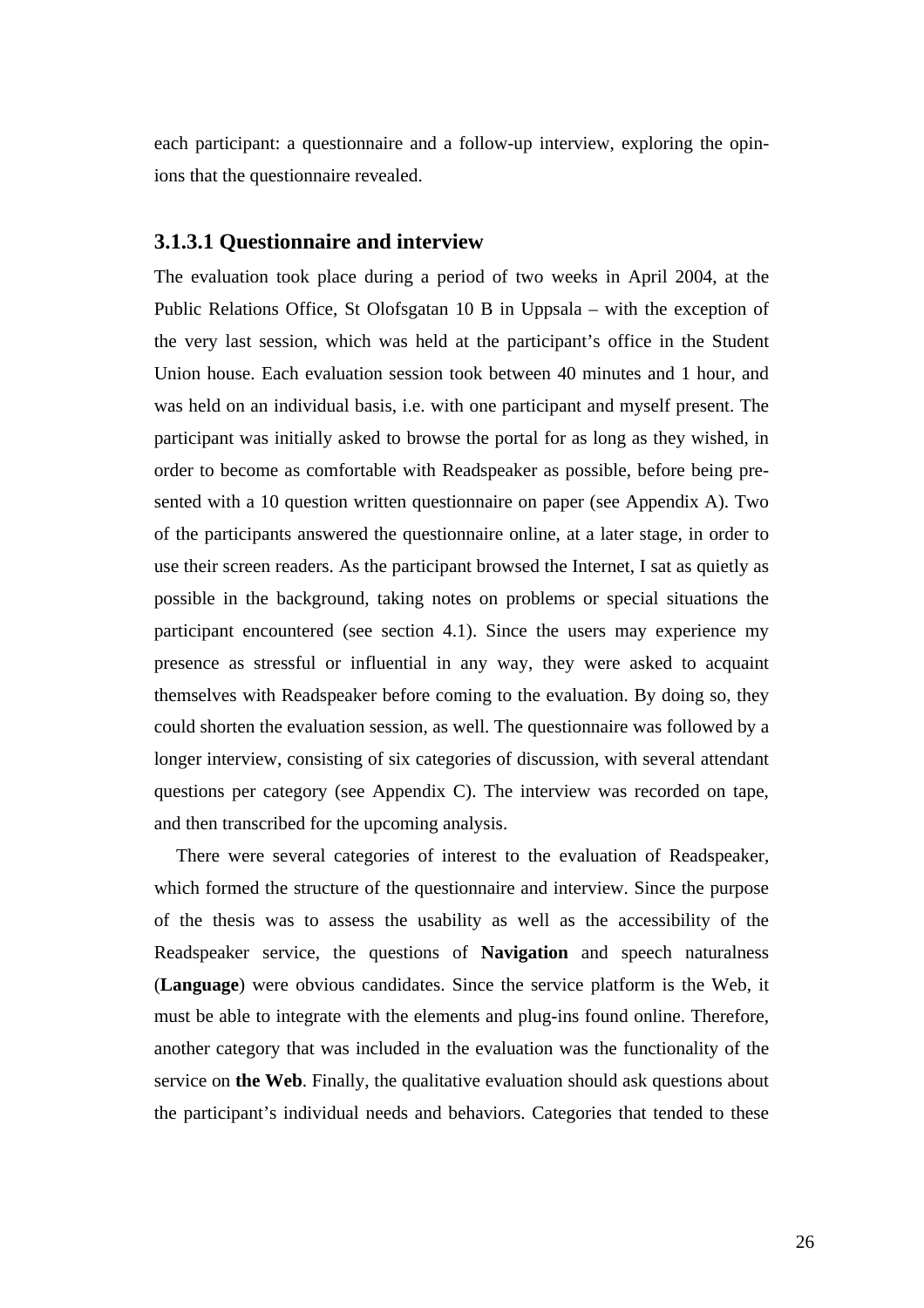issues were **Personal needs –** how the participants responded to written and spoken text – and the participant's **Future use** of Readspeaker.

There are seven major categories of questions in a questionnaire, each with a particular type of answer (Bell, 1995: 74-75):

- Open questions
- Multiple answers
- Categories
- Ranking
- Scale
- **Quantity**
- Table

The main part of the questionnaire included in the evaluation of Readspeaker consists of **multiple, graded answers**, in order to account for the participants' opinions, and simultaneously prepare for a manageable analysis of the answers. Questions 1–4 establish the participant's experience of the Internet and of Readspeaker; questions 5–7 reveal their opinions of the service, itself. The latter part is explored further in the interview. In questions 8-10 (the background section), the participant is asked to state their gender, age and occupation. These questions are of type **category**, where only one answer, linked to one of several distinctions, is possible.

#### **3.1.4 Two perspectives: end user and webmaster**

Since the purpose of the thesis is to assess how well Uppsala University's web portal addresses its users and allows them to interact with the information provided on the web page, it is natural that the participants of the two-part evaluation are frequent visitors, who are acquainted with the specifications of this particular web portal, including terms, titles and information that applies to a particular community (see section 4.1.1). This thesis also discusses the opinions of the people behind the web portal, the webmasters, as a comparative aspect to the user evaluation. The communication is a symmetrical process between the service provider and the representative of Uppsala University, web manager Åke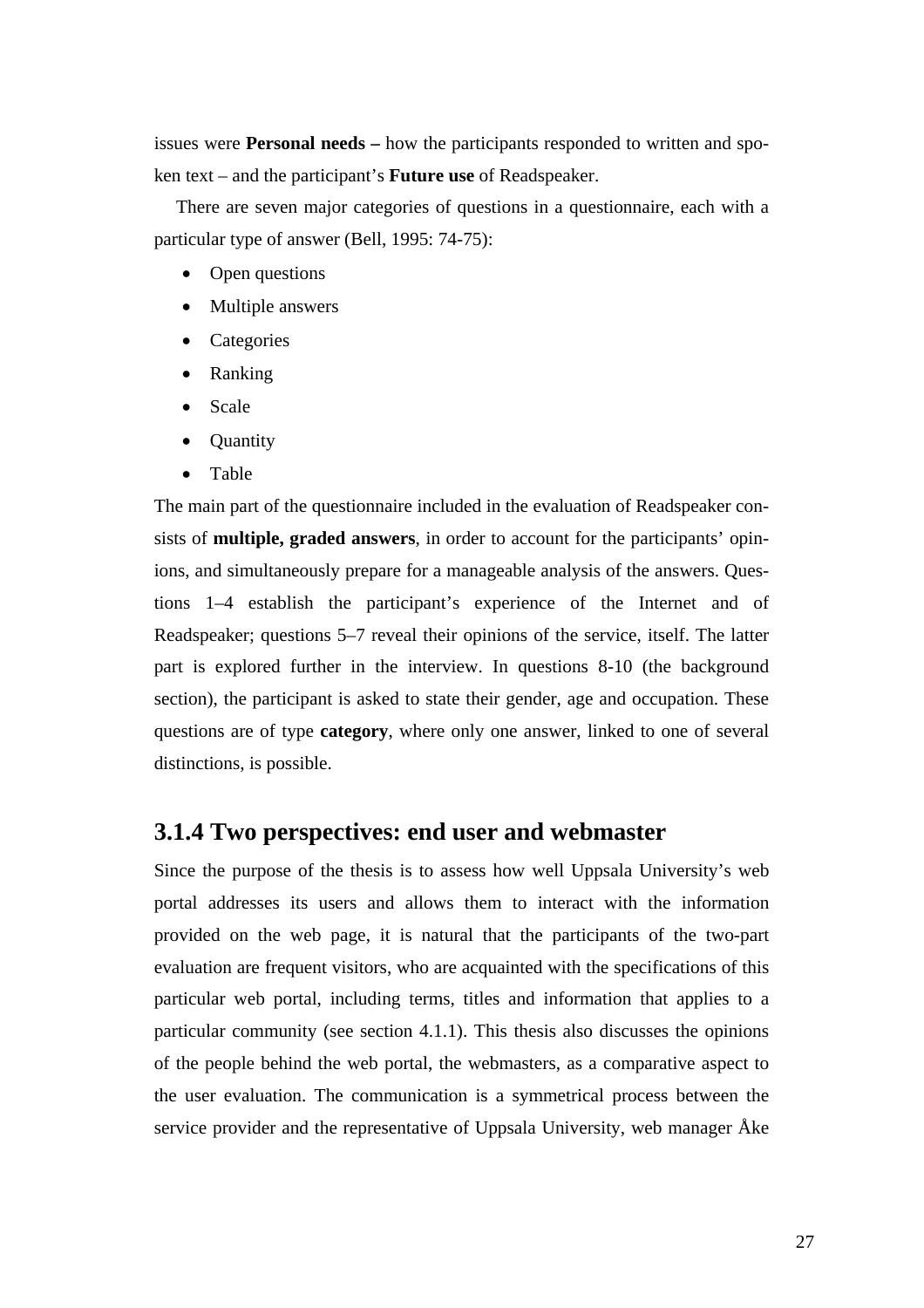Johansson of the Public Relations Office, who in turn provides the departments with information concerning the Web (Johansson, 2004). The end users have little influence in the administrative or developmental stage, which is why it is necessary to include the webmasters in the evaluation. This was done by means of an e-mail correspondence between randomly chosen webmasters and myself (see section 4.1.2).

# **3.2 Evaluation issues**

In the process of preparing for the evaluation, as well as during the actual performance, several questions have been raised that are related to the selections made and possible difficulties that may arise, as the work progressed. This section will discuss some of the more evident issues, which the evaluation has raised. It is vital to acknowledge these issues, as they may have a great impact on the results of the evaluation. Lifting them to the surface, as well as keeping them in mind while interpreting the results, could lead to a more just end result.

#### **3.2.1 Ethical considerations**

This thesis' ethical considerations are based on the guidelines (2002: passim) presented by the Council of Science (http://www.codex.uu.se/index.html). These guidelines list four main requirements for the protection of the individual throughout the research process: the requirement of **information**, **consent**, **confidentiality** and **use**.

The information requirement stipulates that the researcher must inform the individuals involved of the project's purpose and contents (p 7). Participation in any form is always voluntary, and the people involved may at any time terminate their participation. This is established further by the consent requirement, which states that the participants decide for how long, to what extent and on what terms they are involved in the evaluation (p 10). According to this requirement, there are three types of evaluations, **active, passive** or **a combination of the two**; each type requiring a certain degree of openness between the researcher and participants. In the case of this thesis, the evaluation was active, i.e. the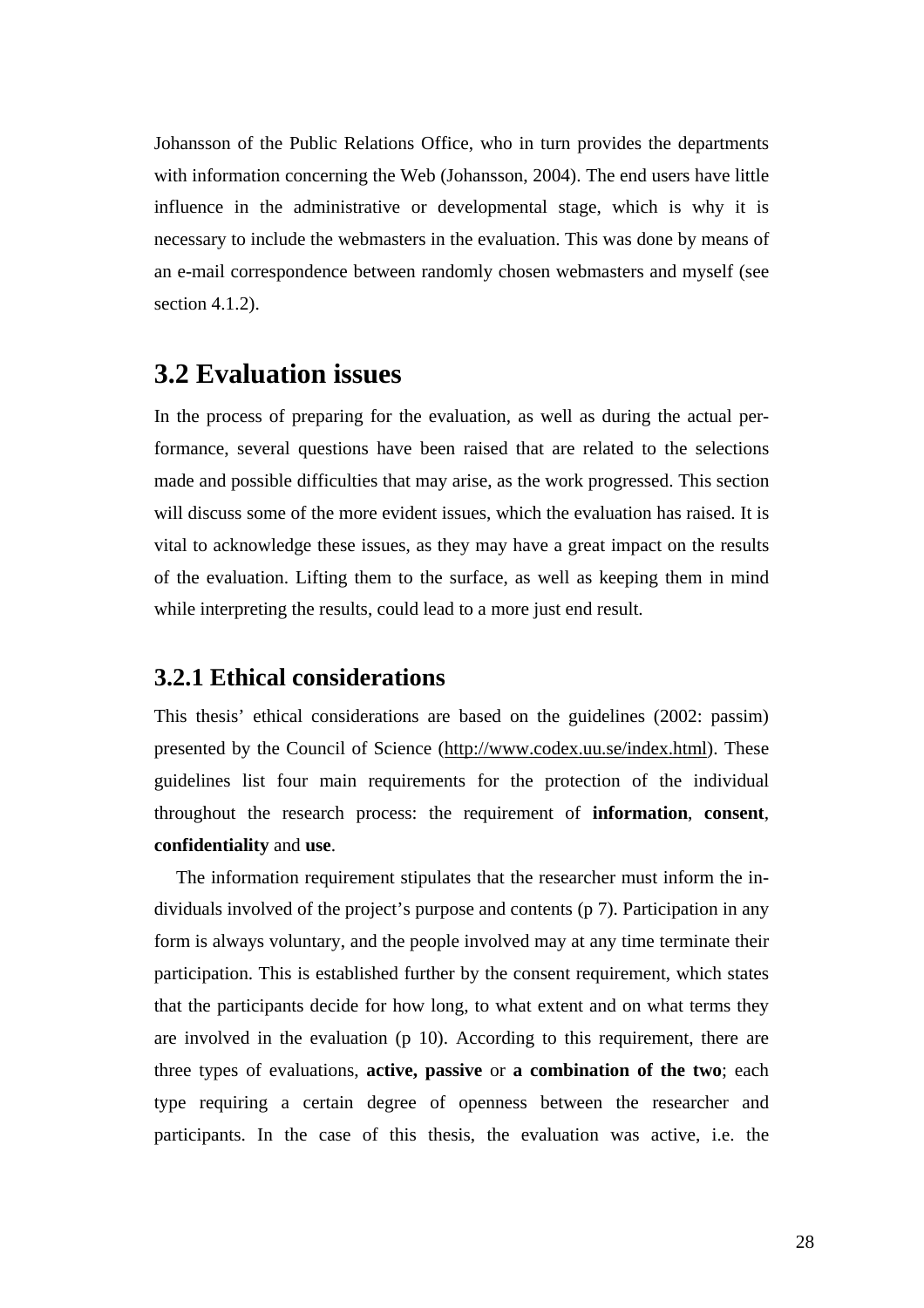participants were observed through a first-hand study, which requires up-front information at the time of the evaluation (p 7). Each participant was therefore informed and approved of the questionnaire and interview questions at the time of the evaluation, as well as the fact that they would be included in a published report, searchable on the Internet.

The requirement of confidentiality is vital to the project, since the participants were guaranteed full anonymity in order to take part – a guarantee formulated to ensure "difficulty for outsiders to identify individuals or groups of individuals" (p 13, my translation). Furthermore, protecting the participants from having their identity revealed in any way, in the course of the evaluation or in the following report, is far more important than the effect, which the specific piece of information may have on the conclusions (p 13).

The final requirement states that "data concerning individuals, collected for the purpose of research, may not be used or lent for commercial purposes…" (p 14). Since the evaluation is ordered by Uppsala University, who in turn is a client of the commercial company, Phoneticom, this requirement may be an issue. However, the material presented to the employers will merely be the final, confidential report. No personal data will be revealed to the commercial interests.

Finally, it is important that the participants are allowed access to the findings and final conclusions of the evaluation, in advance. According to one of two recommendations stated in the Principals (p 15), the researcher should provide the people involved with ethically sensitive sections, controversial interpretations in the report before it is published. Furthermore, it is recommended that the participants are asked if they wish to read the final report. Both recommendations were followed in the Readspeaker evaluation, when an opportunity arose or if a participant specifically asked.

### **3.2.2 Research methodology**

An important issue concerning research methodology is that of **research bias**, which is discussed in Bell (1995: 94). Bias may appear in interview situations, undermining the validity of the resulting data. Bell claims that there are several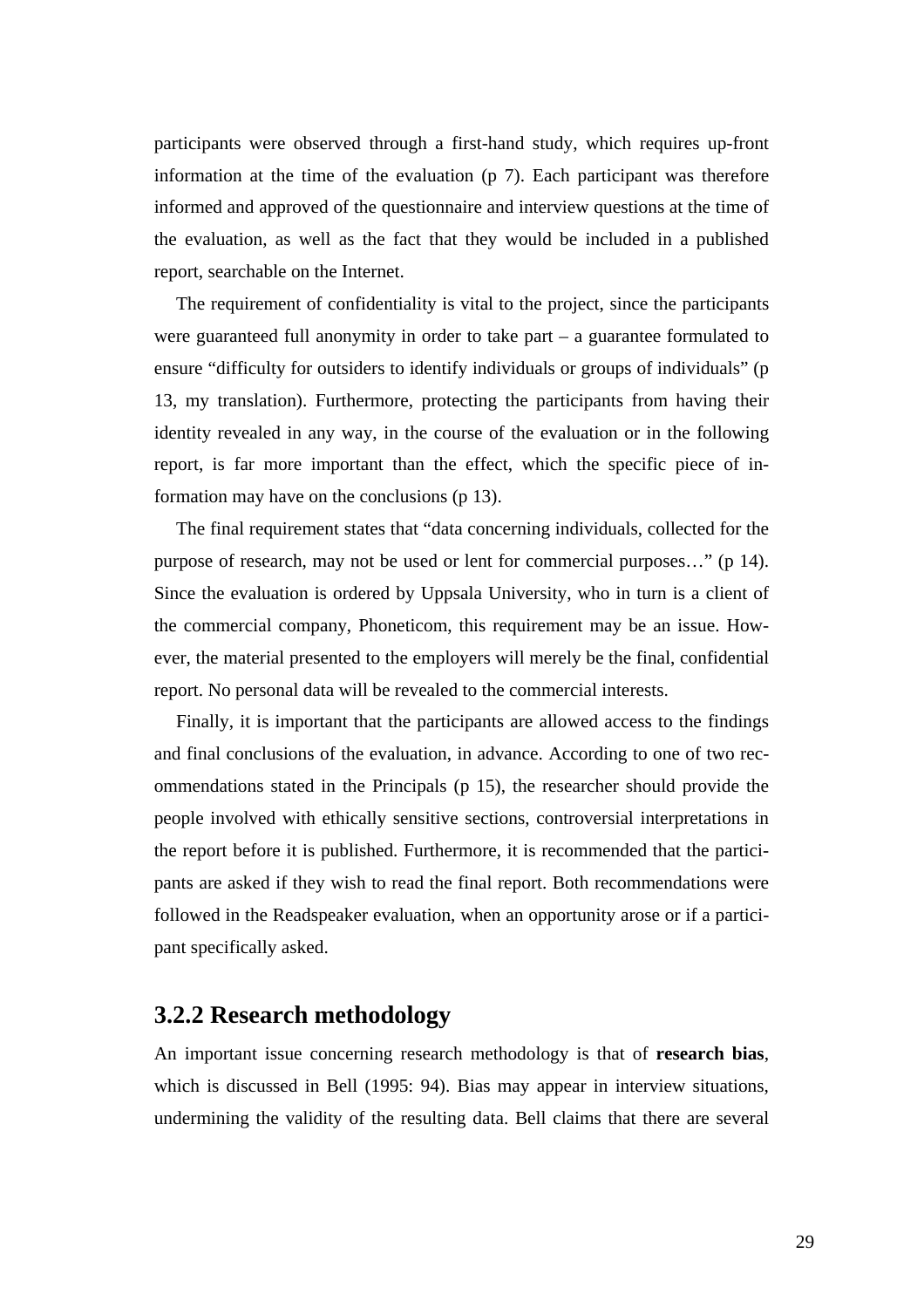factors that cause the interviewer to unconsciously influence the participant. Most commonly, these stem from the social connection between the two, such as the participant's will to appeal to the interviewer or an underlying hostility between the interviewer and subject; these phenomena are commonly referred to as response or interview effects (Borg, 1981: 87). Holme & Solvang (1996: 106-107) discusses the various theatrical elements that can influence the outcome of the evaluation, including the **role of the interviewer/-ee** and **the actors' ability to participate**. The role has to do with the expectations that the interviewer and partaker may have of each other, positive or negative, that are based on a personal relationship outside the interview situation or through social status differences.

Another important factor that may cause bias in a research situation is the actors, i.e. the interviewers, ability to acknowledge signals and moods, which the participant generates. The dilemma of ensuring that the information the interviewee gives is voluntary, while retaining one's own desire for information is important to acknowledge, and to the greatest extent avoid.

# **3.3 Evaluation participants**

Although a qualitative evaluation does not focus on the statistical generalization that may be emphasized otherwise, it is still vital that the participants selected to take part are relevant to the target of the evaluation (Holme & Solvang, 1996: 101). This section of the method chapter will discuss the process of selecting and contacting participants for the evaluation of Readspeaker; who they are and why these particular individuals were chosen, as opposed to any others. The section will also discuss the issues behind selecting and establishing a connection to the participants, what problems arose and why.

### **3.3.1 Participant representation**

The basis for forming a group of participants was twofold: the methodology of the evaluation, as well as the target group for Readspeaker (see section 2.1.2). For a qualitative evaluation of an automatic reading tool on a domain-specific forum, such as the Uppsala University web portal, a group of no more than 10 students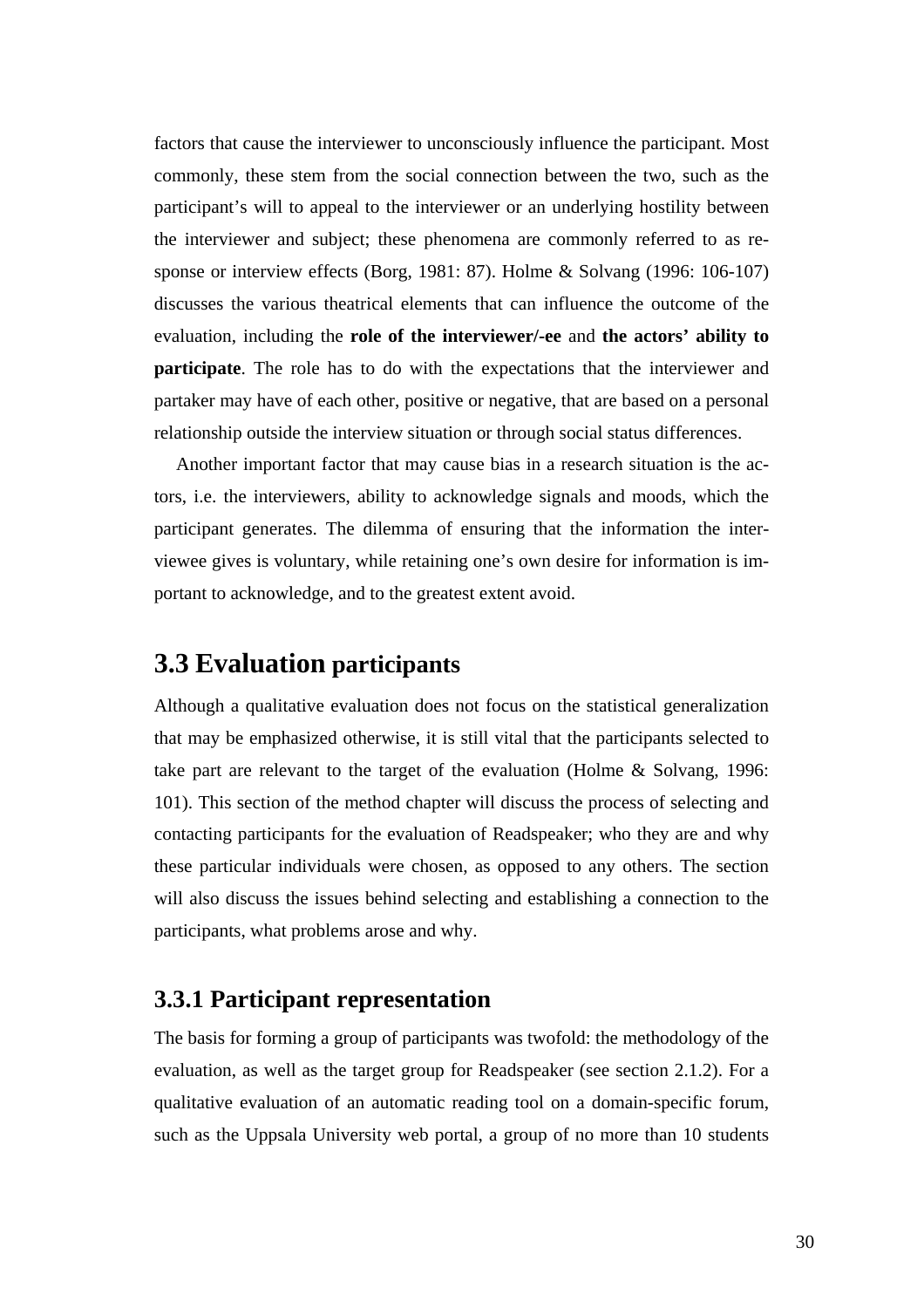are required. The particpants should have some type of communicative deficiency, which could be remedied by Readspeaker. After having determined the number of people, with regards to the guidelines of a qualitative evaluation, and their personal abilities, the next step was to contact prospective participants. This was done in several ways. Birgitta Hydén, head manager for students with disabilities, included an advertisement for participants, in an EU-funded project that went out to all students with dyslexia. I also had an advertisement in the student newspaper, Ergo, on April 2, 2004:

#### Användare sökes!

Är du student vid Uppsala universitet? Använder du Internet dagligen eller ofta? Har du erfarenhet av datoriserad uppläsning av webben eller skulle du vilja pröva denna funktion? 5-8 personer sökes till ett studentprojekt med syftet att utvärdera

Lyssna-funktionen på Uppsala universitets webbportal. Intresserad av att delta? Kontakta Lisa Arrenius, på lisal@passagen.se eller 073-621 47 97 (Ergo, 2004: 22)

(Users wanted!

 $\overline{a}$ 

Are you a student at Uppsala University? Do you use Internet daily or often? Do you have any experience of computerized reading of the web or would like to try this service? 5-8 people are wanted for a student project with the purpose of evaluating the Readspeaker service on the Uppsala University web portal. Are you interested in participating? Contact Lisa Arrenius on lisal@passagen.se or 073-621 47 97)

The above notice was also sent out as a mass mail to all computational linguistics students. Furthermore, there were personal inquiries made to friends and acquaintances. Finally, a group was put together, composed of seven students and one student union administrator. In the course of preparation, two of the students decided to leave the evaluation group. The group now consisted of Carin, dyslectic, Barbara, non-native Swedish, Erik and Fredrik, both blind, and Ulrika and Anna, without any special needs<sup>16</sup> - a small group, which represents a variety of communicative deficiencies.

The process of establishing a group of partakers was not initiated until the beginning of April, i.e. mid-term. The time prior to this was used to collect

<sup>&</sup>lt;sup>16</sup> The participants are presented under assumed names, due to confidentiality.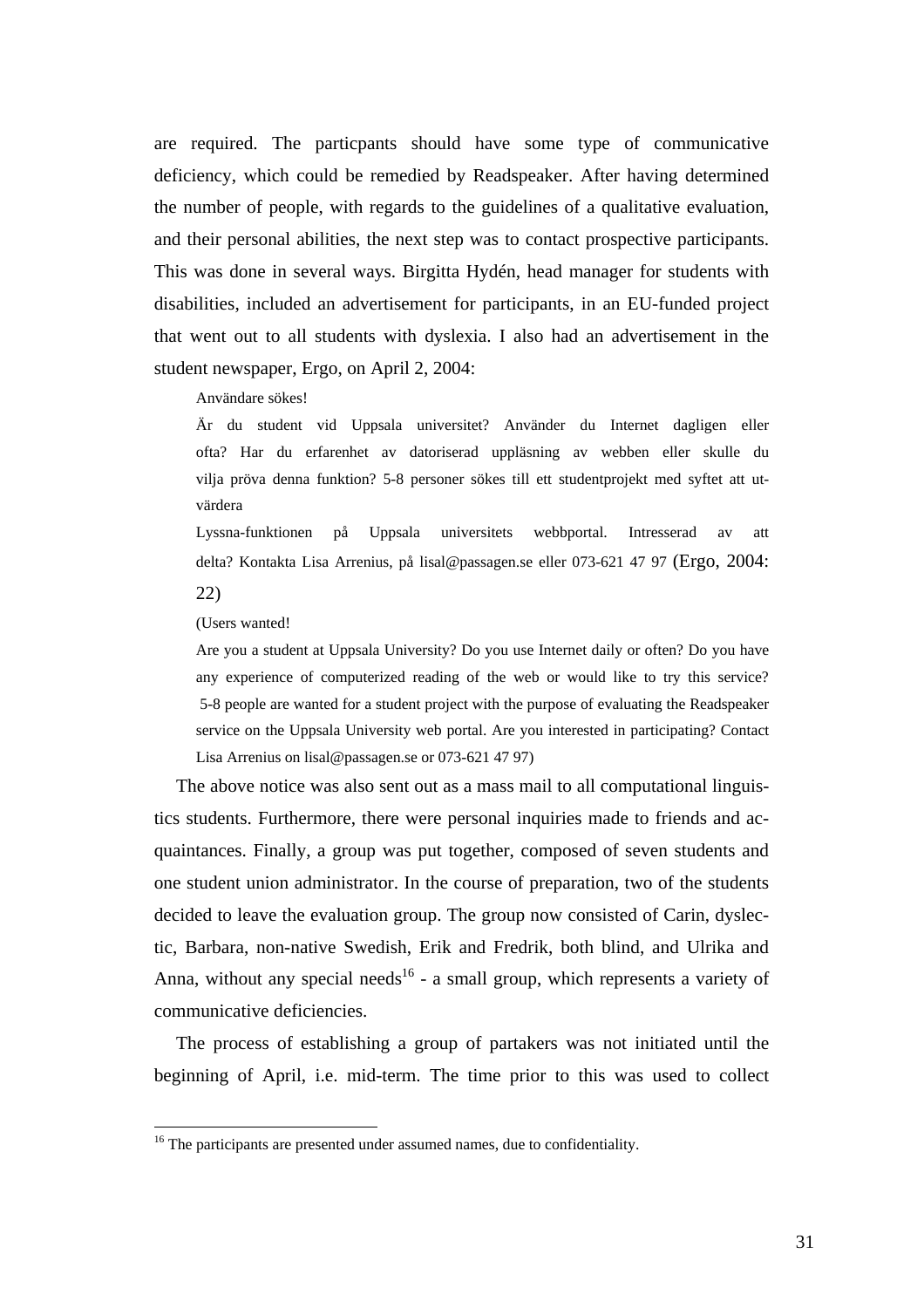background information, do research and talk to experts on the various subject matters. The plan of inviting participants when most of the background research was done was well planned and laid a good foundation for the understanding of the results to come. However, people are never predictable, and faced with the requirements of the research ethics (see section 3.2.1), it was sometimes difficult to coordinate the evaluation process. The two people who initially were intrested, but decided to leave, had to be replaced on short notice. Fortunately, the evaluation had not commenced, so losing data was not an issue. All in all, the participants were most accomodating, and the evaluation went smoothly.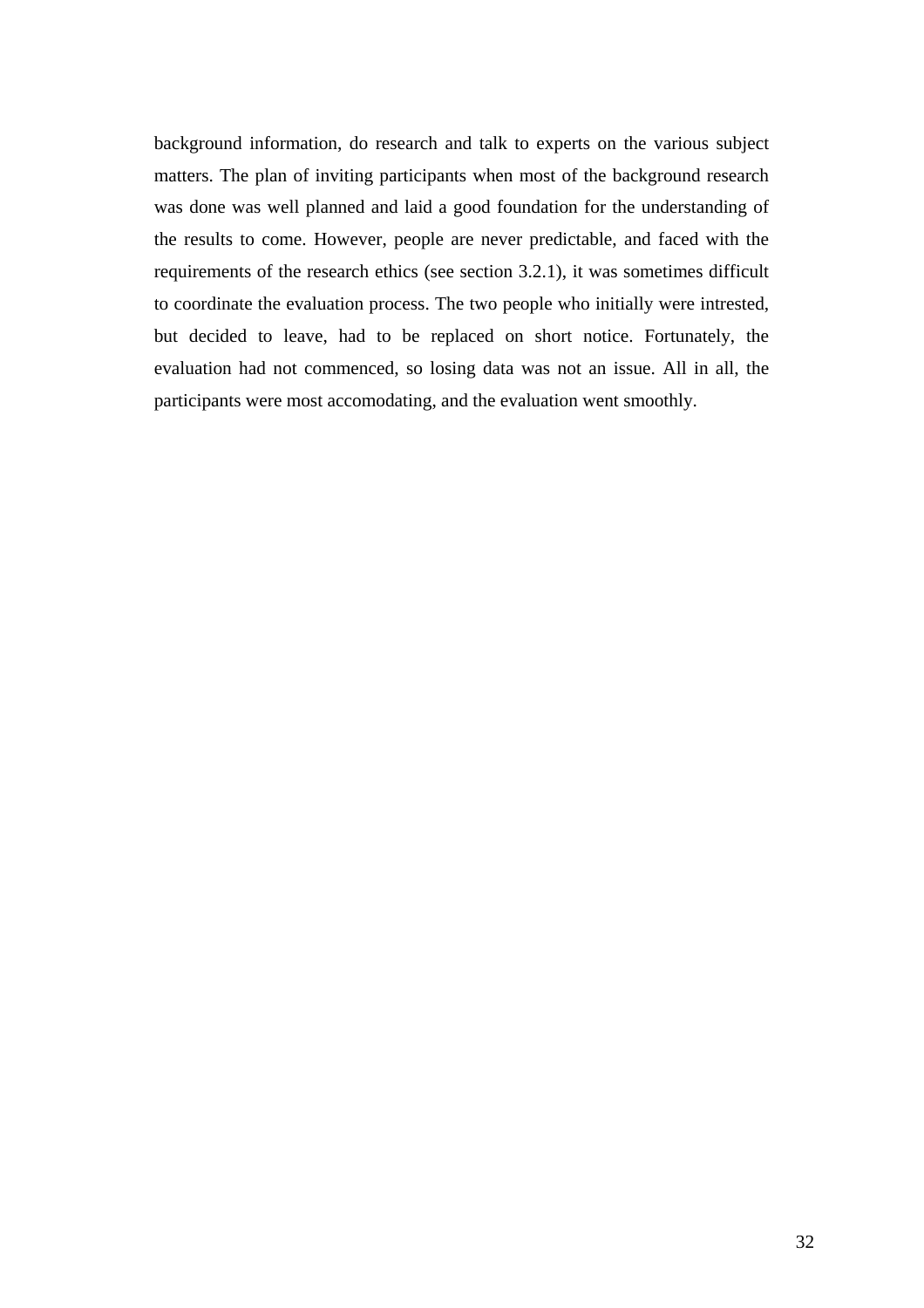# **4 Results of the evaluation**

In this chapter, the results of the evaluation will be discussed, on the basis of several factors. The focus will be on the participants' personal opinions, comments and reflections regarding the Readspaker service on the Uppsala University web portal. These were revealed during individual evaluation sessions with the participants, consisting of a questionnaire and a follow-up interview (see section 3.1.3). Since the purpose of this thesis is to assess the accessibility and usability of Readspeaker, the opinions and comments presented by the participants will be discussed in light of the accessibility standards, which the university policies of IT and web design comply with, and which are presented in chapter 2. The evaluation analysis will also be discussed in the light of several guidelines on how to assess a TTS product (see section 4.3).

# **4.1 Users**

Each evaluation session was divided into three segments: browsing (by launching Readspeaker Navigator on the Uppsala University starting page), a questionnaire and a follow-up interview (see section 3.1.3.1). Every segment contained similar themes, but the means of addressing these themes altered. Although the general evaluation situation was artificial, the initial segment of the evaluation was less structured, more on the terms of the participants than the latter. The three segments together support the analysis of the Readspeaker service in the eyes of its end users. Here is a summary of the evaluation interviews (figure 7):

|                 | Anna          | <b>Barbara</b> | Carin           | <b>Diana</b> | Erik         | Fredrik    |
|-----------------|---------------|----------------|-----------------|--------------|--------------|------------|
| <b>Personal</b> | it feels.     | It sounds      | $()$ if it      | better than  | it gives     | It's not   |
| <b>Comments</b> | $good$ () $a$ | good but it    | doesn't         | I expected.  | many a       | made for   |
| Any             | innovative    | needs          | improve it is   | $\ldots$ I'm | chance       | the blind, |
| particularly    | complement    | improvemen     | rather          | fascinated   | that for     | that's     |
| good/bad        | to the usual  | t. It reads    | unnecessary     | that it      | various      | obvious    |
| elements?       | web sites     | just           | it's great      | works        | reasons      |            |
|                 |               | everything,    | that it exists, | Ingemar      | have         |            |
|                 |               | and that's     | $()$ good       | stuttered a  | difficulties |            |
|                 |               | not            | that it has     | bit          | reading      |            |
|                 |               | necessary.     | various         |              | web pages    |            |
|                 |               |                | functions       |              |              |            |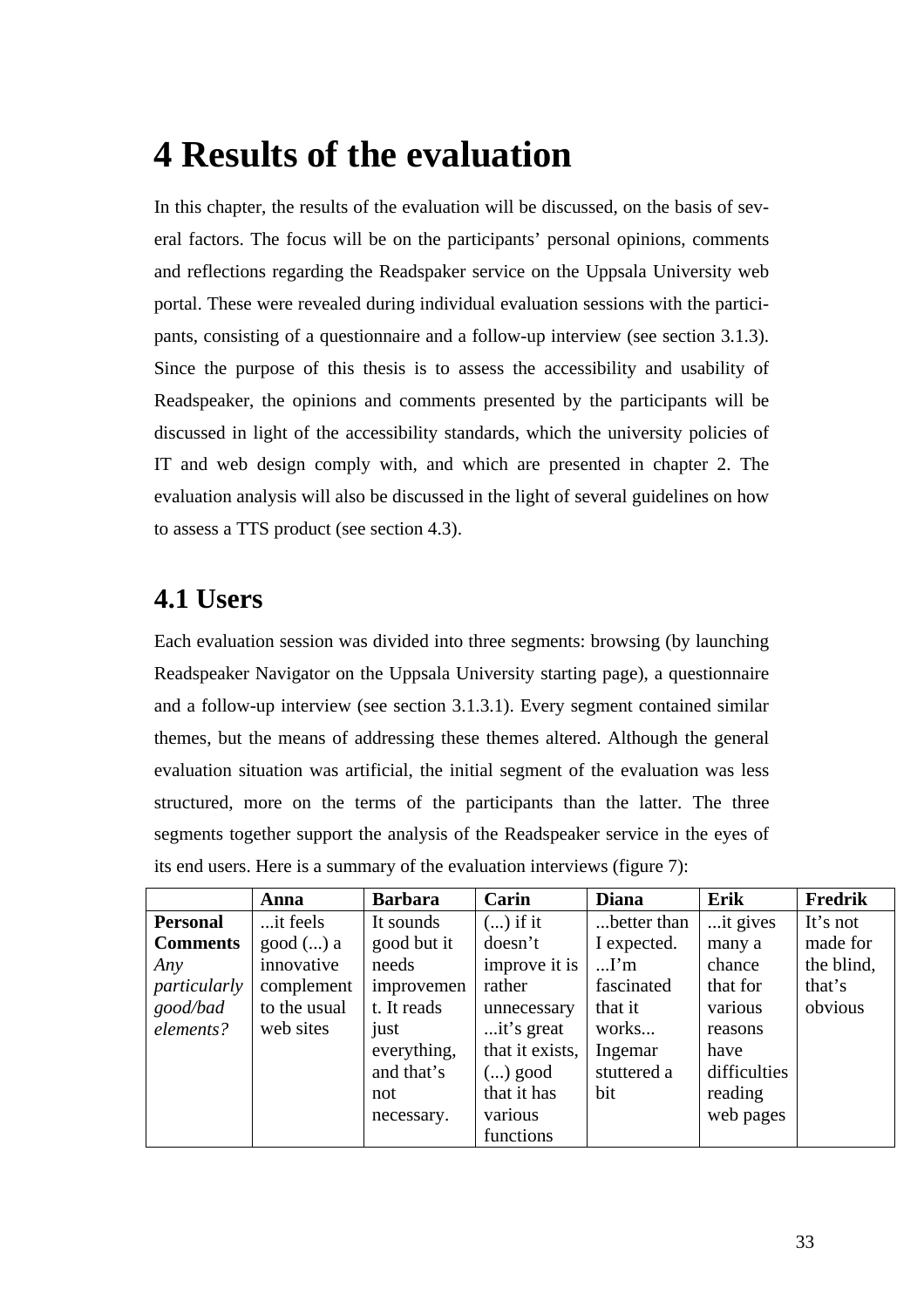|                                                                                                     | Anna                                                                                                                                             | <b>Barbara</b>                                                                                                                                                                    | Carin                                                                                                                                                                                                          | <b>Diana</b>                                                                                                                                                                                      | Erik                                                                                                                                                                            | Fredrik                                                                                                                                                                         |
|-----------------------------------------------------------------------------------------------------|--------------------------------------------------------------------------------------------------------------------------------------------------|-----------------------------------------------------------------------------------------------------------------------------------------------------------------------------------|----------------------------------------------------------------------------------------------------------------------------------------------------------------------------------------------------------------|---------------------------------------------------------------------------------------------------------------------------------------------------------------------------------------------------|---------------------------------------------------------------------------------------------------------------------------------------------------------------------------------|---------------------------------------------------------------------------------------------------------------------------------------------------------------------------------|
| Language<br>How well<br>did you<br>understand<br>the voice?<br>How was<br>the<br>pronunciati<br>on? | easy to<br>listen to<br>with a<br>correct<br>stress on<br>syllables<br>Emma<br>sounded<br>softer and<br>$()$ more<br>natural                     | Pretty well,<br>but I had<br>problems<br>with the<br>stress. No<br>period at the<br>end of a<br>row, $()$<br>difficult to<br>under-stand.<br>it can read<br>long texts so<br>well | The<br>American<br>page works<br>fine but the<br>Swedish is<br>just chaotic.<br>you<br>understand<br>the voice<br>but you<br>don't<br>remember<br>what it said<br>correct<br>pronuncatio<br>n would be<br>good | I thought<br>the voice<br>was easily<br>understood,<br>both the<br>male and<br>female<br>strange<br>when<br>someone<br>with a<br>Swedish<br>accent read<br>$()$ a<br>German or<br>English<br>page | the<br>speech is<br>generally<br>good<br>very<br>well, I'm<br>an<br>experience<br>d speech<br>synthesis<br>user<br>I prefer<br>Emma to<br>Ingemar,<br>she is<br>more<br>natural | Good<br>speech,<br>easy to<br>hear<br>Is it<br>possible to<br>adapt the<br>speed?<br>For e-mail<br>addresses,<br>is there a<br>possibility<br>of reading<br>out each<br>letter? |
| <b>The Web</b><br>What<br>worked/did<br>not work?                                                   | Not where I<br>surfed at<br>least                                                                                                                | It can<br>handle<br>everything.                                                                                                                                                   | some<br>pages<br>looked<br>weird,<br>otherwise<br>nothing                                                                                                                                                      | the scroll<br>list, I don't<br>think it read<br>that part                                                                                                                                         | You can't<br>go to<br>forms                                                                                                                                                     | It seems to<br>read<br>everything<br>Can you<br>do a<br>search?                                                                                                                 |
| <b>Navigation</b><br>What was<br>good/not so<br>good?                                               | the<br>spontaneous<br>reaction was<br>to click the<br>link number<br>.oh the box,<br>I could just<br>as well click<br>the link with<br>the mouse | pretty<br>slow<br>it works<br>but it's slow<br>when you<br>try to listen<br>to the text                                                                                           | After three<br>links you<br>have to<br>count on the<br>screen.<br>if she<br>could talk<br>slower<br>you can<br>type the link                                                                                   | It works<br>fairly well,<br>but I think<br>you have to<br>get used to<br>it                                                                                                                       | skip the<br>standard<br>links<br>"Skip to<br>main<br>contents"                                                                                                                  | good<br>shortkey<br>commands<br>$()$ unnece<br>ssary steps<br>$\ldots$ ) I<br>probably<br>want the<br>page read                                                                 |
| <b>Personal</b><br>needs<br>Do you<br>prefer<br>written or<br>spoken<br>text?                       | Both,<br>actually.<br>CD's along<br>with course<br>literature is<br>a terrific<br>complement                                                     | For a large<br>materal I<br>prefer<br>written<br>it helps if<br>I have a<br>voice to<br>associate<br>with the text                                                                | Combined<br>listening<br>and reading<br>at the same<br>time. That<br>works the<br>best.                                                                                                                        | if I found<br>a long text<br>$()$ it's not<br>healthy to<br>read at the<br>computer                                                                                                               | I use a lot<br>of<br>Braille<br>I only<br>use speech<br>as a<br>support                                                                                                         | A fast<br>speech<br>synthesis<br>is faster<br>than a fast<br><b>Braille</b><br>reader<br>I use them<br>parallel                                                                 |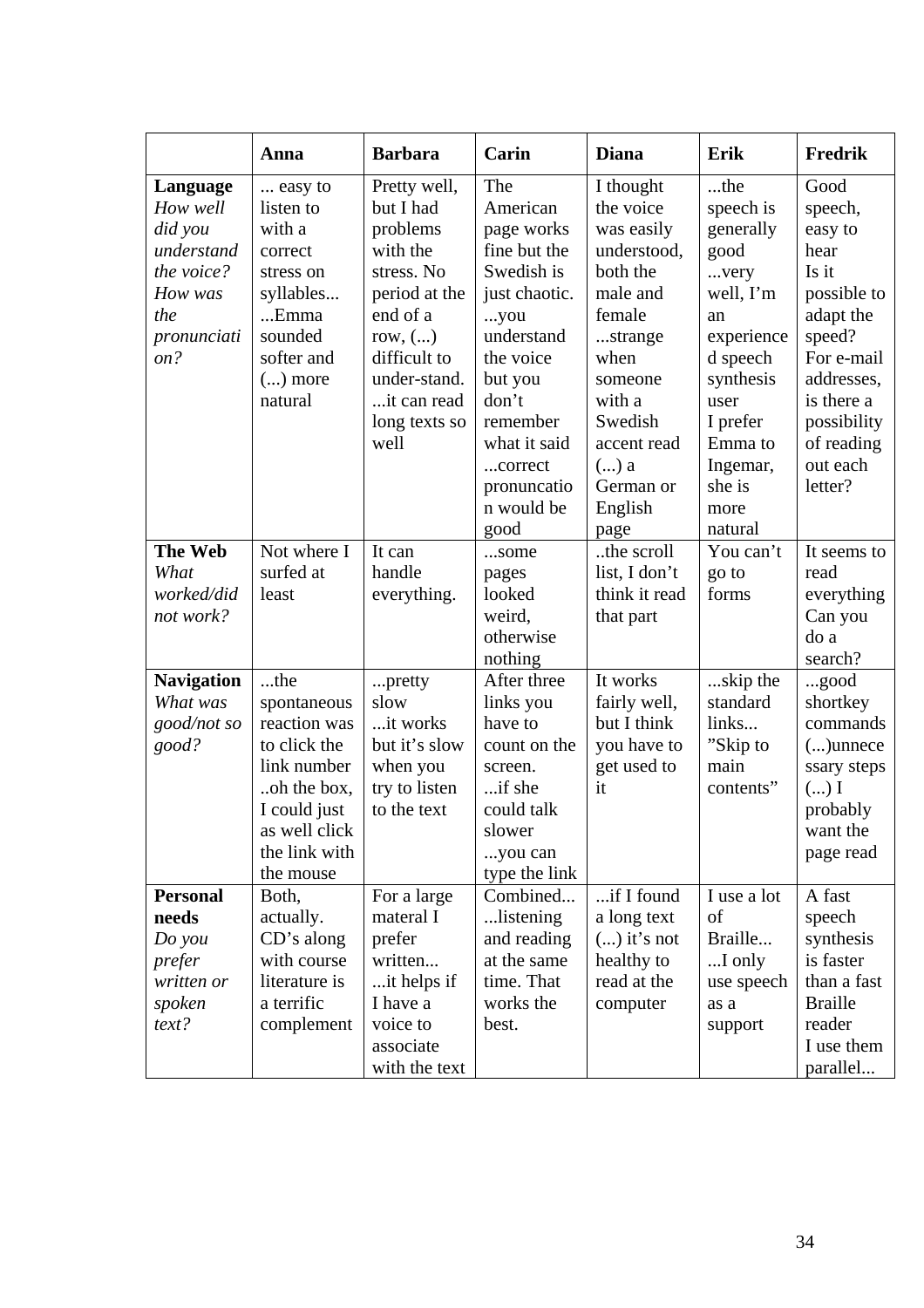|                   | Anna           | <b>Barbara</b> | Carin          | <b>Diana</b>    | Erik      | <b>Fredrik</b> |
|-------------------|----------------|----------------|----------------|-----------------|-----------|----------------|
| <b>Future use</b> | I don't think  | I think I will | Perhaps a      | Since I've      | Probably  | I don't        |
| Will you          | I will use it. | use it.        | bit, actually, | tested it, if I | not that  | think I        |
| use               | It's quite     | $$ if I need   | more than      | found a         | much      | will           |
| Readspeake        | time-          | to listen to   | before.        | longer text     | since I   | perhaps        |
| r in the          | consuming      | Swedish,       | there          | $()$ I'd be     | have my   | if I'm         |
| future?           | to hear a      | I'll log on to | should be      | frustrated      | equipment | somewher       |
| Why/why           | long list of   | Uppsala        | some kind      | surfing with    |           | e and          |
| not?              | links $()$     | University's   | of             | it.             |           | forgot my      |
|                   | Possibly $()$  | web page       | instruction    |                 |           | equipped       |
|                   | read text, its | and listen     |                |                 |           | computer       |
|                   | best feature.  |                |                |                 |           |                |

#### **Figure 7 Table of quotations from the interviews**

The questionnaire answers (see appendix B) show that the six participants were all experienced web users, visiting the Internet at least daily. It was important to establish this, since the responses they made to the following questions could be viewed on the basis of their Internet experience. Furthermore, the participants, all but one being students at Uppsala University, visit the university web portal at least a few times a month, or as much as several times a day. They are all rather familiar with the structure of the web portal's pages, structure and contents. However, none of the participants had used the Readspeaker service on a regular basis. Four of the participants had used it on occasion, and two had never used it prior to the evaluation session. It was therefore very interesting to observe as each participant browsed the university web portal with the TTS switched on, since any previous experience may have influenced the results of the evaluation.

#### **4.1.1 Personal comments**

 $\overline{a}$ 

So what did the participants think of the Readspeaker service? According to follow-up interview each partaker underwent, the most prominent of spontaneous reactions was "...it was better than I had expected" (Diana)<sup>17</sup> and "I was actually very surprised how good it sounded" (Anna). Some of the users were surprised

 $17$  All quotations are my translation, since the evaluation sessions were all held in Swedish.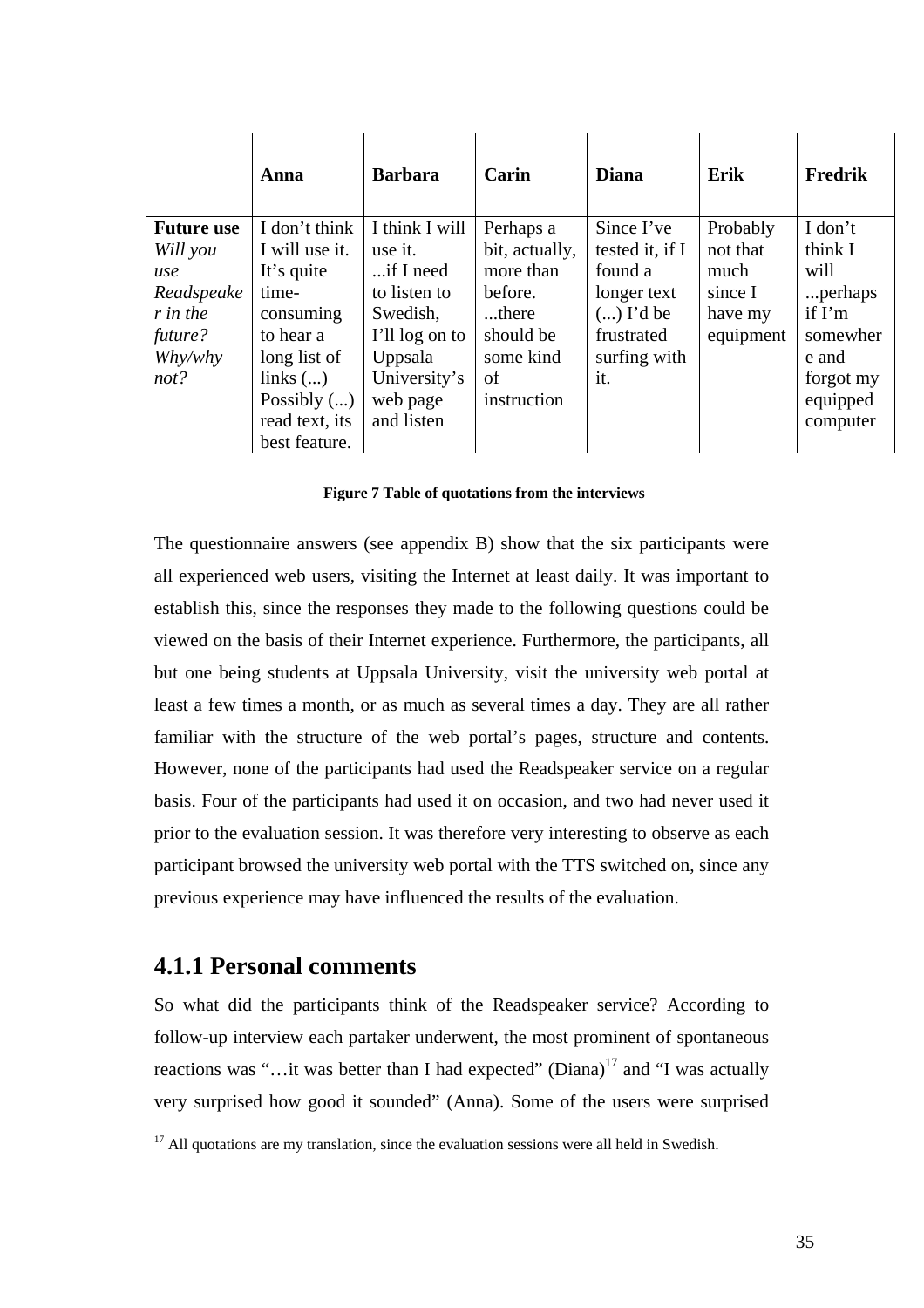that a computer could sound so natural, especially Erik, Anna and Diana. I asked Erik, who is blind, how well he understood the synthetic voice, and he replied "Very well." (Erik) Anna was asked if there was anything special she appreciated, whereupon she replied "...the voice was very good. It was nice to listen to and really correct stress on syllables and sentence structure…" (Anna). Carin was not equally positive in her personal comment. She even went so far as to call the service "unnecessary, if it is not improved it is pretty unnecessary." (Carin) Furthermore, she did not appreciate the Swedish synthesis' pronunciation; it was simply awkward and did not work at all, according to her. Barbara agrees in her personal comment that the service needs improvement, and that she hardly understood any of the Swedish synthesis if she did not follow along in the text.

# **4.1.2 Natural language mark-up**

The participants found that international pages in the university web portal may be a problem for the Readspeaker service. Barbara wanted to read an English text about Nobel laureates at the university, but was forced to read along with the service in order to understand to whom Readspeaker was referring. Since the text consisted of English text and Swedish personal names, Barbara found the outcome confusing: "If there are any non-English or non-American words, it is difficult to understand what it is saying (…)" (Barbara). Diana agrees that this is a problem. She visited the German version of the starting page, but could not understand any of the contents, since the Swedish synthesis was launched. "(…) it became weird when someone with a Swedish accent that read when we chose some English-speaking or German-speaking page." (Diana) According to Erik, however, it is a matter of getting used to the language mixture. Being an experienced speech synthesis user, he claims he does not notice the oddities of pronunciation. "(…) I even listen to an English synthesis reading Swedish texts (…)" (Erik). The issue of the reader's multilingualism, introduced in section 2.1.2, is crucial to a web site that expects to have international visitors. Yet, the solution to this problem is quite simple: a mark-up code in the web page's source tells the synthesis which language synthesizer to use (Bergström, 2004).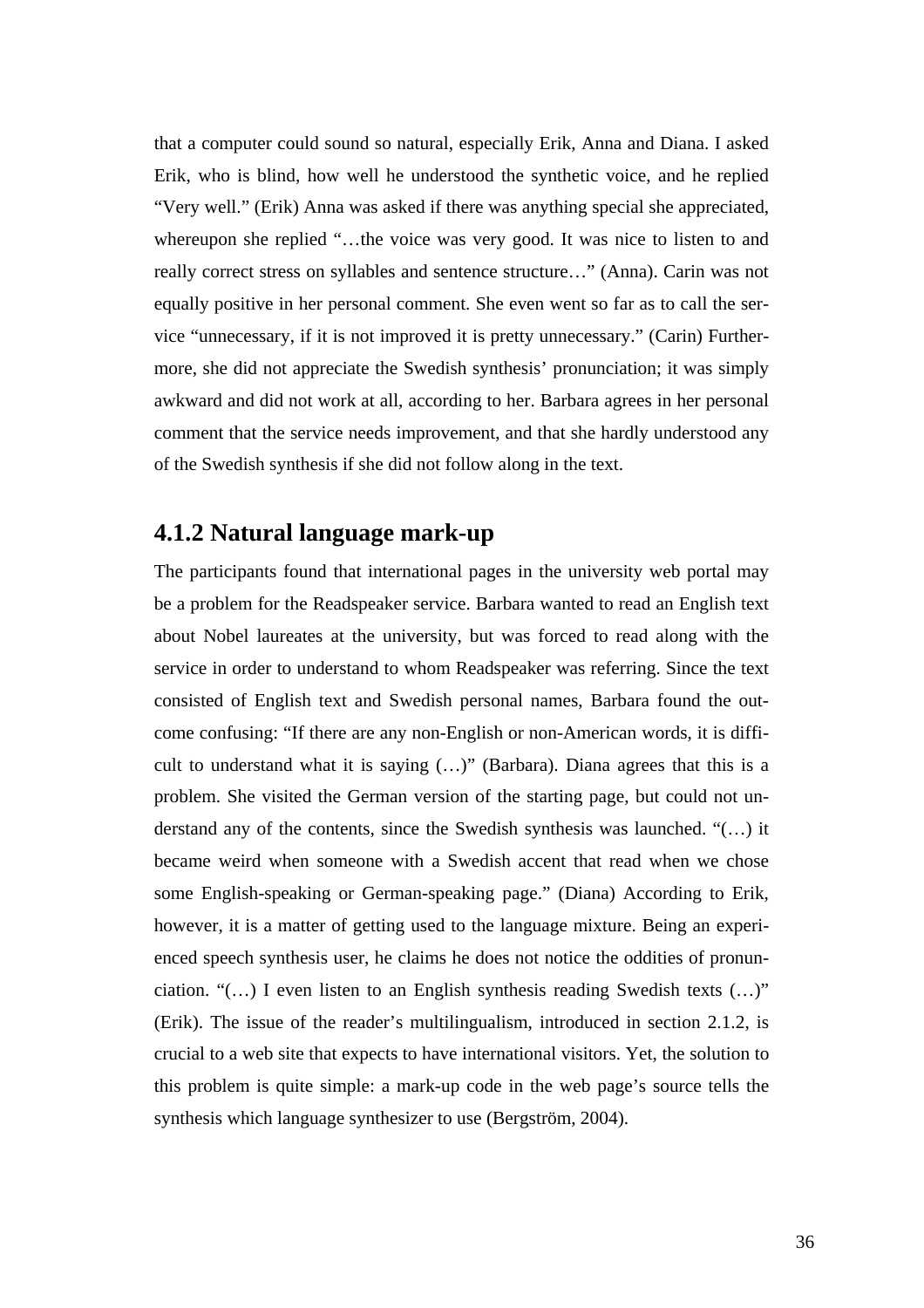## **4.1.3 Navigation**

**Navigation** is another issue, which the participants have various opinions on. If the *Read all* or *Read links* is chosen in the Readspeaker Navigator panel (see section 1.2), the service announces the number of links. The links are then numbered as they are read aloud. The user is able to go from page to page by entering the link number in the Readspeaker frame navigation box. Once on the new page, the user is required to relaunch the service, in order to hear the contents read aloud. The evaluation of the navigation must be analyzed in the light of temporary factors, such as a slow connection or a glitch in the system. The participants generally agreed that this means of navigating was functional, although rather difficult to learn. Anna comments this by saying "…first, I hardly understood how I should go further when they were counting out all those numbers. The first spontaneous reaction was to click the number when they said it." (Anna) It was not obvious that the link numbers and the box in the upper frame were in any way connected. She goes on by saying that "I could just as well click the link with the mouse." (Anna). Fredrik agrees that the process of navigating Readspeaker contained unnecessary steps. "If I go to a new page, I have to hit the key to get there, then start the reader. I probably want the page read aloud, if I go there." (Fredrik) Since Readspeaker Navigator allows the user to decide what part of the web contents they wish to hear, the relaunching for every page is understandable, according to Fredrik, who still requests some kind of initial default reader. "…you can stop it if you don't agree with what it is reading." (Fredrik)

The figures in the questionnaire (see appendix B) reveal that the group of participants agreed that the navigation was neither excellent nor poor. Three of them found the navigation to be fine, three of them thought Readspeaker did not navigate that well. The ability to interpret the link numbers was highly appreciated by the dyslectic representative, Carin, who may encounter difficulties if the service merely required exact wording.

There were several features the participants requested. Aside from the possibility to launch the service automatically, as well as navigating independently of the box in the Readspeaker frame, speed adaptation of the voice is something sev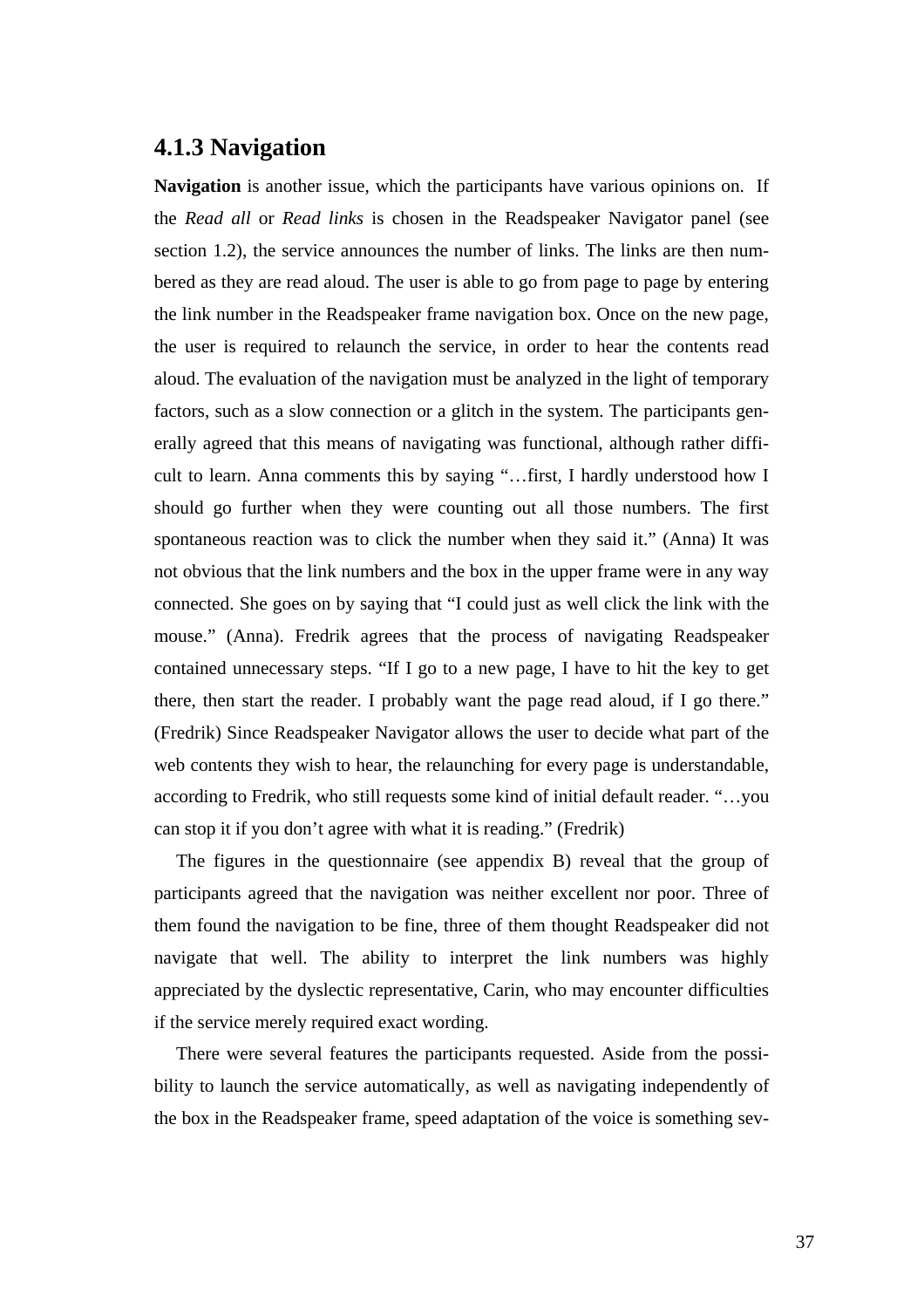eral of the participant mention is lacking of the service. "You can't remember what [the synthesis] said. Then you forget the links. If three links have passed, you still have to count on the screen (...) if she talked slower (...)." (Carin). The two blind participants, who claim to be experienced speech synthesis users, insist on the feature of speed adaptation. They both feel that this is the most apparent difference between functionality and user-unfriendliness. Diana experienced that several pages were not included in the Readspeaker service. She stated in her questionnaire that she used the university web portal to search for literature on the university library site. This was not possible with Readspeaker, since the library pages were not included in the service range. An error message told her that she had chosen a site that is not supported by the Readspeaker Navigator Service, and she was given the choice to visit the site without Readspeaker. This message appears again when she tries to do a search from the starting page. Fredrik requested the possibility of spelling out certain crucial information, such as e-mail addresses.

#### **4.1.4 Interaction**

Interaction is a key feature of the Web, a feature that Readspeaker has not quite incorporated. As Erik points out during his browsing session, "How am I going to get to the input box?" (Erik), a question that summarizes the difficulty Readspeaker has to handle interactivity between the user and system. The problem of lacking interaction is evident throughout the different evaluation sessions, but with varying degrees of consequences for the participants. Diana simply returns to the starting page of the portal with Readspeaker turned off, to perform her search; the other visually abled participants solve this issue in the same way. Erik, on the other hand, has no alternative means of interacting with the page, and is forced to manually browse the pages in search of the particular piece of information he is interested in. Hence, interaction is the divide between the screen reader, the tool of visually impaired users, and the Readspeaker service. It is through this feature that the proclaimed target group of Readspeaker is established. The target group can handle the flaws of the TTS service; visually impaired cannot.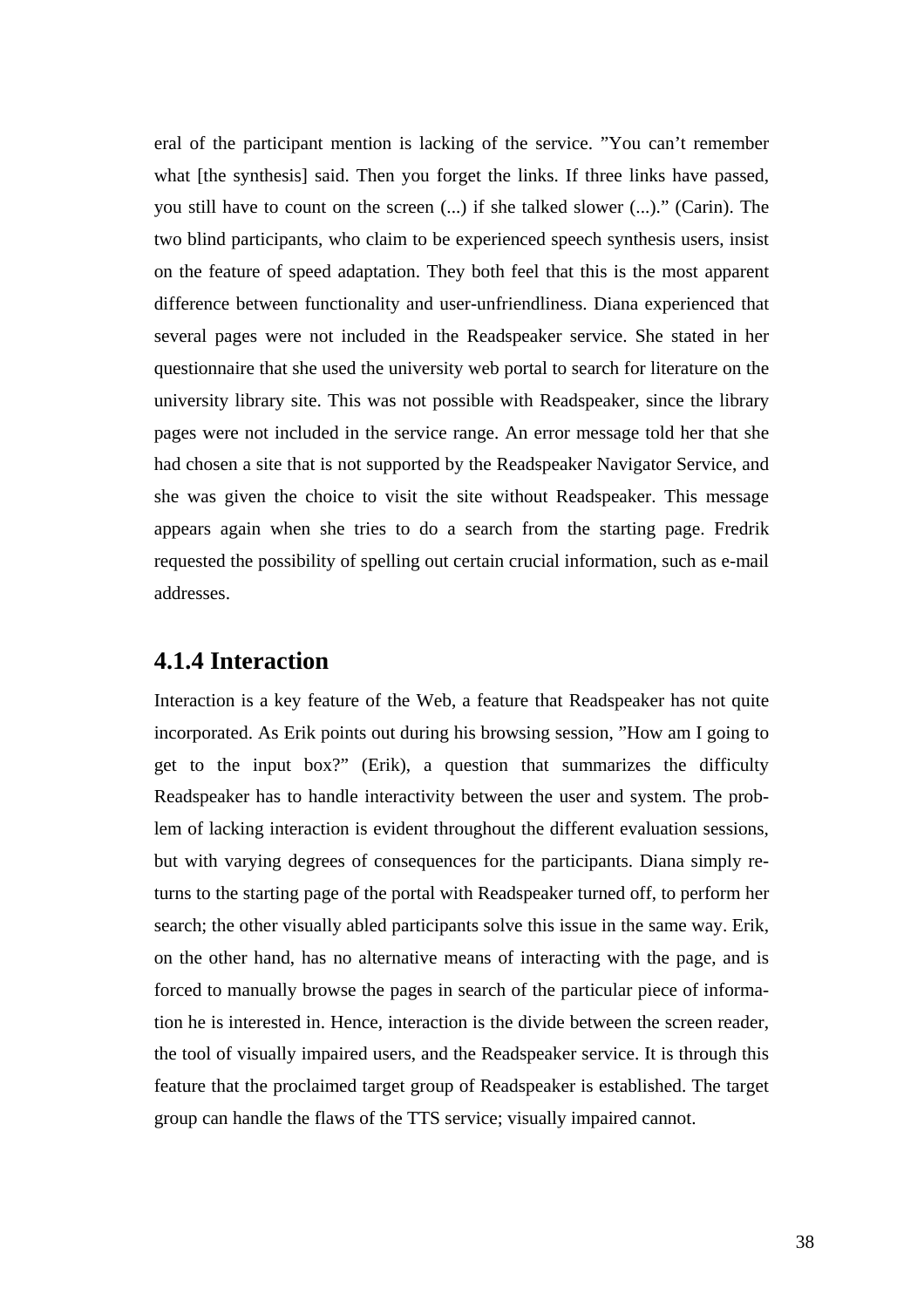### **4.1.5 Personal needs**

The function of **being read to** as opposed to reading along with the synthesis is an interesting point of discussion in the evaluation sessions. For a user with no or little need for a web reader, like Diana and Anna, the purpose of Readspeaker diminishes when the pronunciation fails. They claim that it is just as easy, or even easier, to "click directly with the mouse on the link" (Anna), browsing the web the way they are used to. Most of the participants would prefer the Readspeaker, if it were a supplement in the case of having one long, consecutive text to read, as opposed to a navigational tool for a multi-article page with numerous hyperlinks. In her interview, Diana mentions ergonomics as a reason to use Readspeaker instead of reading on a screen, something she feels is not healthy. She associates to riding in a car, when she would prefer a book on tape, as opposed to reading the book herself. The two blind participants agree that Readspeaker assists them foremost when they are away from their personal computer. In this case, they would not have access to their own screen reader, an aid they are accustomed to, which guides them from the computer start-up and onwards. Fredrik explains that the screen reader is linked to a Braille-keyboard, which cooperates with the screen reader, and informs him of the contents located directly under the keyboard marker. He is able to receive instant feedback from the screen reader of his whereabouts on the page, when navigating around on the web site.

#### **4.1.6 Future use**

Will the participants start using the service regularly? There was a difference in opinion here. Barbara uses Readspeaker to improve her Swedish pronunciation. She appreciates the help she gets from Readspeaker in this area, and will continue to use it. Erik and Fredrik may use it if they are at another computer, than their own, which are provided with a personal screen reader. Carin says she will most likely use it more than previously, and that it suits her reading needs. She is pleased that the service exists. However, she requests better instructions from the university, as to where the Readspeaker service can be found and how it works. She tells me that as a new, dyslectic student, she was presented with extensive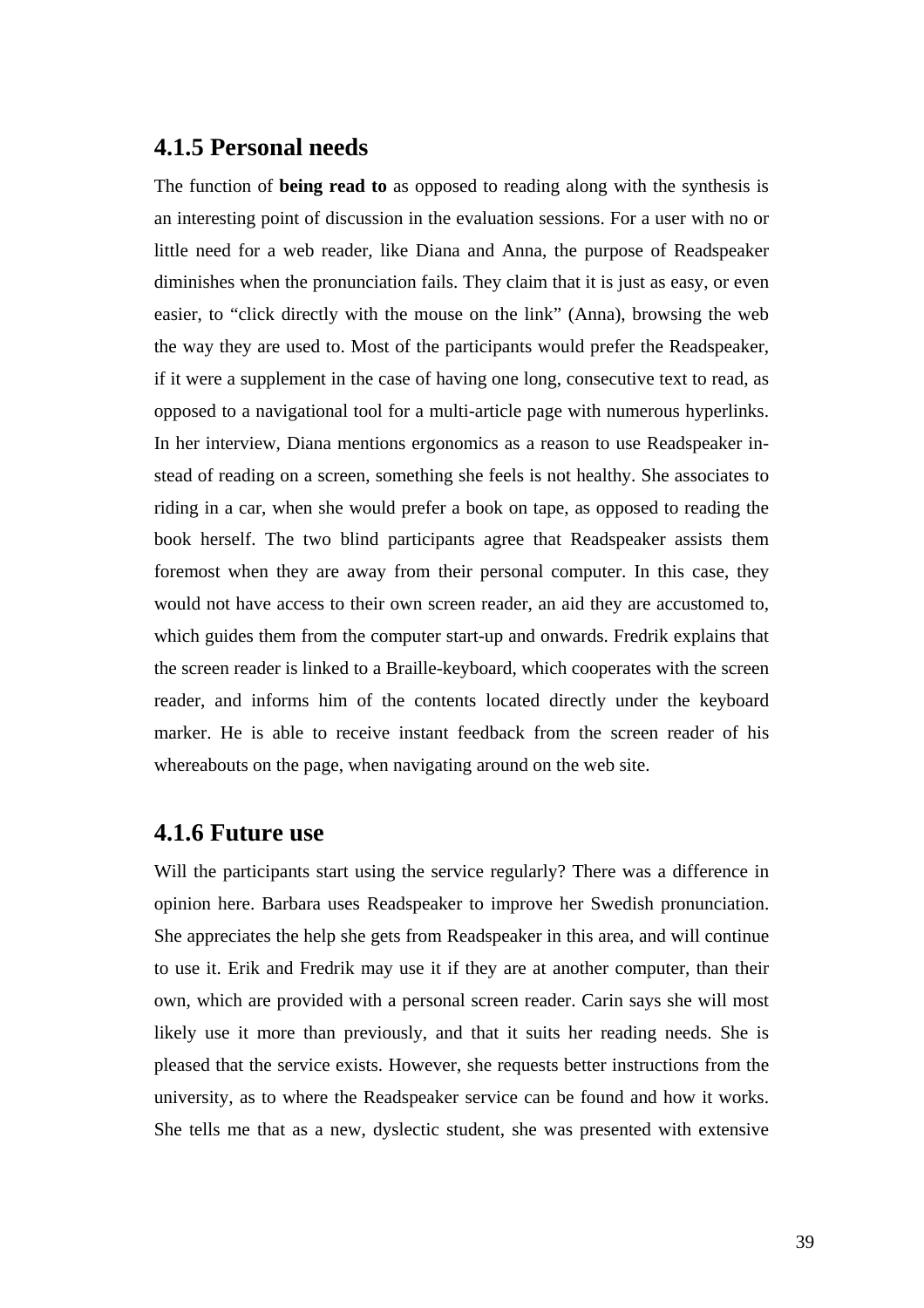information regarding her education – where to find and order talking books etc, but no information about the website. Anna and Diana, however, are not so sure they will use Readspeaker in the future. They compare the service with their usual means of browsing; Anna and Diana agree that the service is too slow for them. However, they both find that the service is functional when it comes to reading consecutive texts, a situation they could imagine would benefit from Readspeaker.

# **4.2 Webmasters**

After the final evaluation session, it was time to investigate the other aspect of the Readspeaker service: the administration. The webmasters are responsible for managing the pages, which the participants had browsed and evaluated with the use of Readspeaker Navigator. Since the foremost purpose of questioning the web administrators was to establish an understanding for the effort behind the evaluated interface, there was no intricate, theoretical process in contacting and formulating questions for these participants. Nevertheless, their comments are just as interesting for the evaluation, as a whole. The participating webmasters were chosen randomly from the Uppsala University web catalogue and contacted via email with a few questions, concerning the service from an administrative point of view. Six administrators were contacted, three replied. The extent of the replies varied, but they were still comprehensive enough for this part of the evaluation. They all agree that adding the service to their particular site of the portal was an easy task; all that is required of them is a few lines of html-coding. This is an important condition in spreading accessibility. Another crucial aspect is that the service does not require bandwidth of the client, since the information is uploaded to Phoneticom's server for processing. However, there are a few drawbacks. The administrators feel they have little or no control over what content is read aloud, as well as how the page is navigated; a feature that is requested by the web administrators. They wish to be able to denote what parts of the contents are to be read, and what parts should be left out. This issue came up in the main evaluation, as well; the student participants complained that the service read everything. There was no possibility of hearing the latest update or links specific for the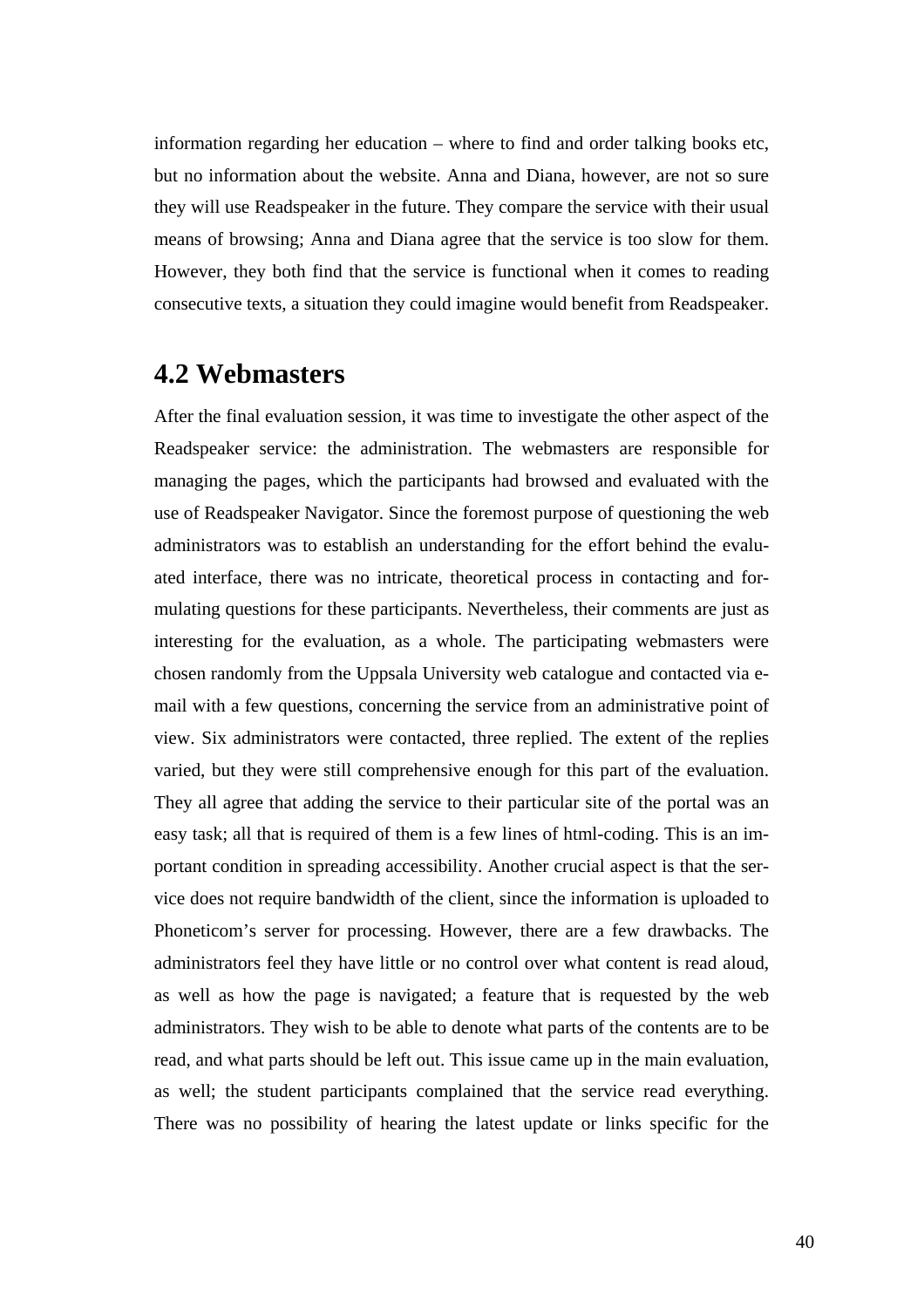particular page. Nor could the service leave out certain areas of text, e.g. copyright information.

## **4.3 Discussion**

Several of the comments, which arose in the evaluation, can be discussed in the light of the standardization documents introduced in chapter 2. Regulations, which are signed and ratified by numerous nations, validate the opinions brought forth by the participants.

The ethical guidelines presented by the Council of Science (2002), discussed in chapter 3, apply to the Readspeaker evaluation in several ways. Foremost, the urgency of the consent requirement (see section 3.2.1) arose when establishing a connection with presumptive participants who later decided not to become involved. Although it caused the project a minor temporal set-back, it was important to realize that the participants' interest went before that of the thesis. Since the participants were active, in the respect that they were observed and interviewed first-hand (see section 3.2.1), each partaker was informed of the structure and contents of the evaluation as they were contacted, as well as before their respective evaluation session. Confidentiality was granted each participant, through assumed names and a well thought-through presentation of their interviews, so that no piece of information would reveal their identity.

According to SpeechWorks (2003), the responsibility of developing a functional TTS lies not only with the service provider, but also with the clients. The authors and administrators that provide the system with text to read aloud must be aware of that fact that "the output problems are caused by the input text." The White paper *Writing text to improve synthetic speech* discusses several solutions to problems related to text-to-speech systems, such as Readspeaker. There are two main elements that must be considered when writing for a TTS: **context** and **text formatting**. In a contextual environment, a symbol or word with various meanings may be interpreted erroneously, due to ambiguity. Usually, ambiguity is handled in the pre-processing stage of the synthesis (see section 2.1.2). However, when this is not possible, it is up to the web site author to formulate the text in an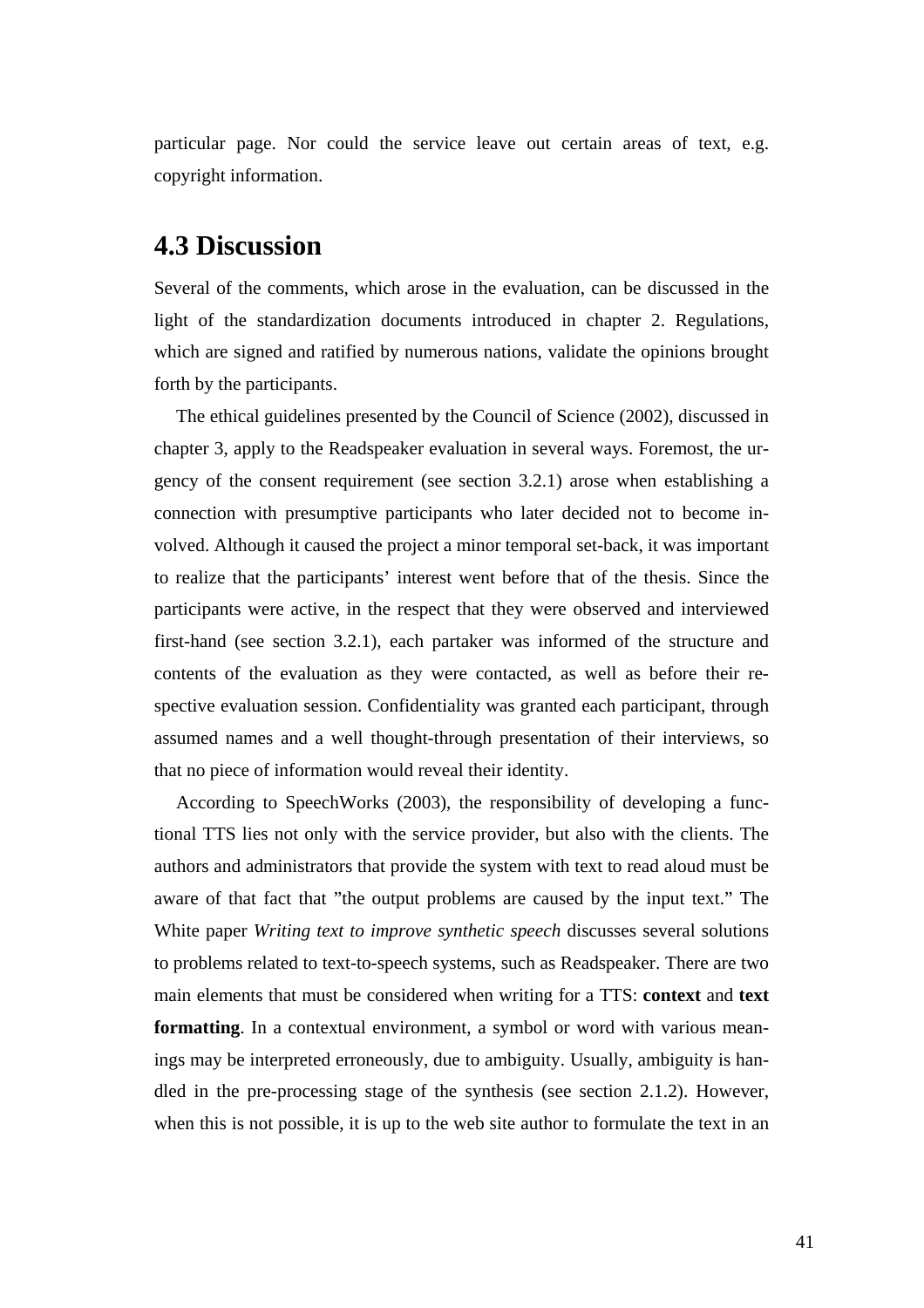unambiguous way. It is important to bare in mind that text-to-speech systems "read precisely what you enter." (SpeechWorks, 2003: 4) This makes basic linguistic issues, such as punctuation and spelling, all the more consequential. As Barbara pointed out, a text with no puncuation at the end of the row was difficult to understand.

Furthermore, Statskontoret (2002: 55) states that it is recommended the language on the web page be complaisant, clear and to the point. It is therefore the responsibility of the administrator and author of the web page, not only to make the visitor understand the contents, but also the TTS. The evaluation showed that browsing the web with Readspeaker can be tedious, since the service reads everything on the page, regardless of its news value. Statskontoret proposes a solution to this, by stating that "the text should (...) be disposed to state the most important first, allowing the reader to read as much as they are interested in knowing." (Statskontoret, 2002: 55)

Carin said in her interview that she was pleased the Readspeaker service existed, an opinion held by several of the participants, as well as by the webmasters. According to the *e*Europe Action Plan of 2002, the presence of Readspeaker on the Uppsala University web portal is necessary, since "Public sector web sites (...) must be designed to be accessible (...)" (Council of European Union, 2000: 18). In accordance with objective 2 a of this action plan (2000: 17-18), the Readspeaker service acts towards **participation for all**, a notion discussed in several accessibility documents, some of which are introduced in this thesis (see section 2.3). Although only approximately 9 per cent of the pages included in the web portal are linked to the service (see section 1.2), it is still possible to access a majority of the pages through an initial launch of Readspeaker on the starting page.

The action plan succeeding *e*Europe 2002, *e*Europe 2005 (Council of European Union, 2002), proposes **Virtual campuses for all students**, a feature that ensures that "all universities offer on-line access for students and researches to maximize the quality and efficiency of learning processes and activities." (Council of European Union, 2002: 12), and which should be enforced by the year 2005. This proposal entails that the entire Uppsala University web portal shall be accessible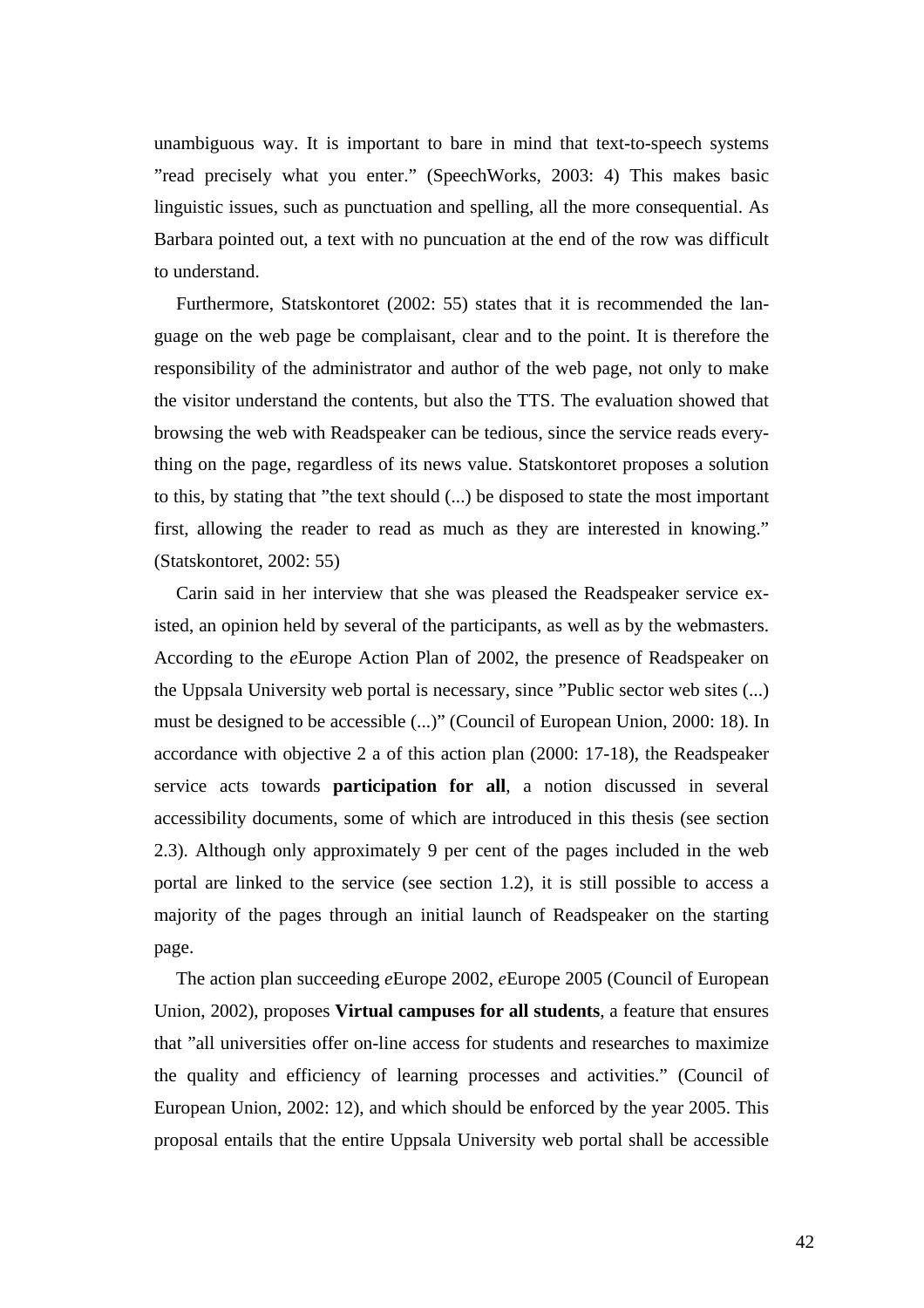to all its students, and that an aid like Readspeaker must be as functional and wide-spread as possible. The students participating in the evaluation were able to browse a great portion of the university web portal, and since numerous departments rely on their web pages for the spreading of information, schedules etc., it is important that Readspeaker functions throughout the portal. There were several difficulties, as shown by the interview replies. Diana could not visit the online library, and Erik was not able to use the search function.

In the evaluation, there were no remarks regarding the service's ability to handle images. According to WCAG (Web Content Accessibility Guidelines) 1.0, each non-text element must be provided with a text equivalent<sup>18</sup>, a regulation, which is also mentioned implicitly in the Uppsala University Policy for Web design: "The University should strive towards allowing all users within a target group to receive the same information. (…)" (Larsson, 2003) Since the web templates supplied by the university's Public Relations Office implement the web policy, the administrators are informed of the importance of the text equivalents. Subsequently, the portal's pages are well-marked, for the benefit of Readspeaker as well as for its users.

 $\overline{a}$ 

 $18$  Equivalent, according to WCAG: Content is "equivalent" to other content when both fulfill essentially the same function or purpose upon presentation to the user. (W3C, 1999: 27)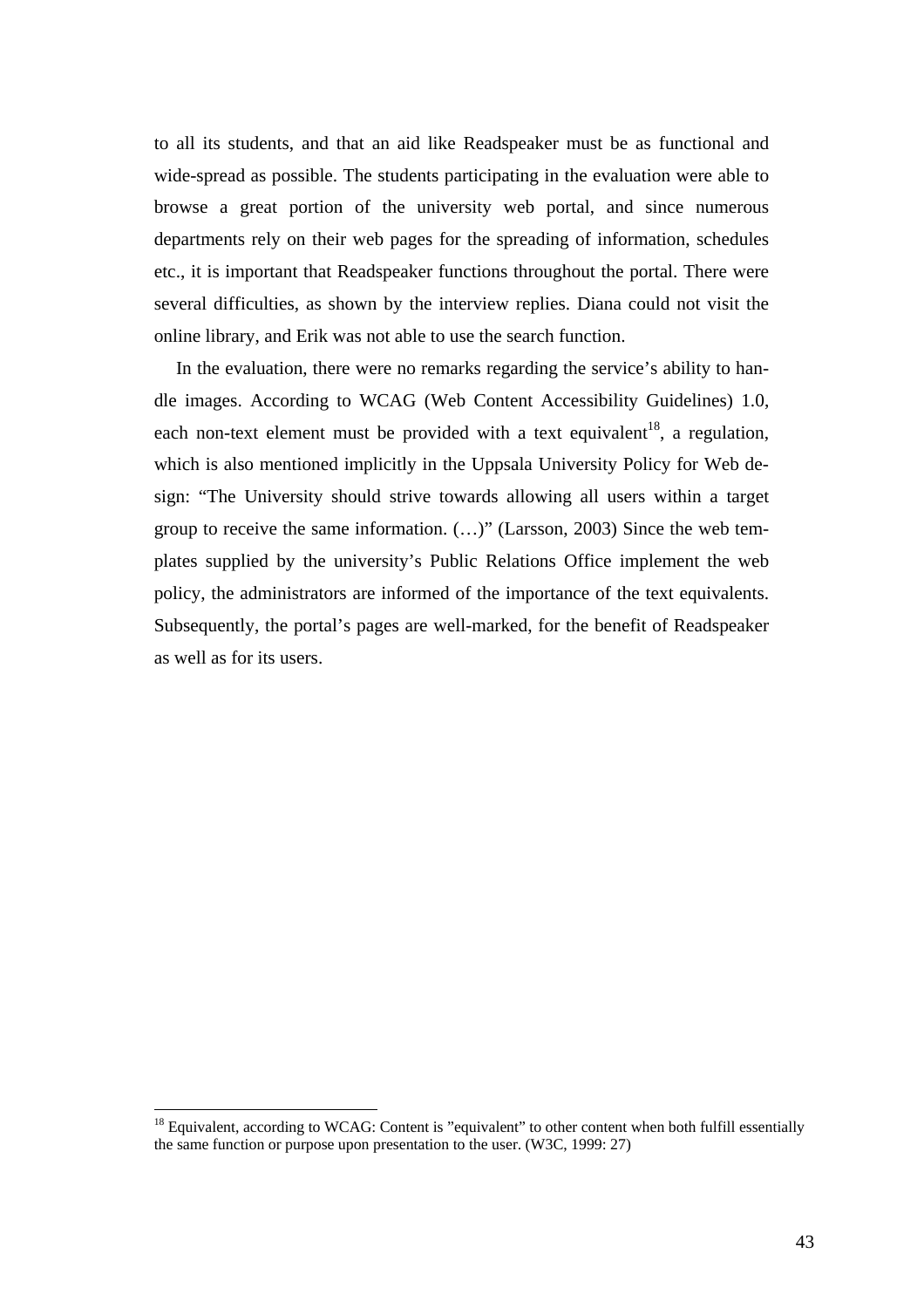# **5 Conclusions and future development**

# **5.1 Overall summary**

The purpose of this thesis was to assess the online TTS service, Readspeaker, (provided by Phoneticom) on the Uppsala University web portal. The service evaluation was done mainly from the perspective of the end user, researching how communicative and accessible the university's web pages are to users browsing the portal with Readspeaker. The evaluation was performed according to the black-box strategy, which considers aspects that are of interest to the end user, i.e. what the system requires to process certain information and how it responds to these requirements. The composition of the participants was done with respect to the qualitative method of evaluation. This method does not require a large group of participants, since the main focus is the individual's detailed opinions, rather than the statistical validity of a large collection of homogeneous data. The formation was also made on the basis of Readspeaker's target group, as explained by its providing company, Phoneticom: users with reading disabilities, rather than those who are visually impaired. An additional, smaller evaluation was done from an administrative point of view, where webmasters at the university were asked their opinion of Readspeaker.

The user evaluation (see section 4.1), which consisted of a questionnaire and follow-up interview answers from six participants, revealed Readspeaker as being a relatively unknown, infrequently used service with several advantages. The general consensus of the group was that the service was favorable when dealing with long, consecutive texts, and that the naturalness of the speech was superior to their expectations. The overall weakness of the speech synthesis is the lack of interaction; it does not support any type of fill-in forms, such as search boxes and scroll menus. There were, however, several positive reactions to the naturalness of the artificial voice, even though very few pages could handle multilingualism. Although the navigation lacked somewhat in efficiency, the group experienced it as being functional, especially since it allows both letter and numerical inquiries.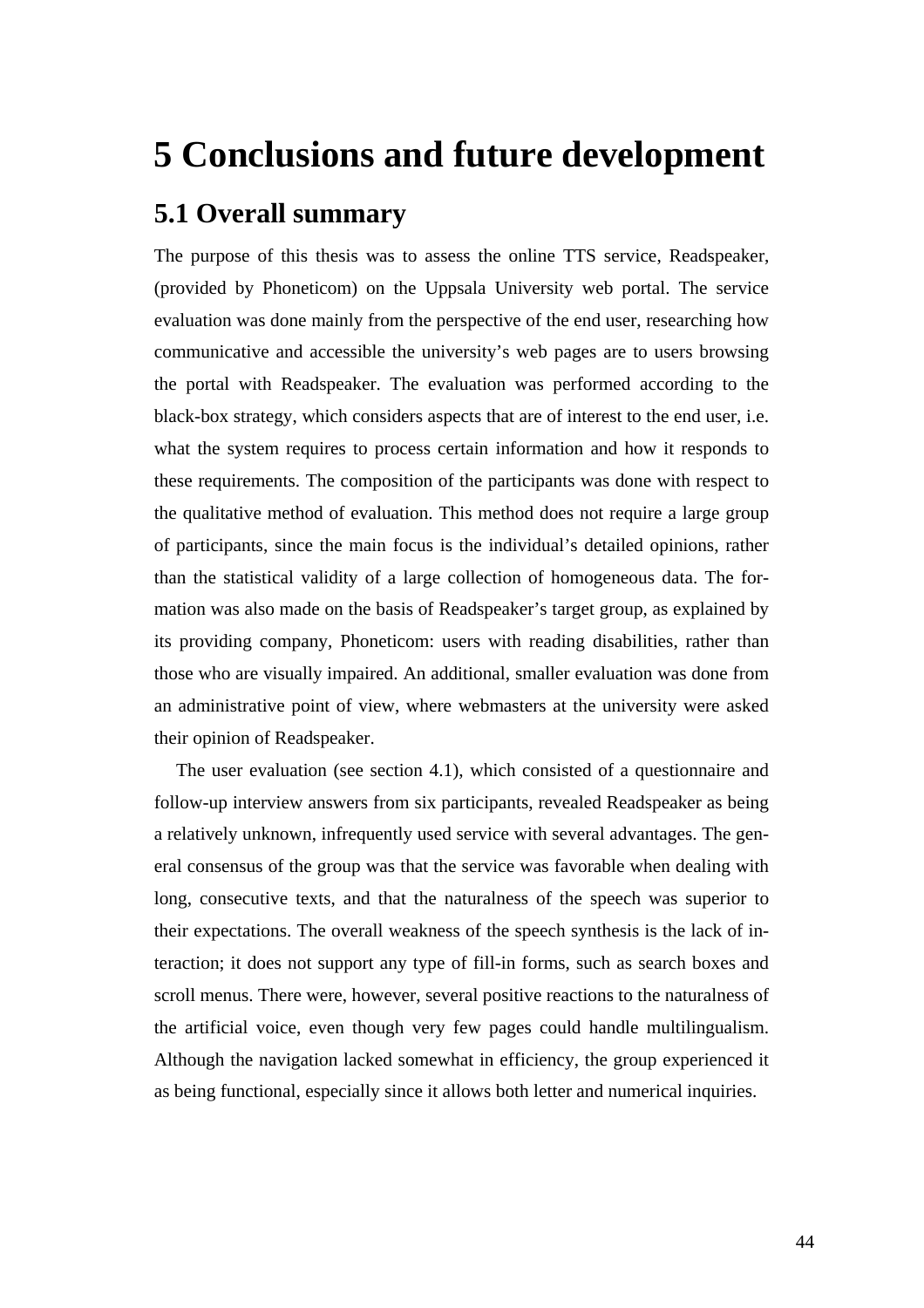The Readspeaker service's functionality from the webmasters' perspective lies foremost in the simplicity of its implementation (see section 4.2). There is no excess work required of the web site administrator in order to provide the pages' visitors with the speech synthesis; nor must the client host an extensive storage facility, since the pre-processing, lexicon database and synthesis are all located on the provider's server. The webmasters seem to agree with the users that the disadvantage of the service is the lack of interactivity; they have little possibility of adapting the service to suit their own needs.

In conclusion, by providing their visitors with the Readspeaker service, the Uppsala University web portal meets the applicable parts of the accessibility guidelines, with which the official policies of the university comply. However, it is crucial that the webmasters take their end of the responsibility of improving and developing the online text-to-speech service.

# **5.2 Future development**

The Readspeaker service has been in development since Phoneticom was established in 2000, and provided at the Uppsala University web portal since 2002. The requests made by the evaluation participants are all reasonable points of elaboration, in order to increase the accessibility of the service. Interaction is a key word, which represents the basis for the Internet, and which needs to be present in Readspeaker. The ability to search pages, fill in forms as well as control the contents to be read aloud are essential elements that both users and administrators insist on.

Furthermore, the users should be able to understand the text being read, which means improving the pronunciation and textual rhythm, as well as expanding the pre-processing of the specific client-based lexicon, including abbreviations and personal names; a task for the providers. It also means an increased responsibility of the online administrators and web authors: marking up the natural language of the specific page, writing with the TTS' behavior and limitations in mind (see section 4.3), as well as specifying the title or headline of all pages. An additional task for the webmasters is to update their respective sites, by linking to the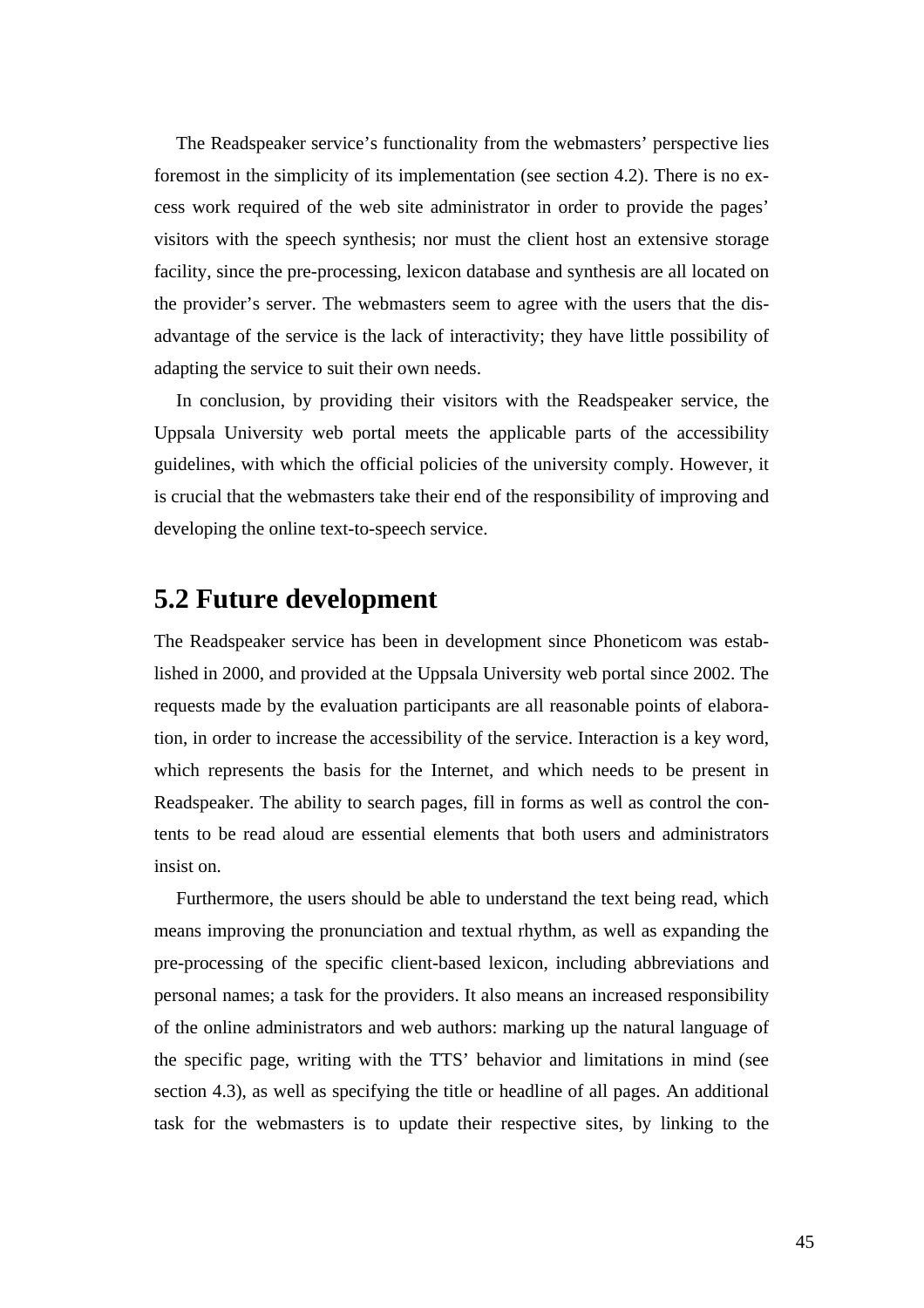Readspeaker service. As of today, only 9 per cent of the pages found in the university web catalogue are equipped with such a link.

The evaluation of Readspeaker's functionality, which was presented in this thesis, contributes merely in a small way to the overall assessment of web accessibility. It is crucial that the evaluation proceeds along with the web and service development. The awareness of the people behind the codes, graphics, and tables must be present, through continuous user evaluations during the process of development. The standardized documents introduced in the thesis (see section 2.3), which the university web policy refer to, discuss numerous aspects of accessibility that were not presented here, but with equal relevance to the general progress of web accessibility.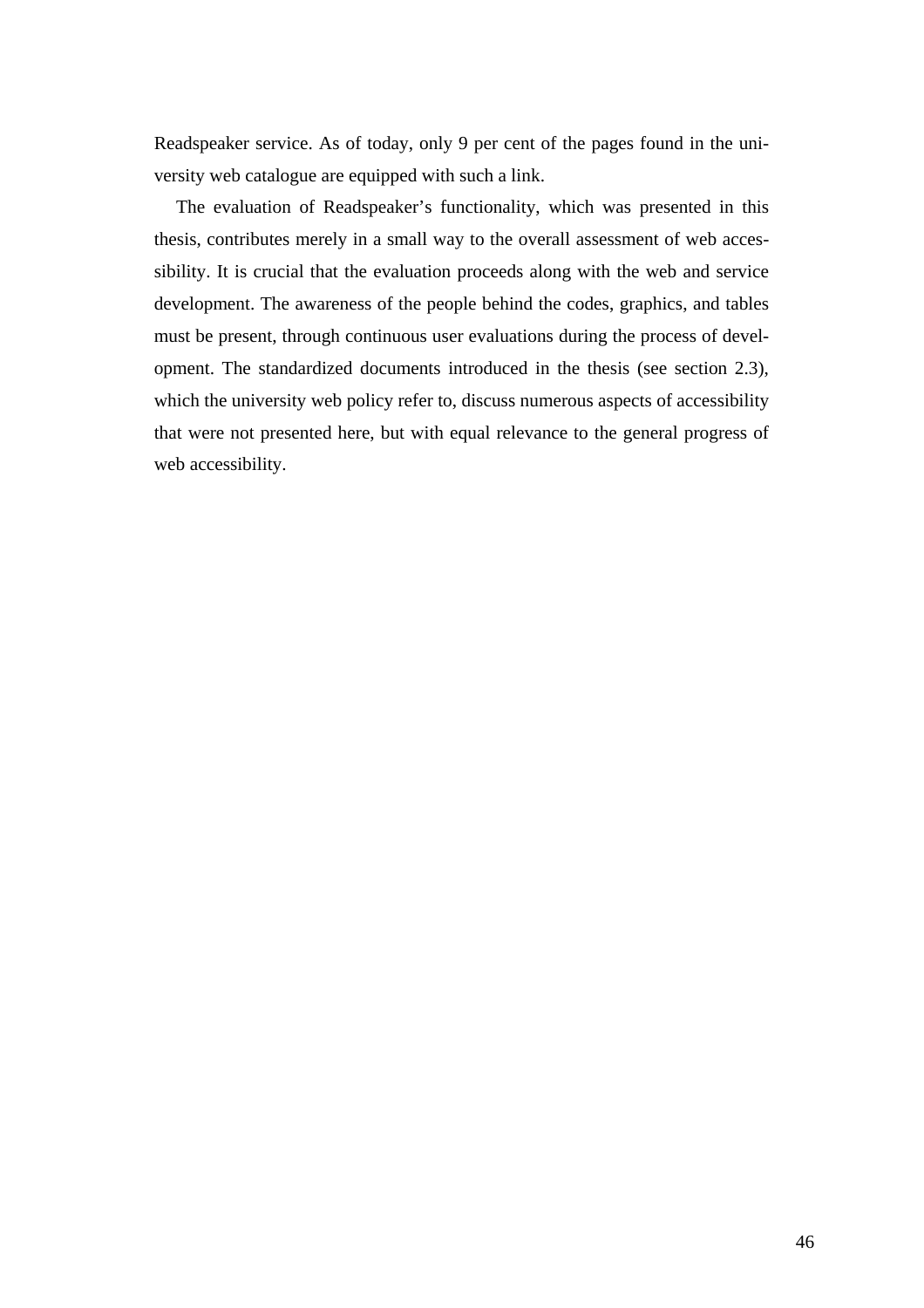# **References**

Babel Info-Vox, 2003: *BrightSpeech – a human-sounding Text-to-Speech application*, Mons Bell, Judith, 1995: *Introduktion till forskningsmetodik*, 2 ed, Open university press, UK Borg, W R., 1981: *Applying educational research: A practical guide for teachers*, New York Borgegård, Johannes, 2002: *Universitetets webb får talförmåga* (06.06 2003), Uppsala http://info.uu.se/press.nsf/pm/universitetets.webb.id06.html Brown, A & Haas, H (eds.), 2003: *Web Services Glossary* W3C Working Draft (08.08.2003) (http://www.w3.org/TR/2003/WD-ws-gloss-20030808/) Chisholm et al (W3C), 1999: *Web Content Accessibility Guidelines 1.0*, Wisconsin http://www.w3.org/TR/WAI-WEBCONTENT/ Cole, Ronald A (ed. in chief), 1995: *Survey of the State of the Art in Human Language Technology*, Cambridge Council of the European Union, 2000: *eEurope 2002 Action Plan*, Brussels (http://europa.eu.int/information\_society/eeurope/2002/index\_en.htm) Dutoit, Thierry, 1997: *An Introduction to Text-To-Speech Synthesis*, Kluwer Academic Publishers, Dordrecht Ejlertsson, Göran, 1996: *Enkäten i praktiken*. *En handbok i enkätmetodik*, Studentlitteratur, Lund Fahlstedt, Ellinor, 2004: *SVT Talande textremsa. En användarutvärdering av två talsynteser i en ny tillämpning*, Royal Institute of Technology (KTH), Stockholm Holme, I M & Solvang, B K, 1996: *Forskningsmetodik. Om kvalitativa och kvantitativa metoder* Studentlitteratur Lund Hunt, A J & Black, A W, 1996: *Unit selection in a concatenative speech synthesis system using a large speech database*, Japan Ishishara, Roberta Ph.D, 2002: *TTS Overview A text-to-speech overview*, TTS Update White Paper, http://www.tmaa.com/tts/TTS%20overview.pdf Jurafsky, Daniel & Martin, J H, 2000: *Speech and language processing: an introduction to natural language processing, computational linguistics and speech recognition*, New Jersey Katamba, F, 1989: *An Introduction to Phonology*, Longman Group, Essex Larsson, Lars-Elwe (Uppsala University's Department of IT infrastructure and telephony), 2003: *IT policy*, Dnr UFV 2002/1475, Uppsala Larsson, Lars-Elwe (Uppsala University's Department of IT-strategy), 2003: *Utformning av webbinnehåll ur ett tillgänglighetsperspektiv*, Dnr UFV 2003/587, Uppsala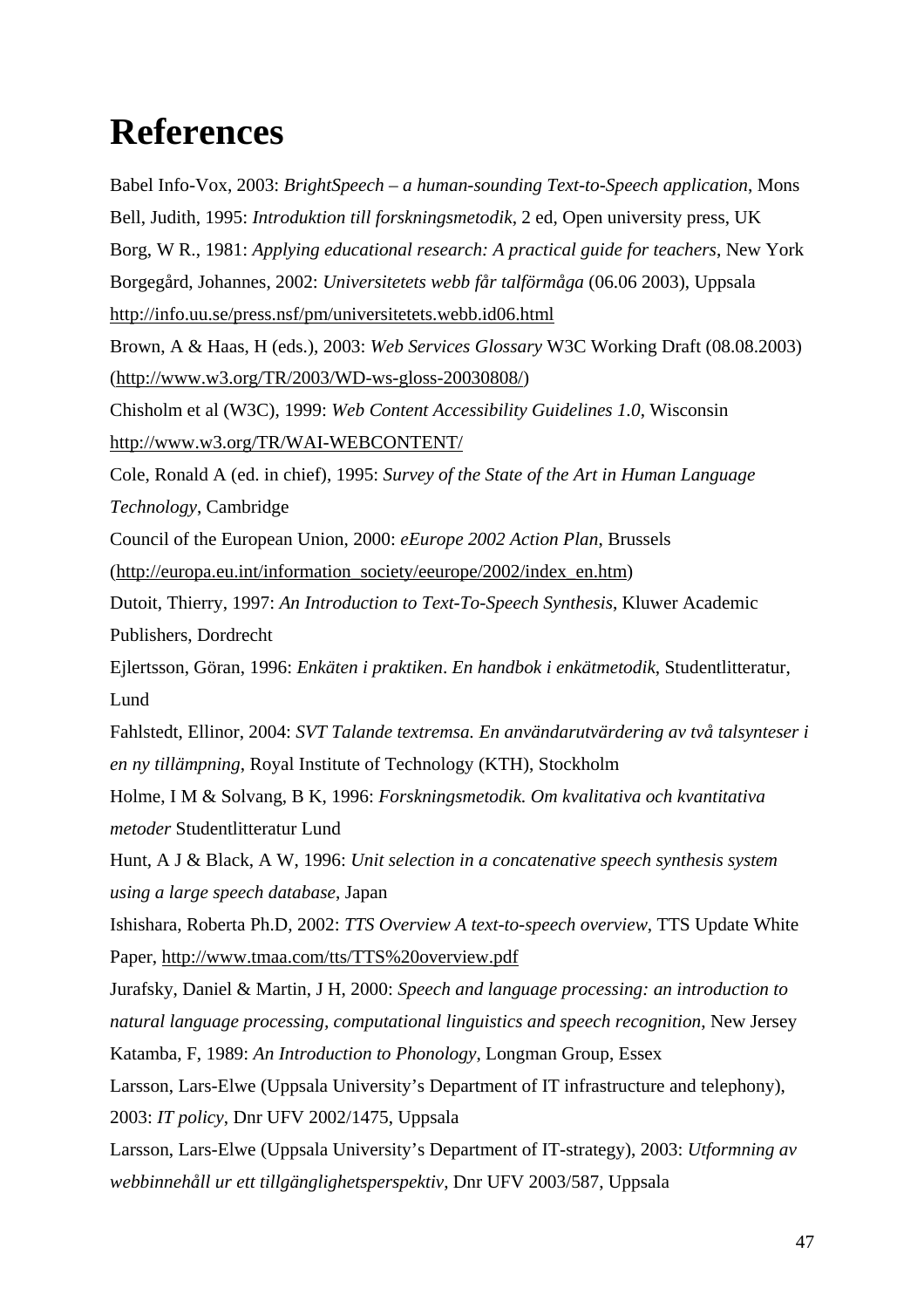Lundström-Holmberg, Eva & af Trampe, Peter, 1987: *Elementär Fonetik*, Studentlitteratur Lund

Ministry of Industry (The Swedish Government), 1999: *Ett informationssamhälle för alla,*  prop. 1999/2000:86, Stockholm

O'Shaughnessy, Douglas, 2000: *Speech Communications, Human and machine* 2nd Ed, New York

*Section 508 – US Law for accessibility* (15.04.2004)

http://www.section508.gov/index.cfm?FuseAction=Content&ID=11

Simosen B et al, 2001: *Synthesised speech with unit selection*, Eindhoven

Skeppstedt, Maria, 2002: *Swedish text-to-speech in Festival Speech Synthesis System*, Stockholm

SpeechWorks White Paper, n.d: *Assessing Text-to-Speech System Quality* (30.03.2004) http://www.tmaa.com/tts/white\_papers.htm.

SpeechWorks White Paper, n.d: *Writing Text to Improve Synthetic Speech*, (30.03.2004) http://www.tmaa.com/tts/white\_papers.htm

Statistiska centralbyrån, 2004: *Privatpersoners användning av datorer och Internet*

Stockholm

Statskontoret, 2002: *24-timmarswebben – rekommendationer och råd för 24-*

*timmarsmyndighetens webbplats* Stockholm

Ubult, Mats (Hjälpmedelsinstitutet), 2004: *IT som talstöd – Dokumentation av ett seminarium*  Stockholm

Vetenskapsrådet, 2002: *Forskningsetiska principer inom humanstisk-samhällsvetenskaplig forskning* Stockholm

Vinet, Roman, 2003: *Enhancing rule-based synthesizers using concatenative synthesis*, Royal Institute of Technology (KTH), Stockholm

#### **Evaluation data**

- 1. Anna, 2004; personal interview, April 15, 2004
- 2. Barbara, 2004; personal interview, April 20, 2004
- 3. Carin, 2004; personal interview, April 20, 2004
- 4. Diana, 2004, personal interview, April 20, 2004
- 5. Erik, 2004; personal interview, April 21, 2004
- 6. Fredrik, 2004; personal interview, April 23, 2004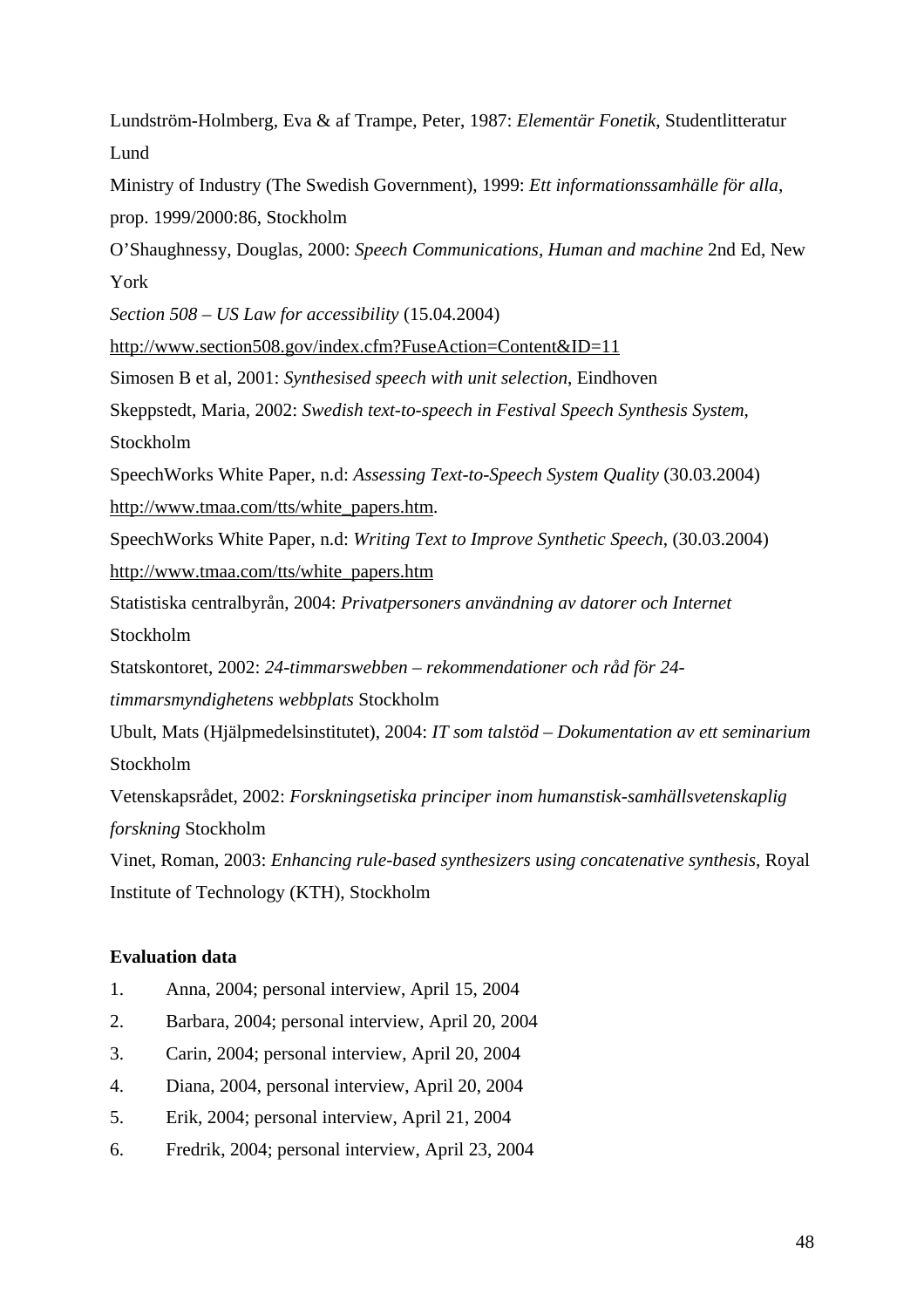#### **Interviews**

- 1. Bergström, Niclas, Phoneticom AB, 2004; personal interview, March 18, 2004
- 2. Johansson, Åke, Uppsala University Department of Information, 2004; personal interview, March 30, 2004
- 3. Larsson, Fredrik, Phoneticom AB, 2004: personal interview, March 18, 2004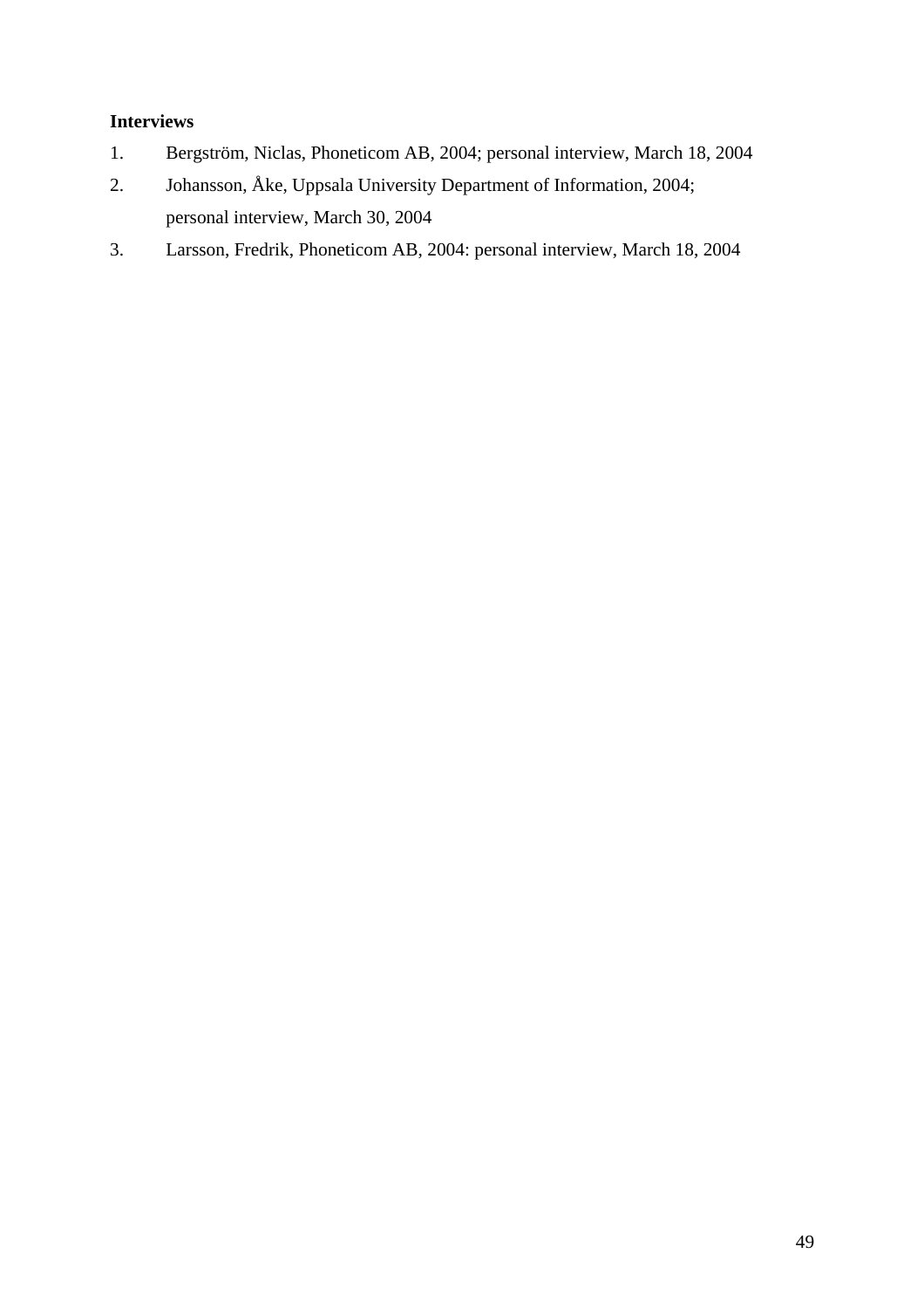# **Appendix A**

**Enkät: utvärdering av Lyssna-funktionen på Uppsala universitets webbportal (Survey: evaluation of the Listen-service on the Uppsala University web portal) 2004-04-15** 

| 1. Hur ofta använder du Internet? (How often do you use the Internet?)<br>Flera gånger om dagen (Several times a day)<br>Varje dag (Once a day)<br>Flera gånger i veckan (Several times a month)<br>Några gånger i månaden (A few times a month)<br>Nästan aldrig (Rarely)                                                 | ΙI<br>□<br>п<br>□<br>$\Box$      |
|----------------------------------------------------------------------------------------------------------------------------------------------------------------------------------------------------------------------------------------------------------------------------------------------------------------------------|----------------------------------|
| 2. Hur ofta surfar du Uppsala universitets sidor?<br>(How often do you surf the Uppsala University site?)<br>Flera gånger om dagen (Several times a day)<br>Varje dag (Once a day)<br>Flera gånger i veckan (Several times a month)<br>Några gånger i månaden (A few times a month)<br>Nästan aldrig (Rarely)              | ΙI<br>□<br>□<br>$\Box$<br>$\Box$ |
| 3. Vad gör du i huvudsak på Uppsala universitets sidor? (Flera svar kan anges)<br>(What do you mainly do on the Uppsala University site? (Multiple answers possible))<br>Besöker min institutions sida<br>(Visit my department's page)<br>Besöker andra institutioner än min egen<br>(Visit other departments than my own) | ΙI                               |
| Besöker min sida på Studentportalen<br>(Log on to the Student Portal)<br>Söker / reserverar litteratur<br>(Search /make reservations for literature)<br>Tar reda på senaste nytt på universitetet                                                                                                                          | ГJ<br>$\mathsf{L}$<br>□          |
| (Find out the latest news at the University)<br>Läser Ergo (Read Ergo)<br>Annat (Other)                                                                                                                                                                                                                                    | □<br>П                           |
| (specificera) (specify)<br>4. Har du surfat på Internet med Lyssna-funktionen tidigare?<br>(Have you surfed the Internet with Readspeaker before?)<br>Ja, ofta (Yes, frequently)<br>Ja, någon enstaka gång (Yes, occassionally)<br>Nej (No)                                                                                | ΙI<br>H                          |

#### **5. Hur upplevde du att navigeringen fungerade med Lyssna? (How did Readspeaker perform navigation?)**  Mycket bra (Very well)  $\square$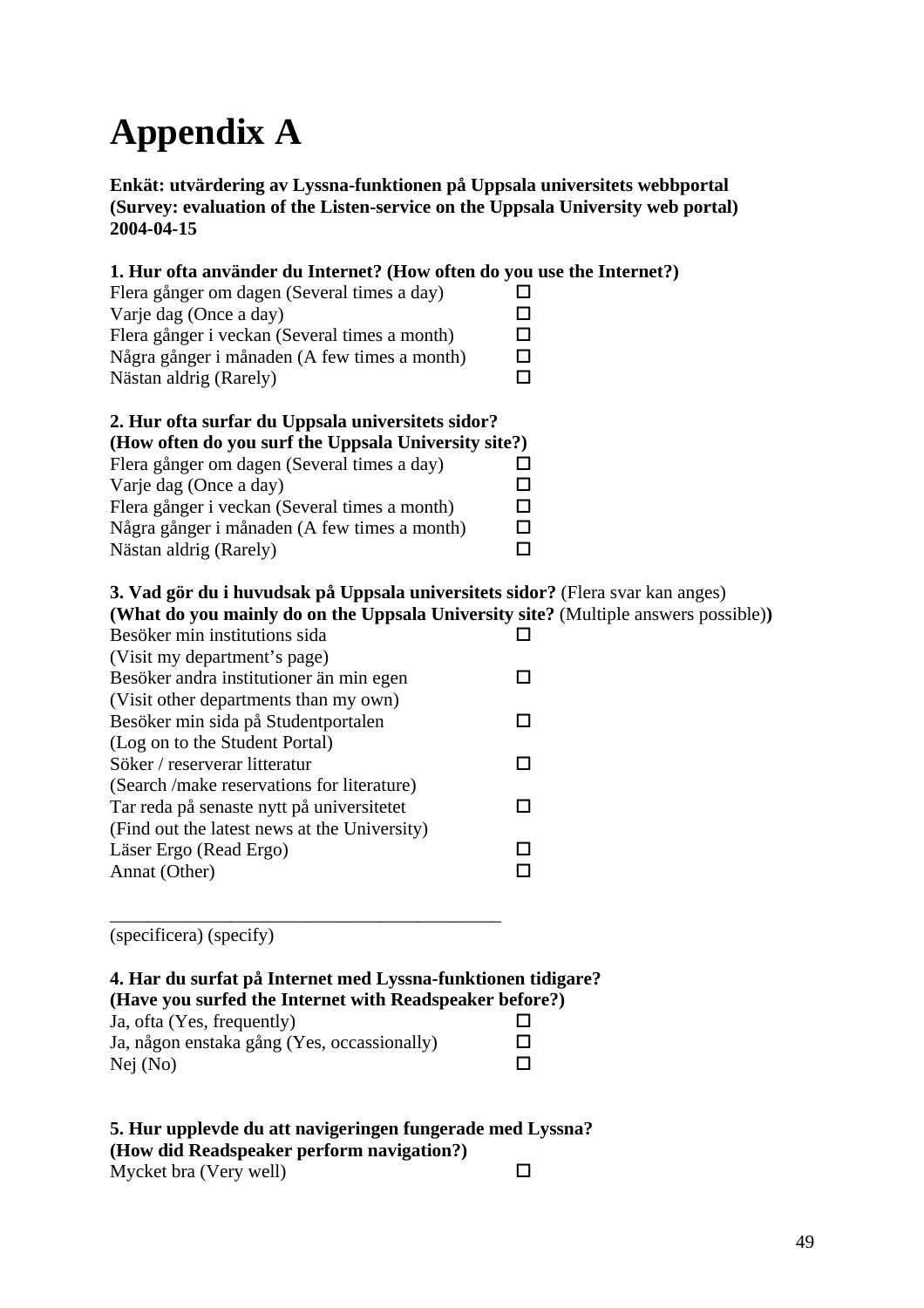| Bra (Fine)                 |  |
|----------------------------|--|
| Mindre bra (Not very well) |  |
| Dåligt (Poorly)            |  |
| Kommentar (Comment):       |  |

\_\_\_\_\_\_\_\_\_\_\_\_\_\_\_\_\_\_\_\_\_\_\_\_\_\_\_\_\_\_\_\_\_\_\_\_\_\_\_\_\_\_\_\_

\_\_\_\_\_\_\_\_\_\_\_\_\_\_\_\_\_\_\_\_\_\_\_\_\_\_\_\_\_\_\_\_\_\_\_\_\_\_\_\_\_\_\_\_

| 6. Vilken röst föredrog du att lyssna på?<br>(Which synthetic voice did you prefer to listen to?) |  |
|---------------------------------------------------------------------------------------------------|--|
| Ingemar (manlig) (male)                                                                           |  |
| Emma (kvinnlig) (female)                                                                          |  |
| Amerikansk kvinnlig (American female)                                                             |  |
| 7. Hur upplevde du din favoritröst?                                                               |  |
| (How did you like your preferred voice?)                                                          |  |
| Mycket bra (Very goodl)                                                                           |  |
| Bra (Fine)                                                                                        |  |

Mindre bra (Not very good)  $\Box$ Dåligt (Poor) Kommentar (Comment): \_\_\_\_\_\_\_\_\_\_\_\_\_\_\_\_\_\_\_\_\_\_\_\_

\_\_\_\_\_\_\_\_\_\_\_\_\_\_\_\_\_\_\_\_\_\_\_\_\_\_\_\_\_\_\_\_\_\_\_\_\_\_\_\_\_\_\_\_

# **Bakgrundsinformation: (Background Information)**

\_\_\_\_\_\_\_\_\_\_\_\_\_\_\_\_\_\_\_\_\_\_\_\_\_\_\_\_\_\_\_\_\_\_\_\_\_\_\_\_\_\_\_\_

| Kön: (Gender)                     |                       |
|-----------------------------------|-----------------------|
| Man (Male)                        |                       |
| Kvinna (Female)                   |                       |
| Ålder: (Age)                      |                       |
| $15 - 25$                         |                       |
| $26 - 35$                         |                       |
| $36 - 50$                         |                       |
| $51-$                             |                       |
| Sysselsättning: (Occupation)      |                       |
| Student, humaniora (Arts)         | ı                     |
| Student, naturvetenskap (Science) |                       |
| Student, teknik (Technology)      |                       |
| Student, medicin (Medicine)       |                       |
| Annat (Other)                     |                       |
|                                   | (specify/specificera) |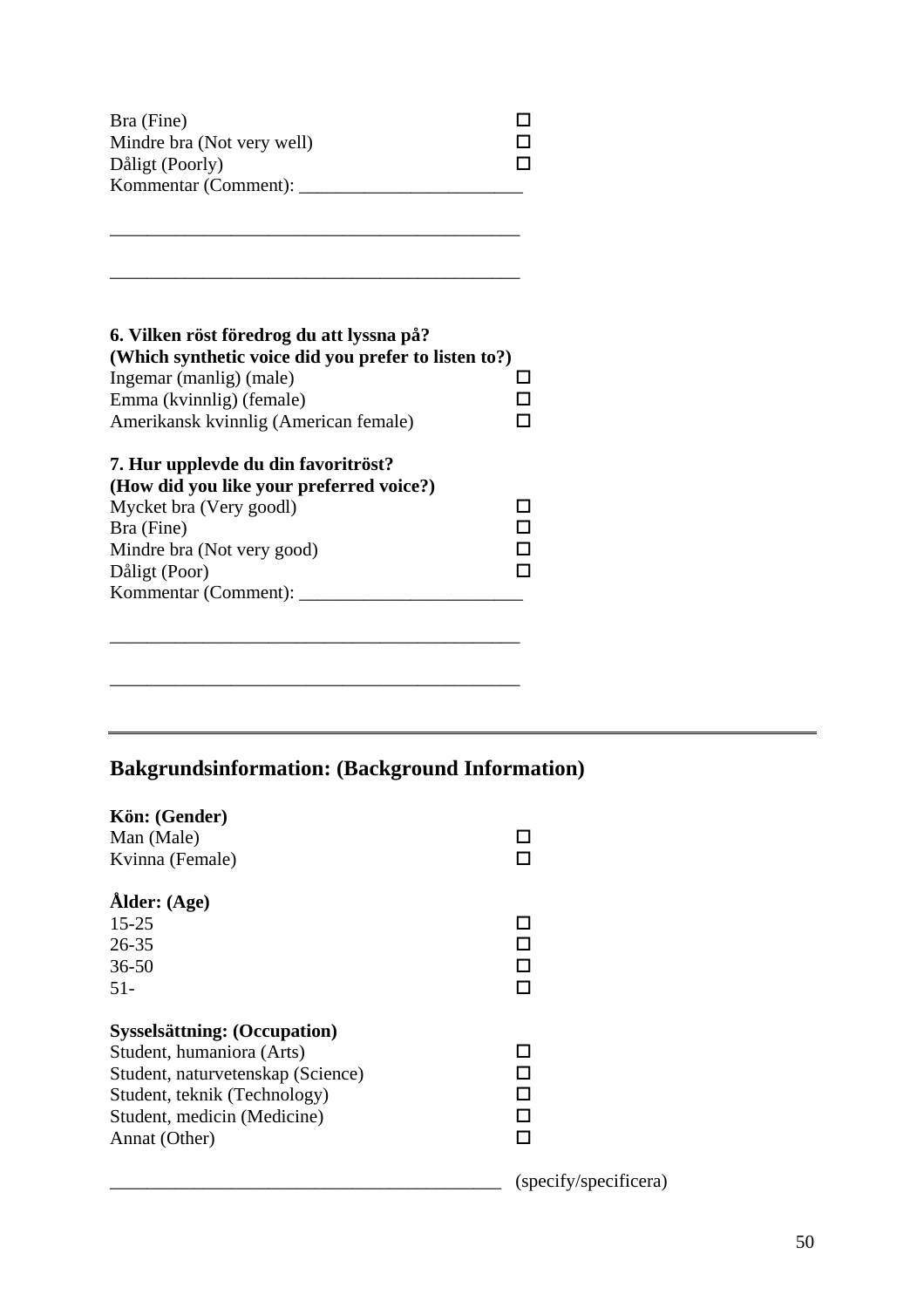# **Appendix B**

**Enkät: utvärdering av Lyssna-funktionen på Uppsala universitets webbportal (Survey: evaluation of the Listen-service on the Uppsala University web portal) 2004-04-15** 

#### *Six replies in total.*

*Five students, one student administrator. Four female, two male. Four in the ages 26 to 35, two in 15 to 25. Target group representatives: one dyslectic, one non-Swedish speaker. Two blind users.* 

#### **Hur ofta använder du Internet? (How often do you use the Internet?)**

| Flera gånger om dagen (Several times a day)   |  |
|-----------------------------------------------|--|
| Varje dag (Once a day)                        |  |
| Flera gånger i veckan (Several times a month) |  |
| Några gånger i månaden (A few times a month)  |  |
| Nästan aldrig (Rarely)                        |  |

#### **Hur ofta surfar du Uppsala universitets sidor?**

| (How often do you surf the Uppsala University site?) |   |
|------------------------------------------------------|---|
| Flera gånger om dagen (Several times a day)          |   |
| Varje dag (Once a day)                               |   |
| Flera gånger i veckan (Several times a week)         | 3 |
| Några gånger i månaden (A few times a month)         |   |
| Nästan aldrig (Rarely)                               |   |

#### **Vad gör du i huvudsak på Uppsala universitets sidor?** (Flera svar kan anges) **(What do you mainly do on the Uppsala University site?** (Multiple answers possible)**)**

| Besöker min institutions sida                |                             |
|----------------------------------------------|-----------------------------|
| (Visit my department's page)                 |                             |
| Besöker andra institutioner än min egen      |                             |
| (Visit other departments than my own)        |                             |
| Besöker min sida på Studentportalen          |                             |
| (Visit the Student Portal)                   |                             |
| Söker / reserverar litteratur                |                             |
| (Search / make reservations for literature)  |                             |
| Tar reda på senaste nytt på universitetet    | $\mathcal{D}_{\mathcal{L}}$ |
| (Find out the latest news at the University) |                             |
| Läser Ergo (Read Ergo)                       |                             |
| Annat (Other)                                |                             |

Search people via the electronic telephone list

\_\_\_\_\_\_\_\_\_\_\_\_\_\_\_\_\_\_\_\_\_\_\_\_\_\_\_\_\_\_\_\_\_\_\_\_\_\_\_\_\_\_

(specificera) (specify)

**Har du surfat på Internet med Lyssna-funktionen tidigare? (Have you surfed the Internet with Readspeaker before?)**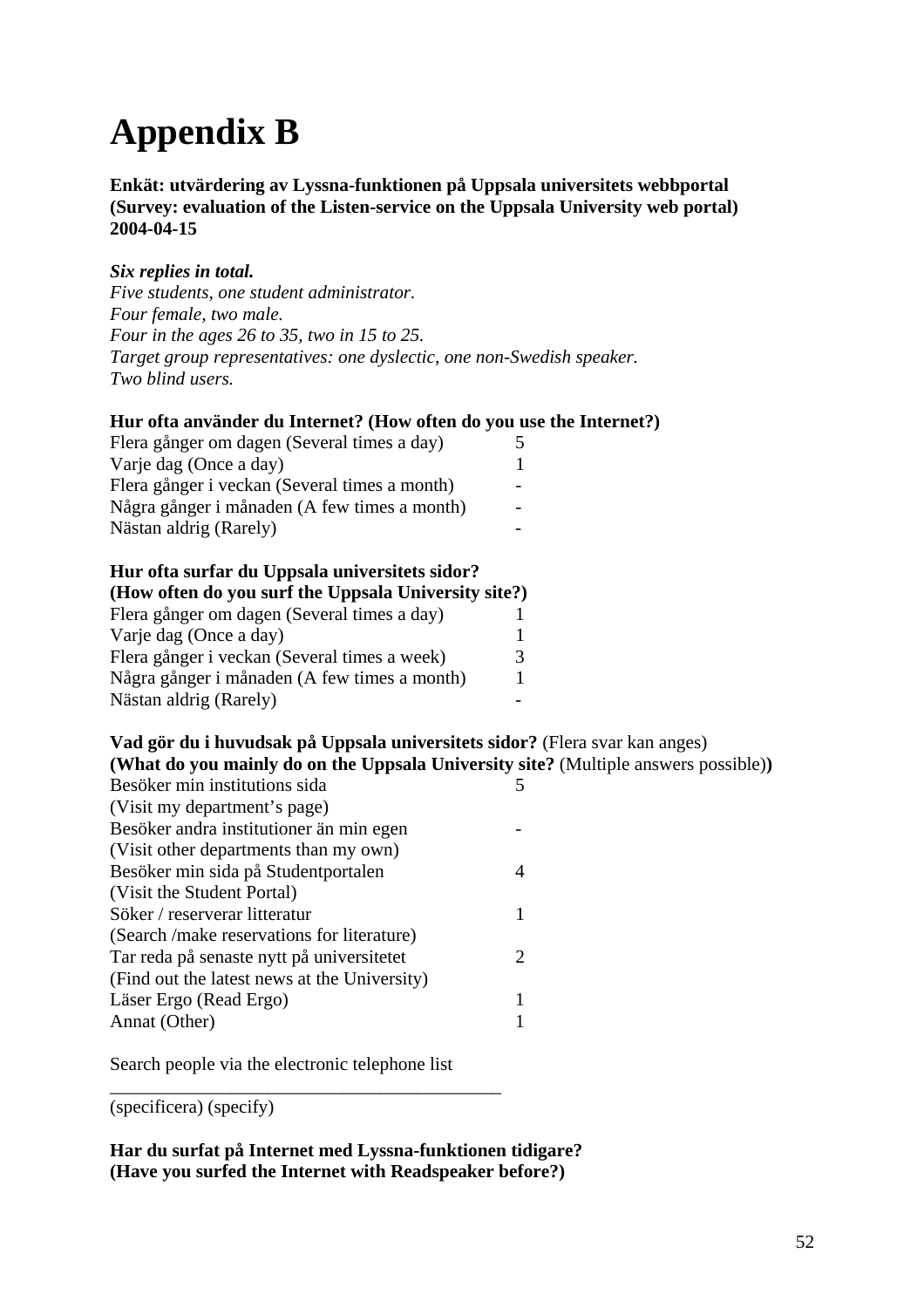| Ja, ofta (Yes, frequently)                  |  |
|---------------------------------------------|--|
| Ja, någon enstaka gång (Yes, occassionally) |  |
| Nej (No)                                    |  |

#### **Hur upplevde du att navigeringen fungerade med Lyssna? (How did the Listen-service perform navigation?)**

| Mycket bra (Very well)     |   |
|----------------------------|---|
| Bra (Fine)                 | 3 |
| Mindre bra (Not very well) |   |
| Dåligt (Poorly)            |   |
| Kommentar (Comment):       |   |

- Vill ha snabbval med siffror utan att behöva skriva in på sidan. (Wants shortcuts with numbers without having to type it on the page (in the box))
- Det fungerar bra med texter (särskilt långa texter, men inte speciellt bra med länkar). (It works fine with texts (especially longer texts, but not as well with links))
- Krångligt att hänga med vad som sas, komma ihåg alla olika länkar som rabblades upp för snabbt. (Difficult to keep up with what is said, remembering all the different links that are listed to quickly)
- Bättre än väntat. Frustrerande långsamt. (Better than expected. Frustratingly slow)
- Inskrivningsfält/forms omöjligt att hitta (Input fields/forms impossible to find)
- För långsamt, man har svårt att välja ut just den info man vill ha, avsevärt mindre anpassad för blinda än ordinarie skärmläsare. (Too slow, difficult to choose the particular information you want, considerably less adapted to blind users than ordinary screen readers)

## **Vilken röst föredrog du att lyssna på?**

Dåligt (Poorly)

Kommentar (Comment):

| (Which synthetic voice did you prefer to listen to?) |                        |  |
|------------------------------------------------------|------------------------|--|
| Ingemar (manlig) (male)                              |                        |  |
| Emma (kvinnlig) (female)                             |                        |  |
| Amerikansk (American)                                |                        |  |
| Hur upplevde du din favoritröst?                     |                        |  |
| (How did you like your preferred voice?)             |                        |  |
| Mycket bra (Very well)                               | 3                      |  |
| Bra (Fine)                                           | $\mathfrak{D}_{\cdot}$ |  |
| Mindre bra (Not very well)                           |                        |  |

- E: Bra betoning! Låter mycket naturligt! (Good intonation! Sounds very authentic!)
- E: Mer flytande uttal (More fluent pronunciation)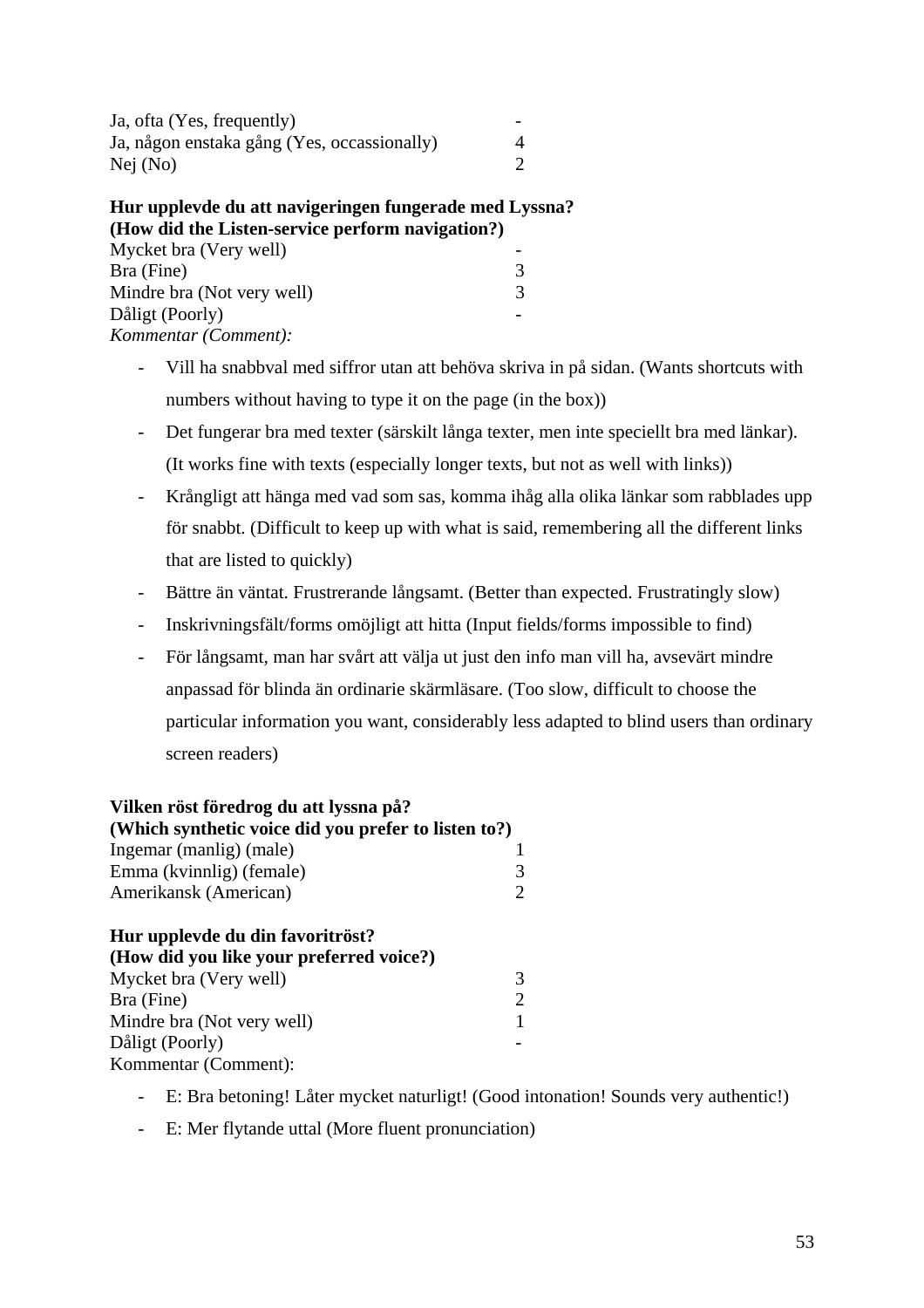- A: Uttalet var klarare och talet gick inte så fort (The pronunciation was clearer, and the speech was not so fast)
- I: Hakade upp sig och läste samma ord flera gånger men orden blev tydligare (Got caught and read the same word over again, but the words were clearer)
- A: Van talsyntesanvändare, men Emma och amerikanska är de mest människoliknande jag har hört (used to speech syntheses, but Emma and the American are the most human-like I have heard)
- E: Tydlig. (Clear)

#### **Bakgrundsinformation: (Background Information)**

| Kön: (Gender)                        |                |
|--------------------------------------|----------------|
| Man (Male)                           | 2              |
| Kvinna (Female)                      |                |
| Ålder: (Age)                         |                |
| $15 - 25$                            | 2              |
| $26 - 35$                            | $\overline{4}$ |
| $36 - 50$                            |                |
| $51 -$                               |                |
|                                      |                |
| <b>Sysselsättning: (Occupation)</b>  |                |
| Student, humaniora (Arts)            |                |
| Student, naturvetenskap (Science)    | 3              |
| Student, teknik (Technology)         |                |
| Student, medicin (Medicine)          |                |
| Annat (Other)                        | 2              |
| Student, social science              |                |
| Administrator, Uppsala student union |                |